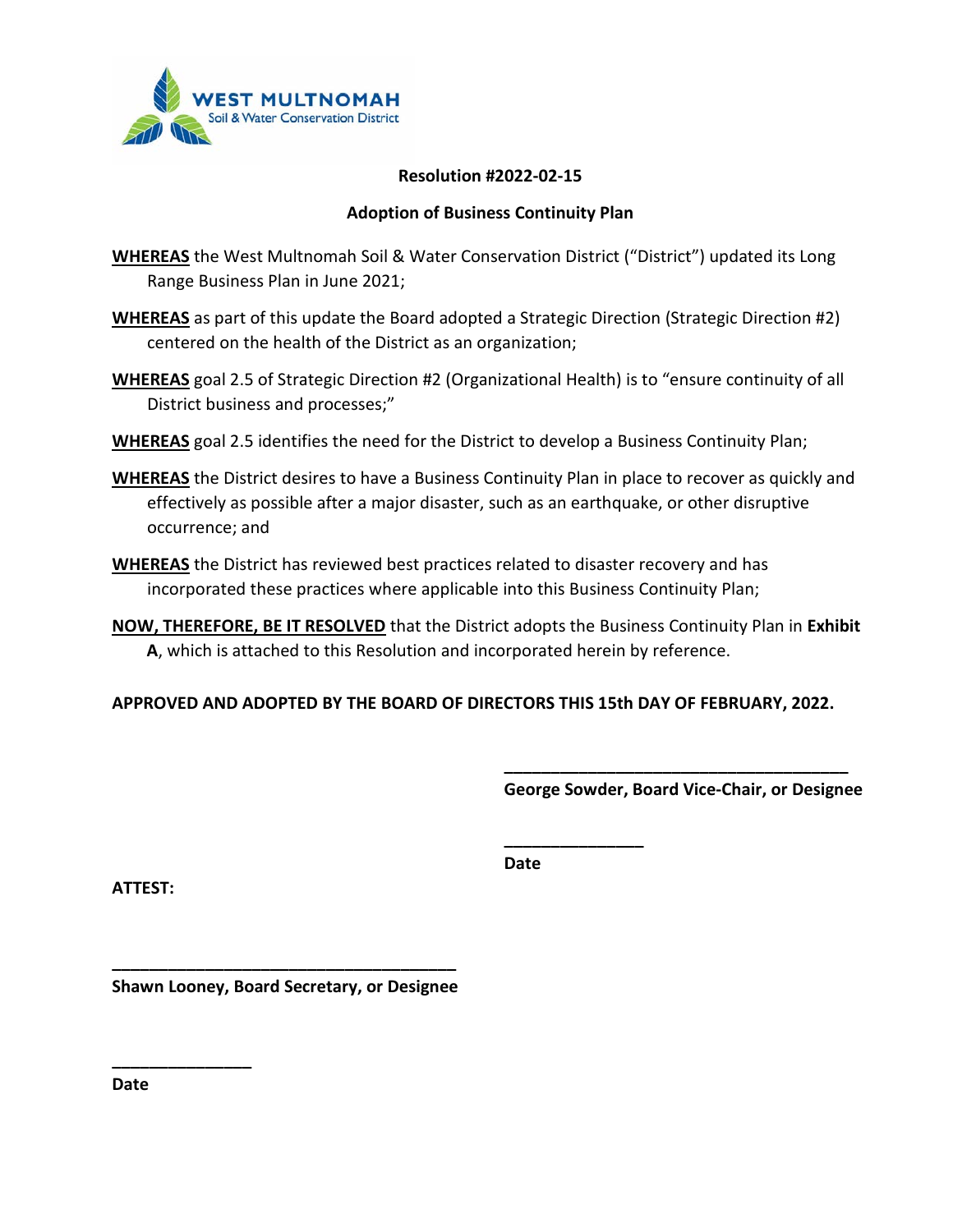

# BUSINESS CONTINUITY PLAN

Working Version 17 – February 10, 2022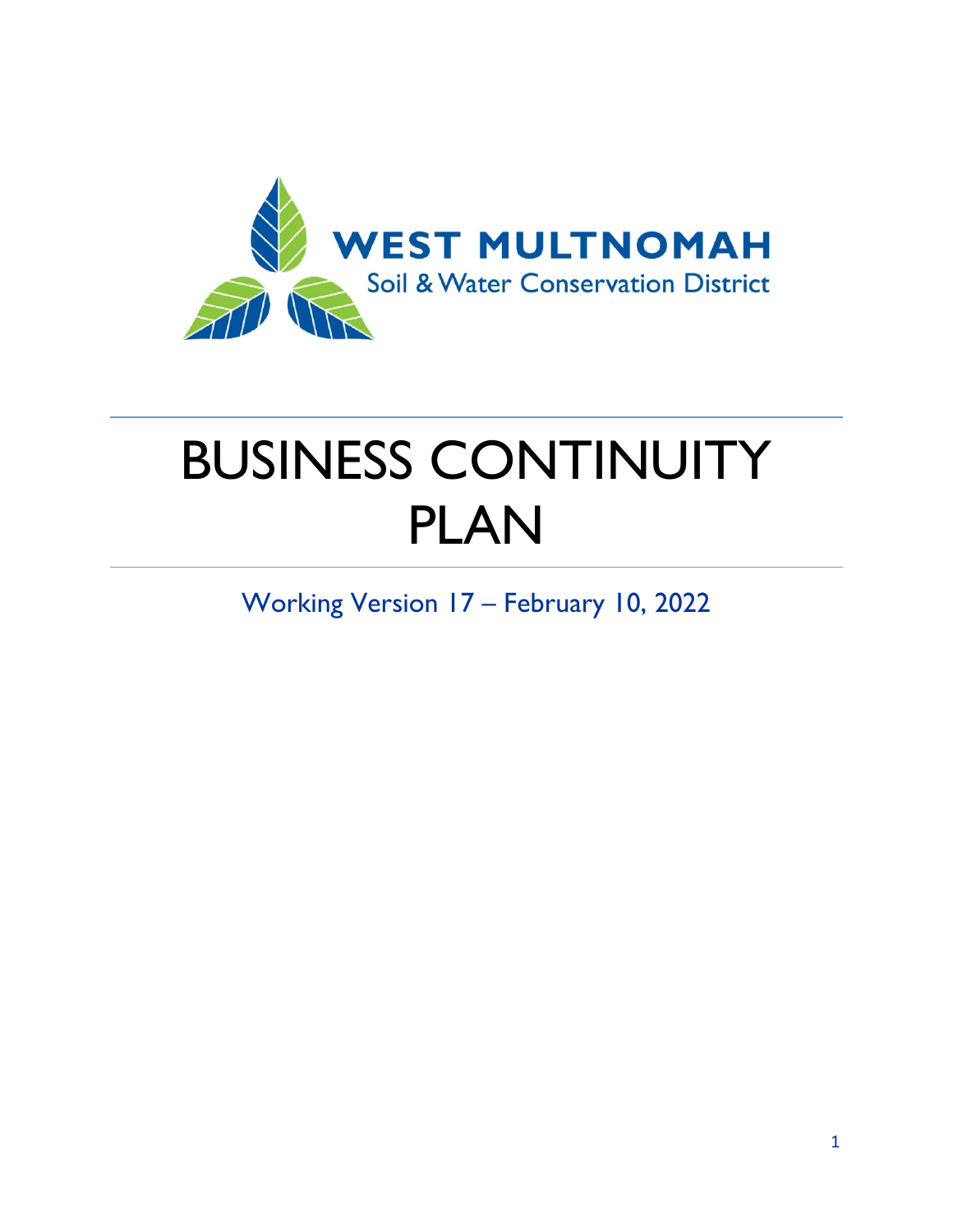### **Table of contents**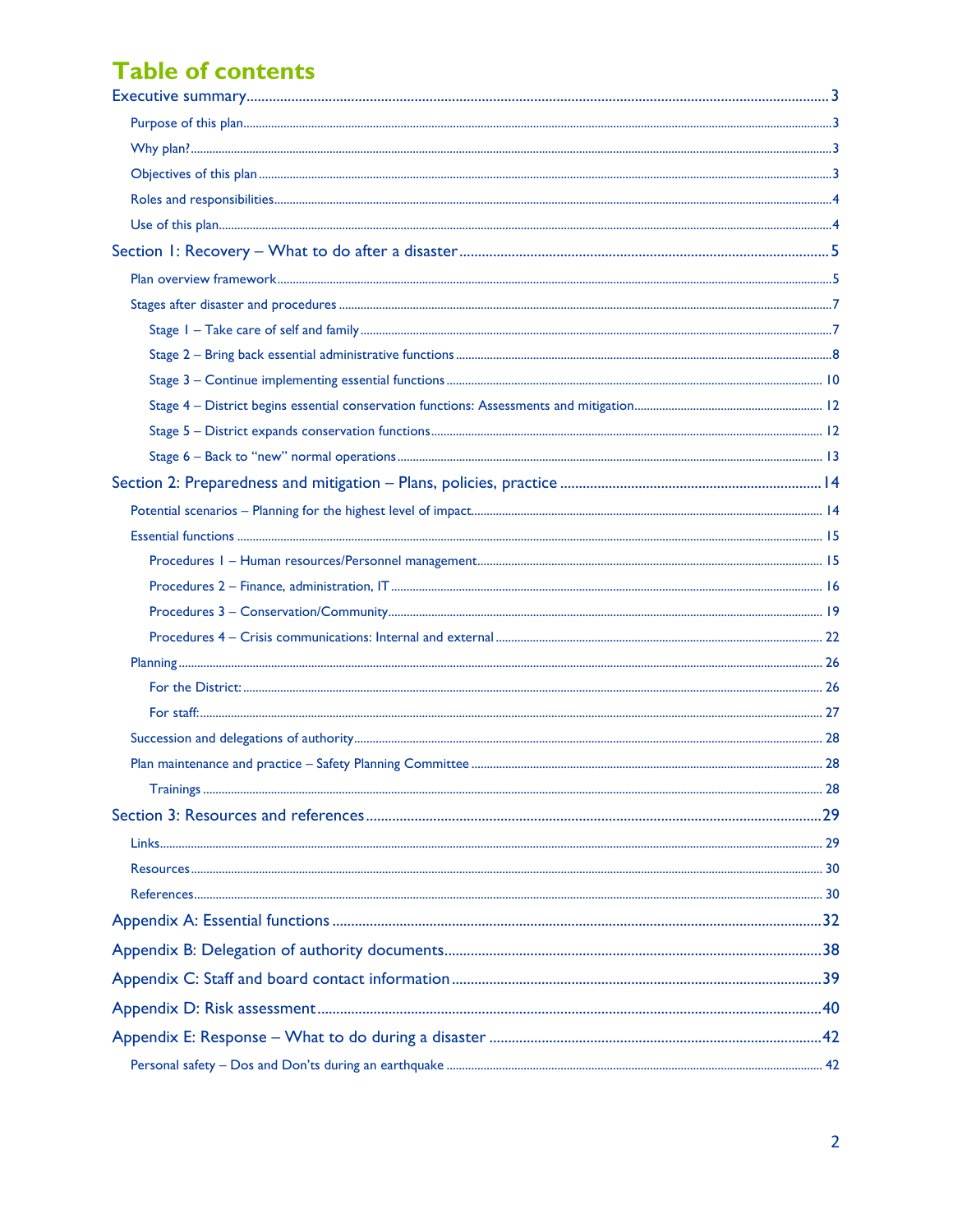# <span id="page-3-0"></span>**Executive summary**

# <span id="page-3-1"></span>Purpose of this plan

This Business Continuity Plan (BCP) is intended to help the District recover from a disruption in service and to help staff and board plan appropriately, act accordingly, and recover after any major disaster that may strike our office building or broader area. Particular focus is given to a Cascadia Subduction Zone earthquake. Given the anticipated scale of this future event, if we are fully prepared for this event, we will most likely be prepared for other events of a smaller scale, e.g. an office building fire. Thus any component of the plan can be scaled to fit any level of disruption to regular work.

The intention of the BCP is to also help us start thinking and planning how our conservation work will change after a major disaster, and how, we, as a local government entity can help our district after a disaster.

# <span id="page-3-2"></span>Why plan?

Earthquake experts predict moderate damage to the Portland area, however in a worst case scenario, there is a possibility that the District office could be demolished, many staff and board could perish or be left without a habitable home, the condition of the land within the district could be devastated, how we serve our district might need to significantly change for a period of time, and our tax base may be significantly impacted in the months/years that follow.

Oregon preparedness experts recommend that residents should be prepared to be selfsufficient with water and supplies for a minimum of two weeks. Municipal or private sector emergency services are likely to be rapidly depleted and heavily taxed and without access to fuel. Communications are expected to be disrupted for at least two to three weeks.

# <span id="page-3-3"></span>Objectives of this plan

- Reduce employee injury or loss of life and minimize damage and losses.
- Provide support to employees and employee families during an event so that employees know that the safety of their families has been addressed, and that employees will therefore be available to work and help restore agency function.
- Facilitate effective decision-making to ensure that agency operations are restored in a timely manner.
- Identify advanced arrangements and procedures that will enable the agency to respond quickly to an emergency event and ensure continuous performance of critical business functions.
- Protect essential facilities, equipment, vital records, and other assets.
- Reduce and mitigate disruptions to business operations.
- Identify managers and other staff who might need to be relocated depending upon the emergency.
- Identify teams which would need to respond to a crisis and describe specific responsibilities.
- Identify alternative courses of action to minimize and/or mitigate the effects of the crisis and shorten the agency response time.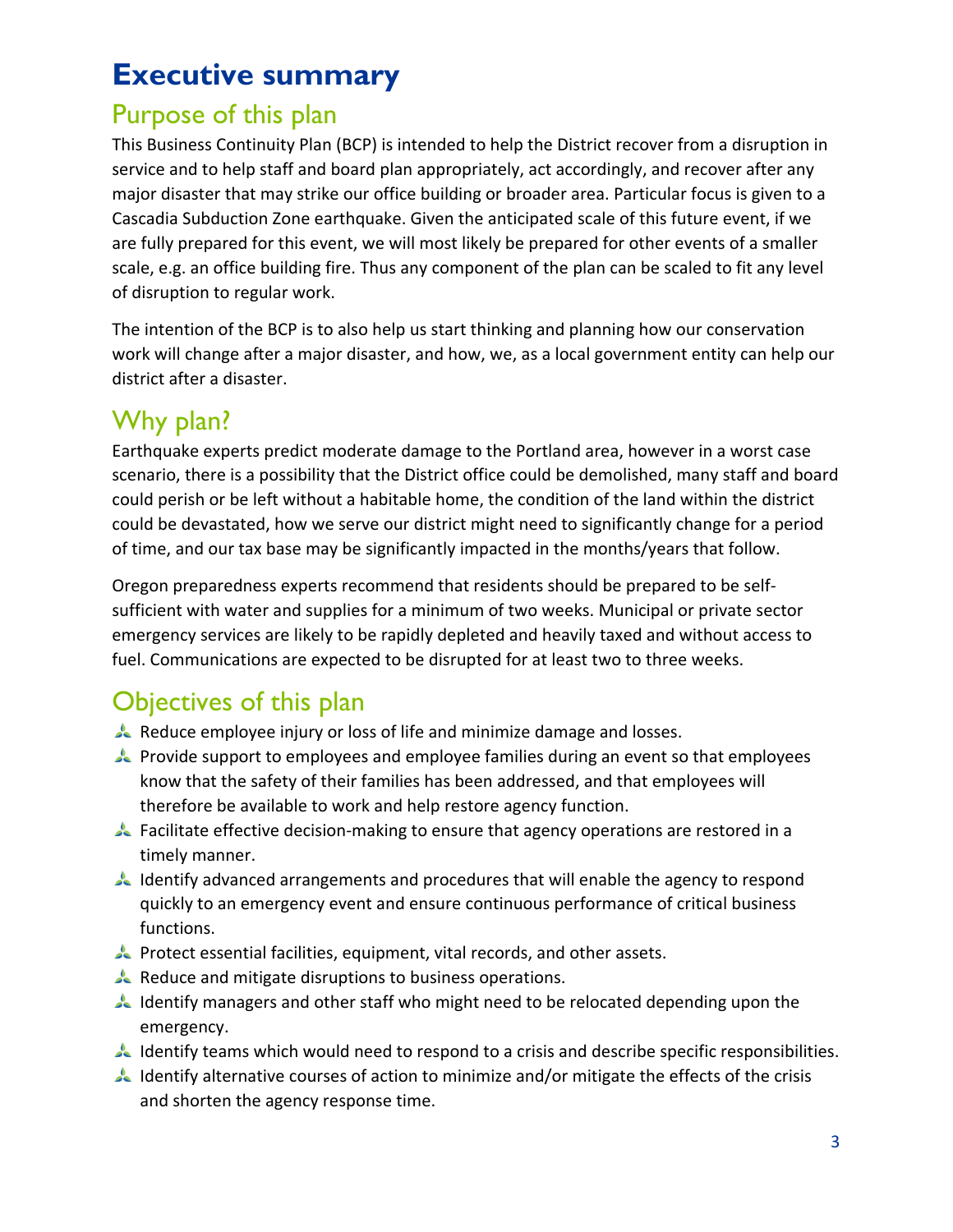- Recover quickly from an emergency and resume full service to the public in a timely manner.
- Quantify the impact of any kind of emergency in terms of dollars, time, services, and work force.

# <span id="page-4-0"></span>Roles and responsibilities

The Leadership Team is responsible for initial plan development and approval. The Safety Committee is responsible for conducting periodic reviews of the plan as a means of maintaining it and keeping it up to date. The Safety Committee will engage the Leadership Team on matters that fall outside of the Safety Committee's scope.

Staff provide input and feedback on plan development and participate in maintenance and trainings.

The Board of Directors is responsible for any policy development that is needed for plan implementation and for providing feedback. The board will also participate in trainings.

# <span id="page-4-1"></span>Use of this plan

It is suggested that readers wanting to get an overview of this plan as to why it was created and how it is organized should first read *Section 2: Preparedness and Mitigation – Plans, policies, practice*. *Section 1: Recovery – What to do after a disaster* is written to operationally guide implementation of the plan after a disaster strikes. *Section 3: Resources and references* and the appendices provide supporting material and other information for disaster preparedness and planning.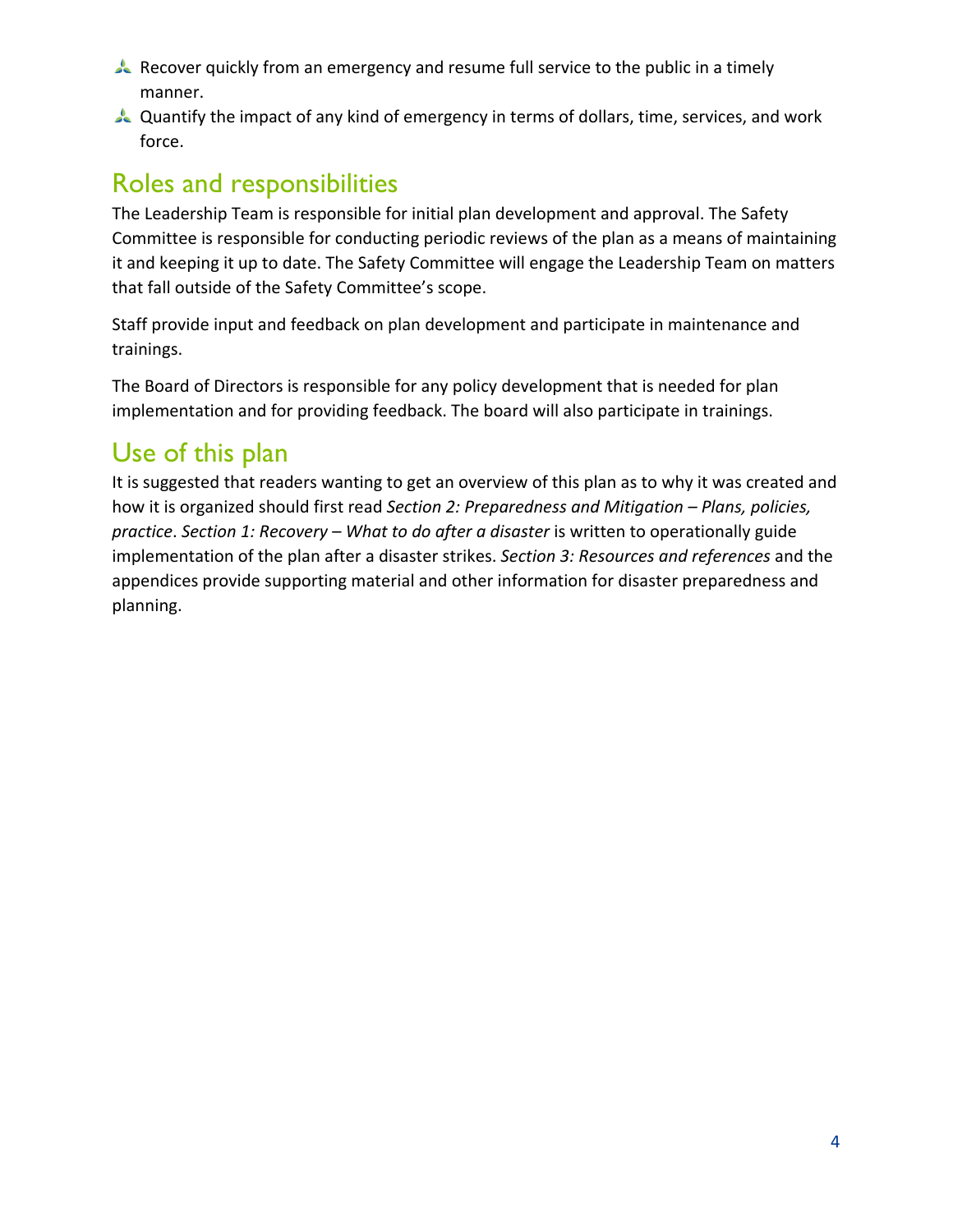# <span id="page-5-0"></span>**Section 1: Recovery – What to do after a disaster**

Section 1 is a set of steps for staff and board to follow after a disaster. Related policies and procedures are listed in Section 2. This section includes actions related to rebuilding, reemployment, and repair to infrastructure and operations. Best efforts should be made during rebuilding to improve upon prior conditions in order to reduce pre-disaster risks inherent in the community and infrastructure.

### <span id="page-5-1"></span>Plan overview framework

*Table 1* shows a snapshot of essential functions following a disaster. Each phase is expanded on in the section below the table.

Note: Timelines are a best guess. The timeline should be modified based on what disaster planning experts think we will be facing with respect to return of infrastructure needs. Actual timelines will be implemented based on what we discover is possible after an event.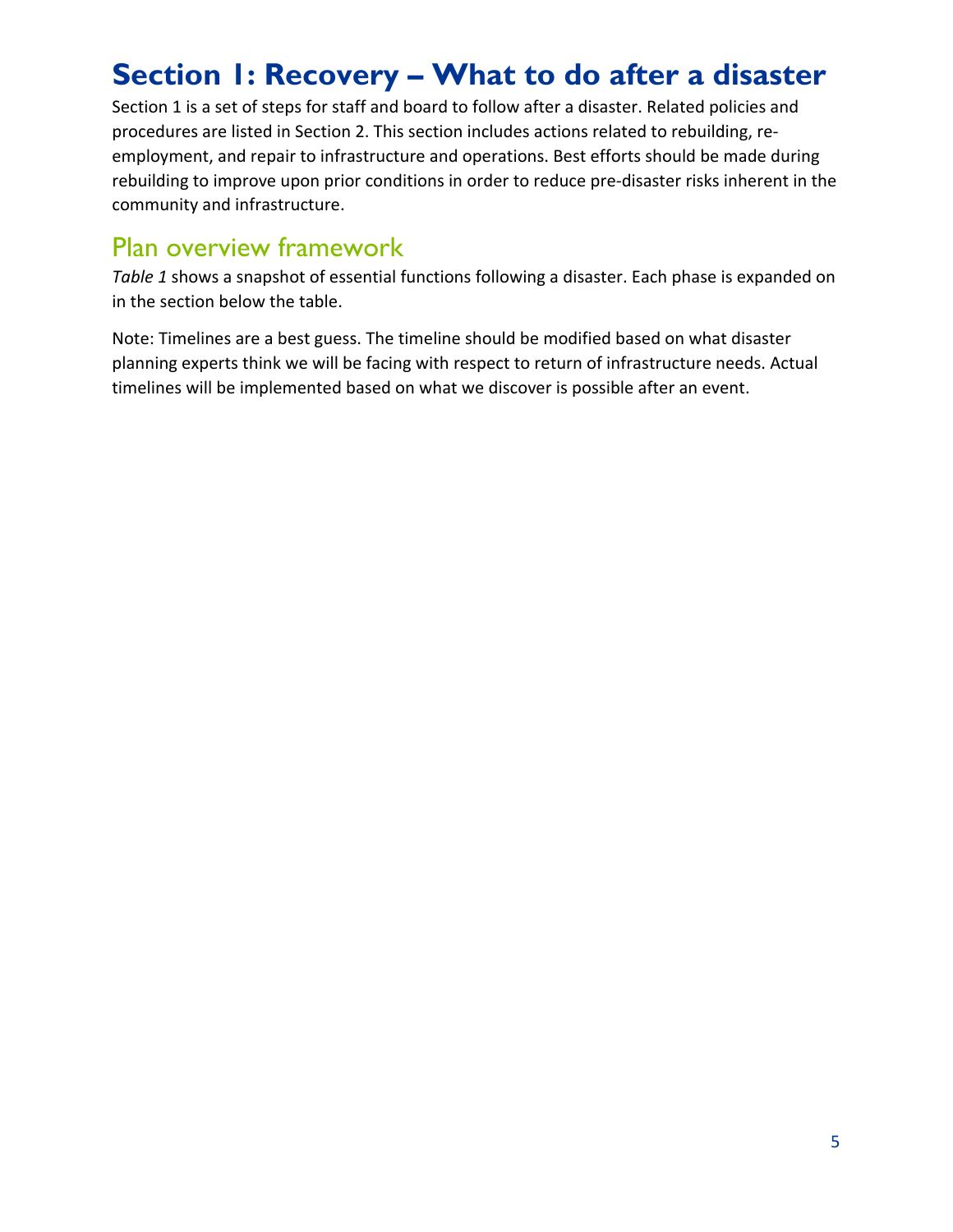| Stage after the<br>disaster        | <b>Essential steps</b>                                                                                                                                                                                                                                                                                                                                                                                              | Infrastructure needs                                                                                                             | Primary responsibility                                                                                                                             |
|------------------------------------|---------------------------------------------------------------------------------------------------------------------------------------------------------------------------------------------------------------------------------------------------------------------------------------------------------------------------------------------------------------------------------------------------------------------|----------------------------------------------------------------------------------------------------------------------------------|----------------------------------------------------------------------------------------------------------------------------------------------------|
| Stage 1:<br>Event up to 3<br>weeks | 1. Employees are accounted for,<br>safe, and secure                                                                                                                                                                                                                                                                                                                                                                 | 1. Home preparedness<br>kits; supplies<br>2. Methods of<br>communication (phone,<br>in-person, satellite/radio                   | Individual employees are<br>responsible for themselves<br>and not expected to "return<br>to work" until personal<br>situation is stabilized with a |
|                                    |                                                                                                                                                                                                                                                                                                                                                                                                                     | devices)                                                                                                                         | safe base to work from                                                                                                                             |
| Stage 2:<br>Weeks 2-3              | 1. Internal crisis communications<br>initiated to make contact with<br>board and staff - known status<br>of all<br>2. Board initiates Delegation of<br>Authority based on who is able<br>to work<br>3. Begin to bring back essential<br>administrative functions                                                                                                                                                    | 1. Methods of<br>communication (phone,<br>in-person,<br>satellite/radio devices)<br>2. Access to<br>internet/means of<br>payment | District Manager (DM)<br>Leadership Team (LT)<br><b>Board Chair</b>                                                                                |
| Stage 3:<br>Weeks 3-5              | 1. Administrative operations up<br>and running<br>2. External crisis communications<br>initiated.<br>3. District available as resource to<br>greater community as we are<br>able<br>4. District applies for Federal<br><b>Emergency Management Agency</b><br>(FEMA) funding and assists<br><b>USDA Natural Resources</b><br><b>Conservation Service (NRCS)</b><br>Program Participants with<br>funding applications | 1. Phone, Internet<br>2. Physical base of<br>operations                                                                          | Leadership Team<br>Available conservationists                                                                                                      |
| Stage 4:<br>Week 5 to<br>4 Months  | 1. Administrative functions<br>expanded.<br>2. Move from crisis to essential<br>communications.<br>3. Begin assessments of District<br>and its conservation needs<br>4. Essential conservation functions<br>begin                                                                                                                                                                                                   | 1. Phone, Internet<br>2. Rural roads open                                                                                        | Conservationists                                                                                                                                   |
| Stage 5:<br>4-6 Months             | 1. Base of operations,<br>administrative functions<br>restored<br>2. Essential conservation functions<br>expanded<br>3. Repair of existing conservation<br>projects. Resume regular<br>conservation work                                                                                                                                                                                                            | Some semblance of<br>normal infrastructure                                                                                       | All                                                                                                                                                |
| Stage 6:<br>One Year               | 1. Resume normal operations<br>2. Long Range Business Plan (LRBP)<br>priority based on capacity and<br>operability.                                                                                                                                                                                                                                                                                                 | Understanding of the<br>new normal and<br>constraints therein                                                                    | All                                                                                                                                                |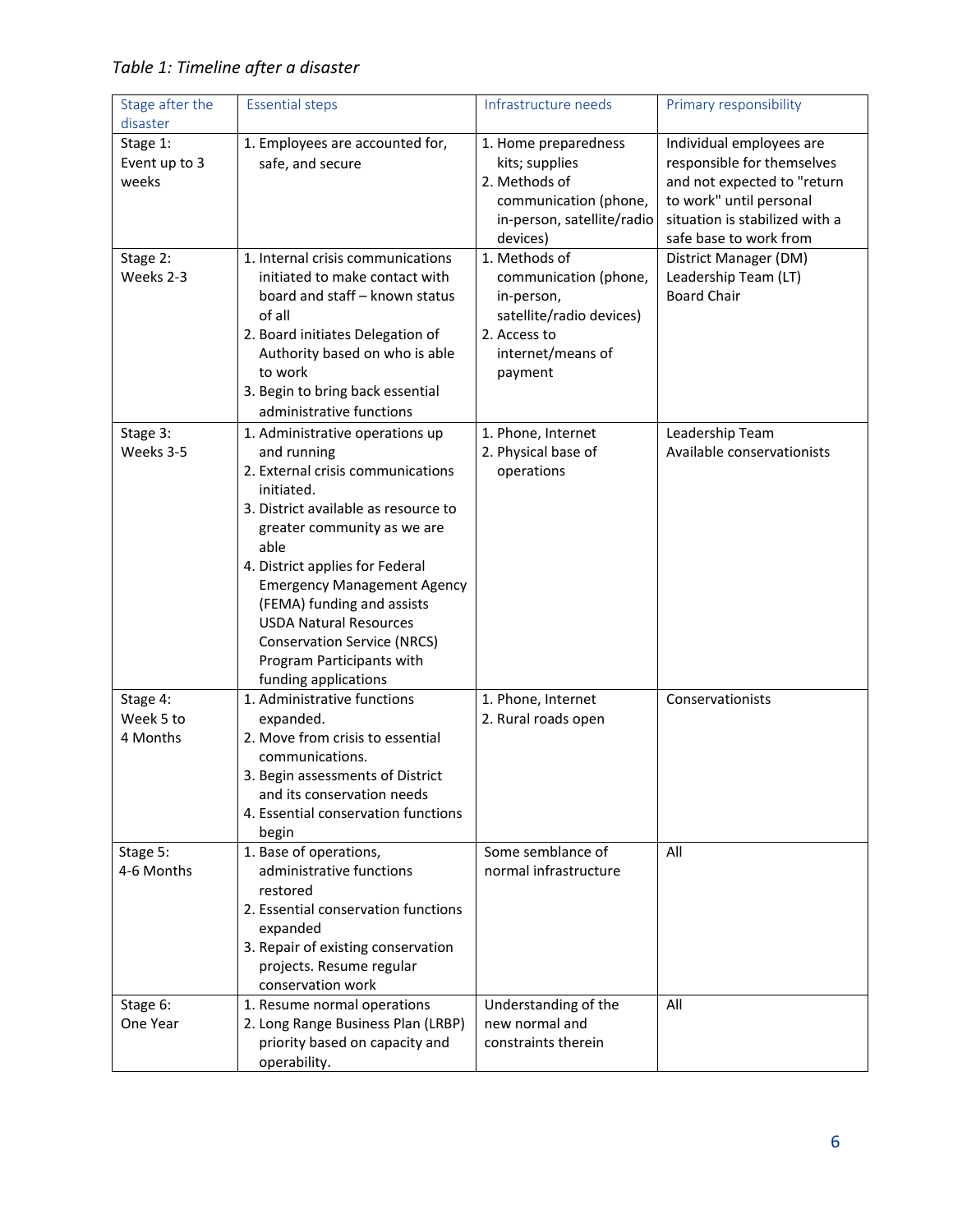### <span id="page-7-0"></span>Stages after disaster and procedures

### <span id="page-7-1"></span>Stage 1 – Take care of self and family

#### (Estimated time: Event up to 3 weeks)

#### Take care of yourself and your family, friends, pets:

In the immediate aftermath of a disaster, assess and manage your immediate needs. This includes your personal safety and access to food, water, shelter, first aid, and supplies. To the best of your ability, get in touch with family and friends to let them know you are okay and to find out how they are. There will likely be a total loss of cell phone, email, and landline communication for up to three weeks (as estimated by local authorities) so reestablishing communication with loved ones may take some time.

#### Utilize neighborhood pods and connect with people in your immediate vicinity:

Emergency responders will likely be overloaded and unable to respond quickly. Connect with your neighbors and anyone in your area as a way to support and help each other.

#### Take care of your physical and mental health:

Start accessing medical resources, mental health counselors, and other support centers as they become available in your area.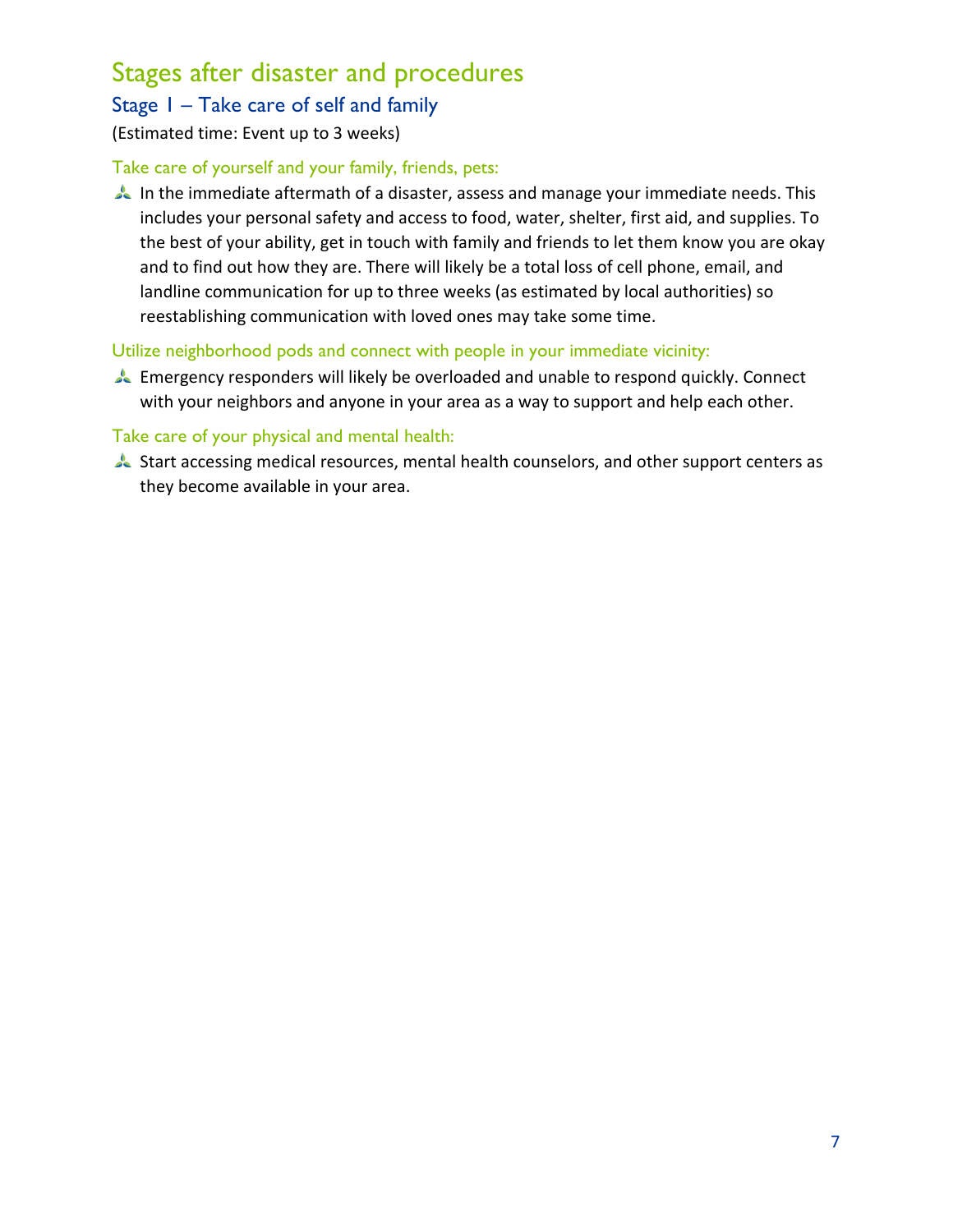### <span id="page-8-0"></span>Stage 2 – Bring back essential administrative functions

(Estimated time: weeks 2-3)

*Table 2: Essential job functions to be prioritized in Stage 2 of the District's recovery. District manager will assign essential functions to staff based on function priority and capacity of staff.*

| Job functions                       | Department                      | Relevant duties for Business Continuity Plan                                                                                                                     |
|-------------------------------------|---------------------------------|------------------------------------------------------------------------------------------------------------------------------------------------------------------|
| Crisis communications<br>- internal | District Manager;<br>Operations | Communicate to board and staff during a disaster. May include<br>providing support to staff or guidance on pay, work expectations, etc.                          |
| Personnel                           | Operations;                     | <b>Functioning ADP Payroll</b>                                                                                                                                   |
| management                          | Finance                         | Emergency paid time off                                                                                                                                          |
| (human resources and<br>benefits)   |                                 | Life insurance processing                                                                                                                                        |
|                                     |                                 | Disability claims (short and long-term)                                                                                                                          |
|                                     |                                 | Helping staff with worker's comp                                                                                                                                 |
|                                     |                                 | Access to Employee Assistance Programs (EAP)                                                                                                                     |
|                                     |                                 | Insurance claims                                                                                                                                                 |
| Personnel                           | District Manager;               | Coordinate with staff and board members                                                                                                                          |
| management                          | Operations                      | Maintain a safe, positive and collaborative work environment                                                                                                     |
|                                     |                                 | Supervise staff members directly and indirectly. This includes the<br>authority to make hiring decisions                                                         |
|                                     |                                 | Ensure that the District meets all local, state, and federal personnel<br>and safety laws                                                                        |
|                                     |                                 | Ensure that the District is inclusive of and values diversity                                                                                                    |
| Fiscal and cash<br>management       | District Manager                | Act as a signer on checks and contracts up to dollar amount set by<br>the Board                                                                                  |
|                                     |                                 | Approve all expenses, ensure fiscal controls are operating properly<br>and that state contracting laws are being followed                                        |
| Board support                       | District Manager                | Provide support, information, and recommendations to the Board                                                                                                   |
|                                     |                                 | Identify ways to focus board energy -- assist the board in determining<br>which tasks need to be done by board members and which ones<br>should be done by staff |
| Conservation project<br>management  | Conservation                    | Herbicide management: Dangerous if spilled or damaged during a<br>disaster. Status of herbicide storage will need to be assessed after a<br>disaster             |

#### Establish methods of communication internally within the District:

- District manager will activate communication using the emergency phone tree method outlined in Section 2: [Phone tree.](#page-22-0)
- Satellite communication devices (and/or long-range radios/walkie talkies) will be purchased in FY22 and housed at the District's office, the District Manager's home, the Controller's home, and the Board Chair's home. Additional staff may have personal devices available as well. See the [Phone tree](#page-22-0) for those with active communication devices. In the immediate aftermath of the disaster, this may be the only means of communication. If you have access to one of these devices, attempt to contact other staff members.
- Once methods of communication have been established, contact staff, Leadership Team, District Manager, and the Board of Directors. Determine who the survivors are, where they are located, what their immediate needs are, and if the District can help.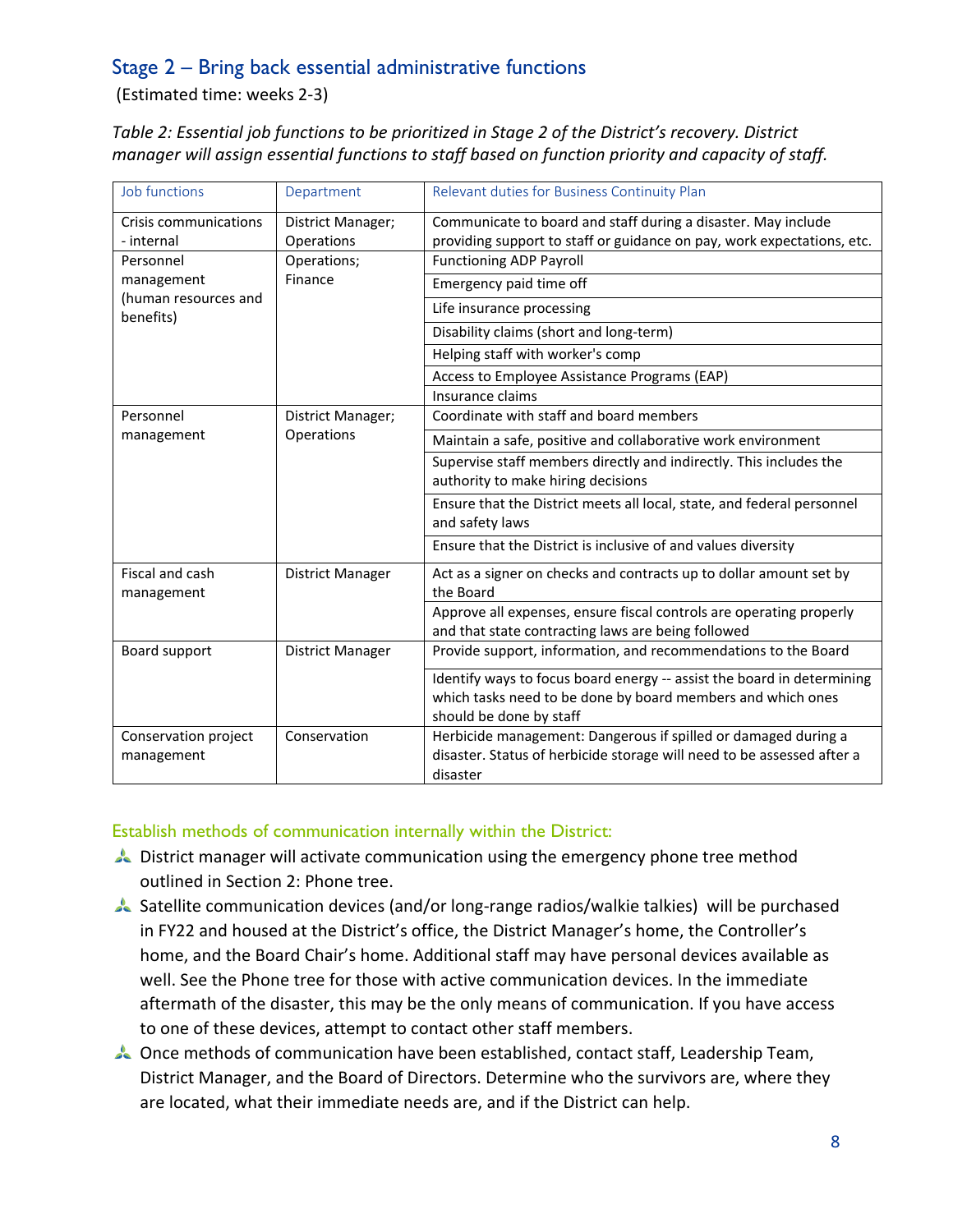#### Succession and delegation of authority:

If any staff members have perished, or are unable to work based on the check-ins established using the phone tree, staff roles will be filled according to the Chain of Command section in Section 2 which outlines where Board approval is needed to fill vacancies.

#### Begin assigning essential functions:

The District Manager will assign available staff members to begin completing the high priority essential functions including:

- Implement administrative hierarchy:
	- Financials up and running (accounts payable, accounts receivable, payroll, access to finances); human resources and staff benefits
	- Make contact with banks; determine status of accounts
	- If staff perish; initiate benefits processing (life insurance)

#### Damage assessment – staff, board, office:

- The office: The status of the office and all District equipment (computers, vehicles, etc.) will be assessed and documented with photos and video by the District Manager with assistance from the Controller and the Office Manager.
- Personnel: Check-ins will be done with each staff member using the phone tree communication method to determine what they need to be able to return to work and if they are ready to return to work. This includes the logistical, physical, and mental readiness of each employee to resume work.
- Board: The Board will initiate communication using their own phone tree. The Board Chair and District Manager will then work to make contact with each other and provide updates on the status of the Board and the status of the staff.

#### Establish a physical base of operations:

In the event that the District's leased office space is unusable, an alternative base of operations will be established at the home of a staff member. Depending on whether or not travel across the Willamette River is safe and accessible, there may be two bases of operations established, one on each side of the river. Once this base is established, assess a safe route to and from your home. Determine if you are safely able bike or walk places and if you are able to cross the river. If you are not able to access the base of operations, alert your phone tree contact.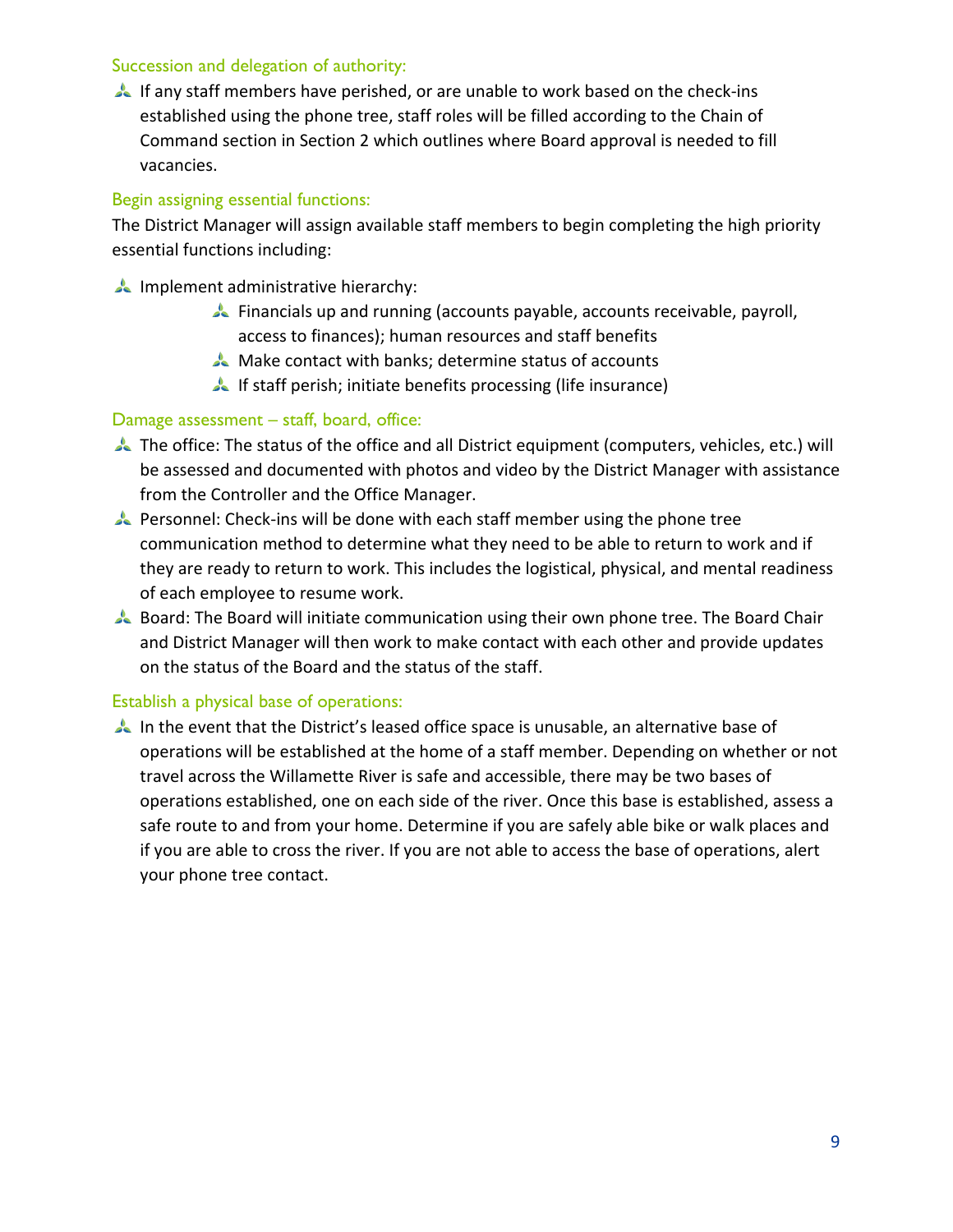### <span id="page-10-0"></span>Stage 3 – Continue implementing essential functions

(Estimated time: Weeks 3-5)

| Table 3: Essential functions to be prioritized during Stage 3 of the District's recovery. |  |  |  |
|-------------------------------------------------------------------------------------------|--|--|--|
|-------------------------------------------------------------------------------------------|--|--|--|

| Job functions                       | Department                              | Relevant duties for Business Continuity Plan                                                                                                                                                                                                                                             |
|-------------------------------------|-----------------------------------------|------------------------------------------------------------------------------------------------------------------------------------------------------------------------------------------------------------------------------------------------------------------------------------------|
| Fiscal management                   | Operations;<br>Finance                  | Processing of business insurance claims (vehicles, office property,<br>laptops, phones, etc.)                                                                                                                                                                                            |
| Contract management                 | Operations                              | Payroll - ADP                                                                                                                                                                                                                                                                            |
|                                     |                                         | IT - Cogent IT                                                                                                                                                                                                                                                                           |
|                                     |                                         | Facilities - Montgomery Park/Unico / Building manager/leasing office                                                                                                                                                                                                                     |
|                                     |                                         | HR - HR Answers /SDAO                                                                                                                                                                                                                                                                    |
| Fiscal management                   | Operations;<br>Finance;<br>Conservation | Continue overseeing contracts and grants administration, keeping<br>abreast of pertinent laws, regulations, and best practices that relate<br>to the District's public contracting work                                                                                                  |
| Fiscal management                   | Finance                                 | Serve as the Budget Officer during the development of the District's<br>annual fiscal year budget; ensures compliance with Local Budget Law.                                                                                                                                             |
|                                     |                                         | Facilitate and assist external financial auditors.<br>This will still need to be done even after an emergency. Coordinate<br>with outside firm conducting District Audit and provide documents<br>required by Auditor and respond to questions from Auditor.                             |
| Crisis communications<br>- external | Communications;<br>District Manager     | Communicate the District's messaging to partners (group<br>communication; not individual partners) during a disaster. May<br>include updates on District status; providing supportive message to<br>the conservation community; responding to coordinated<br>relief/conservation efforts |
|                                     |                                         | Communicate the District's messaging to the public during a disaster.<br>May include status updates on District work; providing supportive<br>message to the community; responding to inquiries for help                                                                                 |

#### Continue assigning essential functions:

The District Manager will assign available staff members to begin completing essential functions.

#### External crisis communications initiated:

District Manager establishes contact with the Special Districts Association of Oregon (SDAO), the U.S. Department of Agriculture, Natural Resources Conservation Service (NRCS), the Special Districts Insurance Services (SDIS), the Oregon Department of Agriculture (ODA) and WHA (our insurance) to update them on our status. Maintain communication with these groups and any other essential partners as we continue the recovery process.

#### Apply for emergency funding for the District:

Submit grant applications for federal funding through the Federal Emergency Management Agency (FEMA). Be in contact with SDAO and NRCS for other emergency funding resources.

#### District available as resource to greater community:

Determine how the District can assist the community. Start working with existing customers to understand what assistance they need.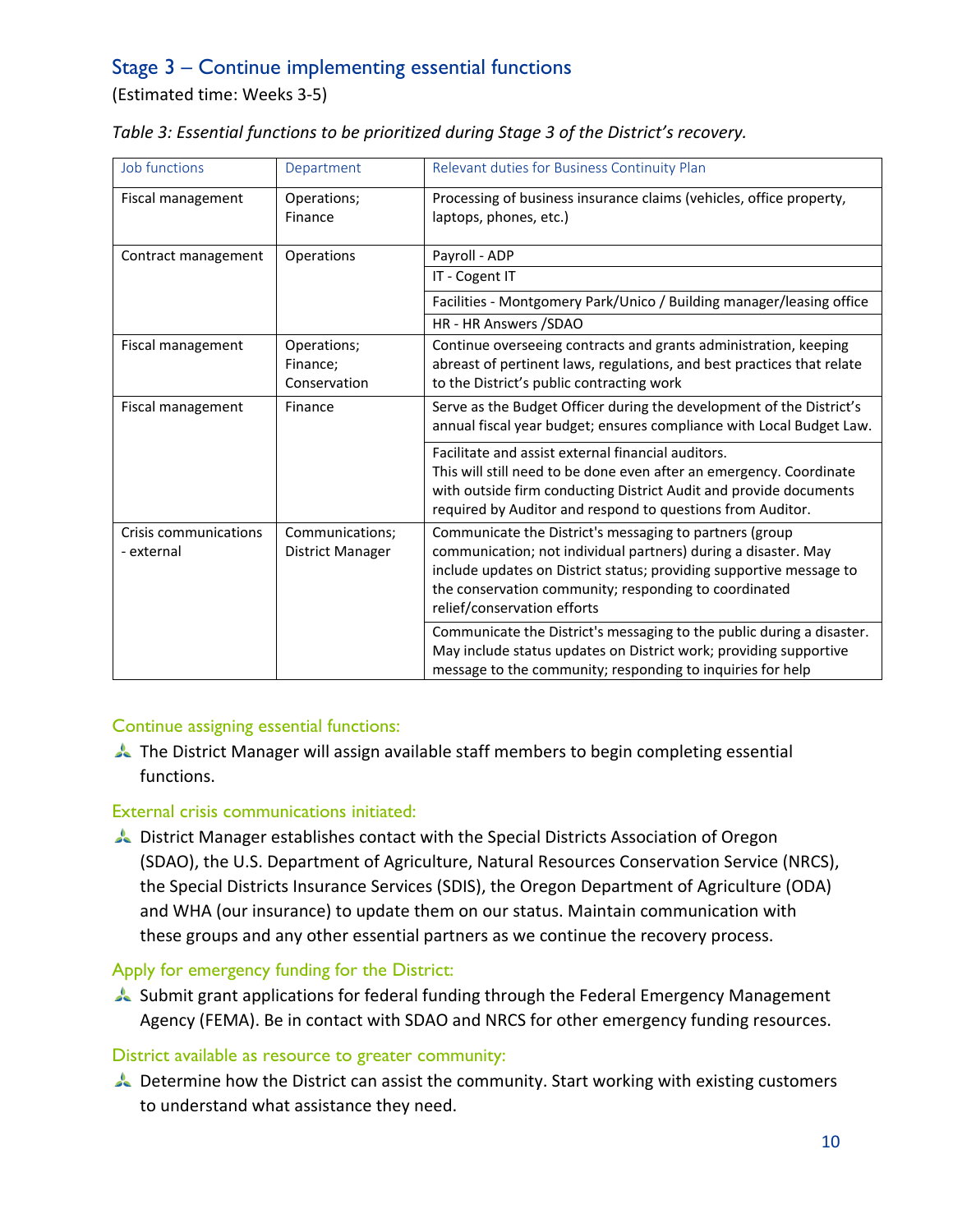If the District has brought back essential administrative functions and we have the capacity to offer conservation help, then begin external communications with District members. Use the District's blog, social media accounts, and email newsletter mailing list to share disaster information and resources with the community. Start reaching out to our full customer database. Begin the conversation on how the District can best serve them at this time.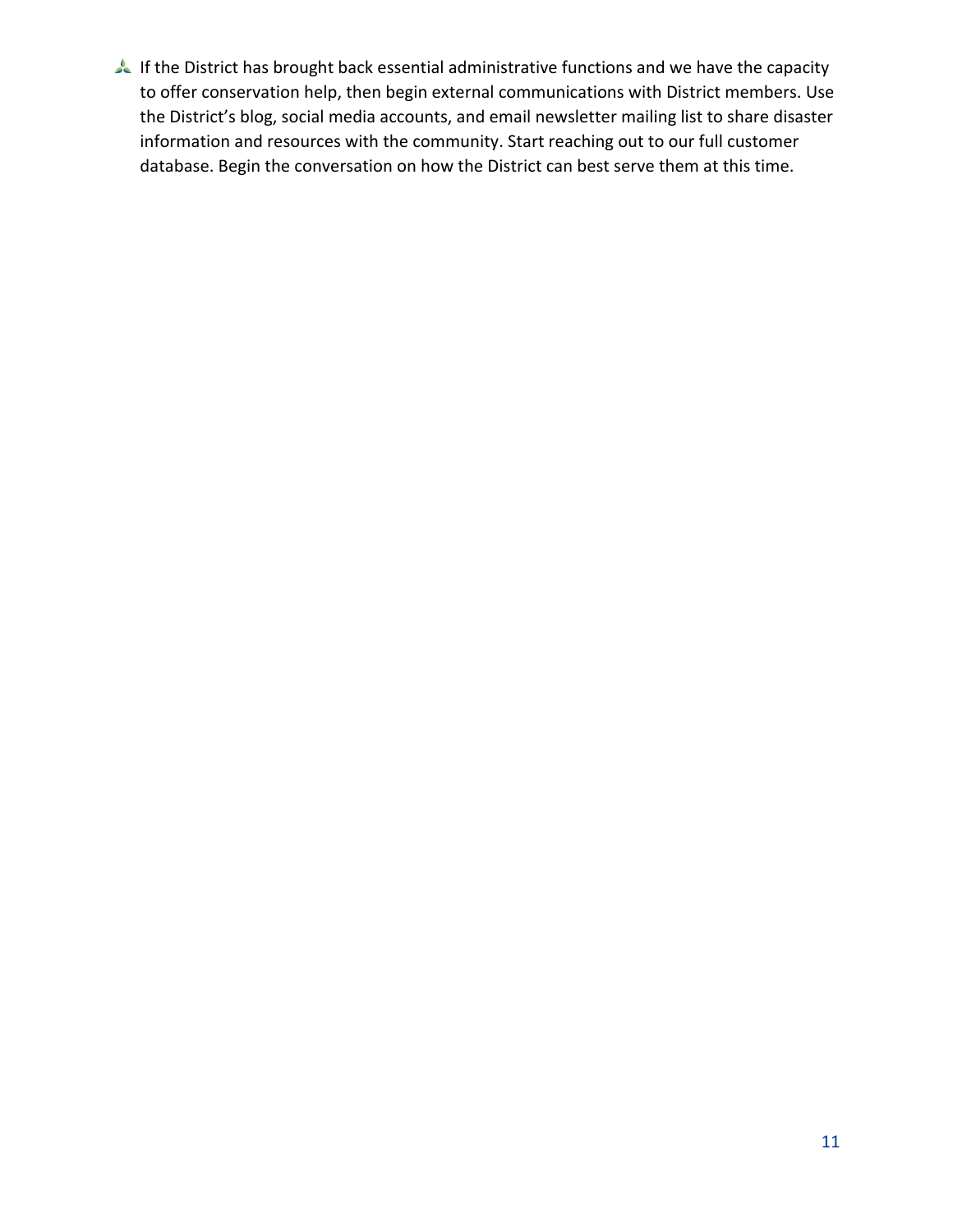### <span id="page-12-0"></span>Stage 4 – District begins essential conservation functions: Assessments and mitigation

(Estimated time: Week 5 to 4 months)

| Job functions                      | Department   | Relevant duties for Business Continuity Plan                                                                                                                                                                                                                                                                        |
|------------------------------------|--------------|---------------------------------------------------------------------------------------------------------------------------------------------------------------------------------------------------------------------------------------------------------------------------------------------------------------------|
| Conservation project<br>management | Conservation | Tracking of ongoing conservation projects and how they have been<br>affected by disaster - with priority placed on our long-term projects<br>such as the Sturgeon Lake Restoration Project, Lower McCarthy Creek<br>Wetlands and Healthy Stream project sites.<br>Ensure all District contracts are being fulfilled |
|                                    |              |                                                                                                                                                                                                                                                                                                                     |
| Conservation project<br>management | Conservation | Technology upkeep: database (Microsoft Access), Fulcrum app, and<br>GIS                                                                                                                                                                                                                                             |
| Conservation project<br>management | Conservation | Vehicles, tools and equipment management: Needed for district to<br>resume work                                                                                                                                                                                                                                     |

#### *Table 4: Essential functions for Stage 4 of recovery.*

#### Damage assessments to projects/properties (i.e., slides, erosion, and wildfire):

Work to understand what the new physical condition of the district is. Determine what the access is to long-term projects (I.e. Sauvie Island, wetlands) and what their status is. Conduct drone surveys of long term projects and determine what recovery work is needed. This will include assessing what the flow path of Dairy Creek has become and if the Sauvie Island levees are intact. Based on these findings, create a new list of the District's conservation priorities.

#### Mitigation – Seek to avoid long-term ecological repercussions:

- Determine if there are additional urgent conservation functions that need to be addressed in the district, or if new conservation needs have arisen as a result of the disaster.
- Establish if there are any emerging threats such as an increase in invasive species from outof-state emergency response teams or severe erosion in the District. Make a plan for what role the District can play in response.

### <span id="page-12-1"></span>Stage 5 – District expands conservation functions

#### (Estimated time: 4 to 6 months)

#### Emergency funded projects:

Continue/complete work on projects where the District is using emergency funding or grants. Ensure that the District has completed the required work for each grant.

#### Repair of existing conservation projects:

Staff will begin to resume regular conservation work.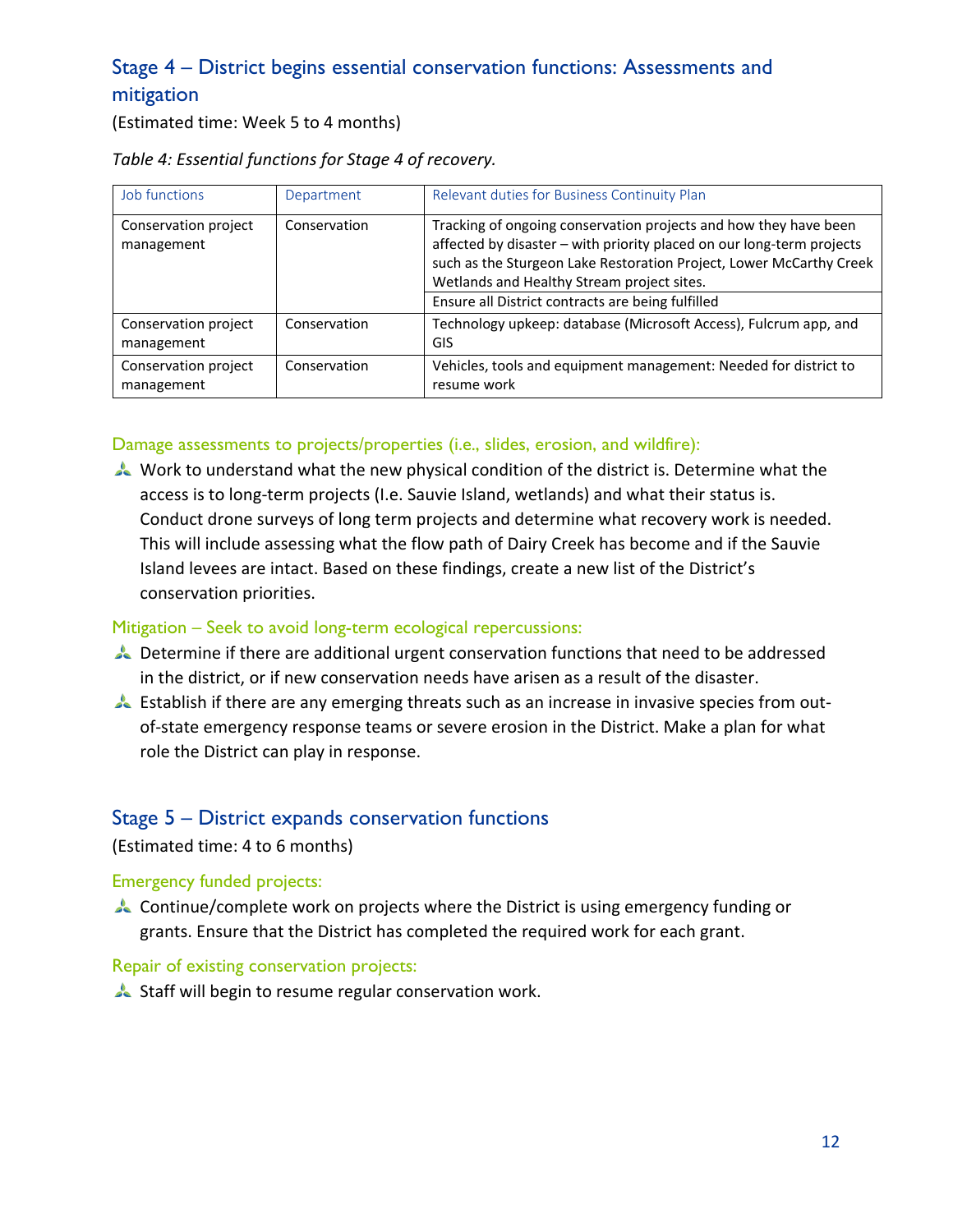### <span id="page-13-0"></span>Stage 6 – Back to "new" normal operations

### (Estimated time: one year)

#### Understanding of the new normal and constraints therein:

- Assess the status of our tax base. Loss of homes or lives may mean unpaid taxes. Ensure adequate reserve funds exist.
- Assessment of District's response to disaster, and what should be changed in the future.

#### Resume regular work:

Staff return to regular work. Assessment of Long Range Business Plan (LRBP) is a priority based on capacity and operability.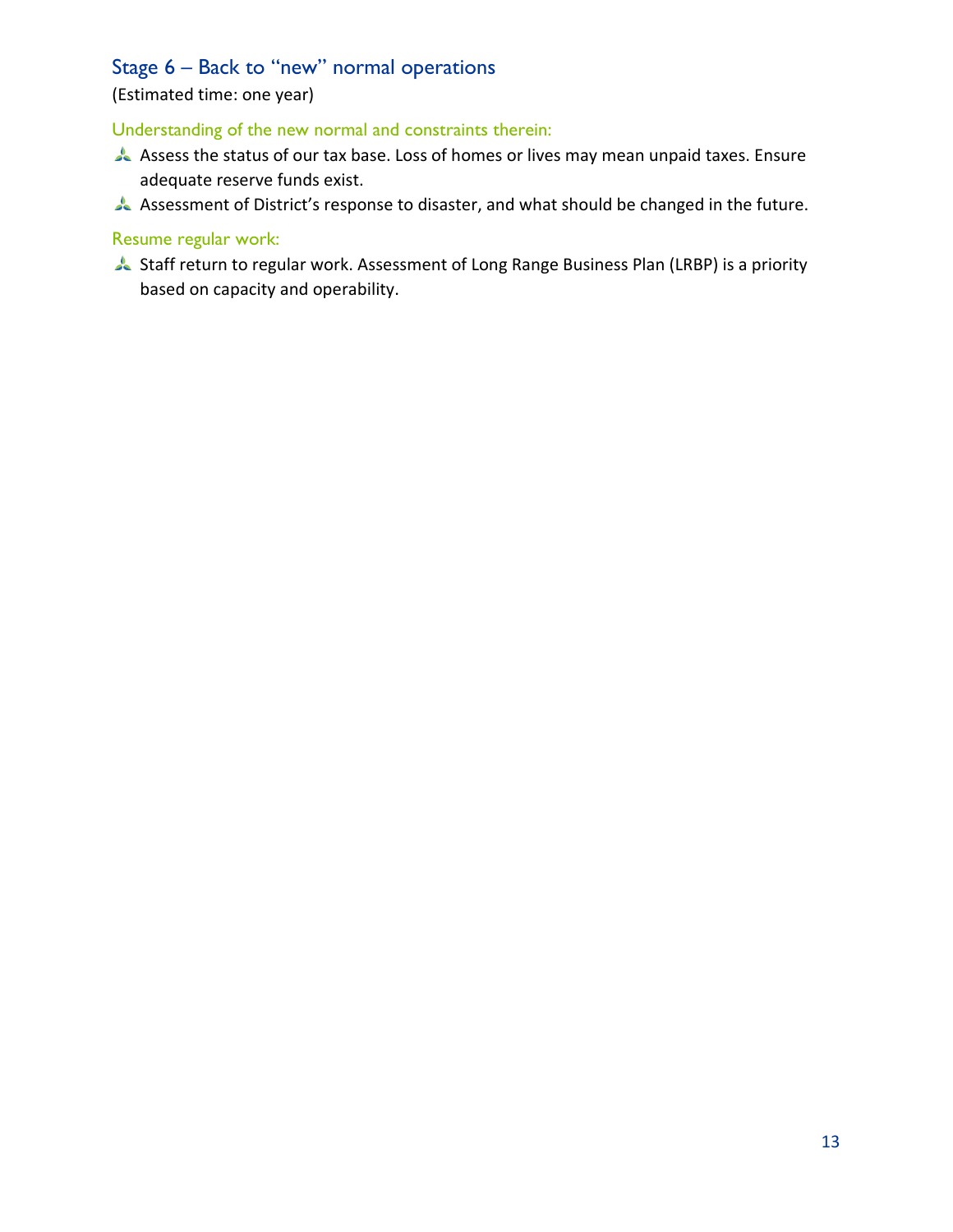# <span id="page-14-0"></span>**Section 2: Preparedness and mitigation – Plans, policies, practice**

Preparedness involves creating plans, policies, and procedures designed to save lives in an emergency or to reduce the effects of disasters if they do happen. An effective recovery mitigation plan is scaled to meet the district's needs, is cost effective, is fundable, can be integrated into daily operations, will address multiple threats, is able to be maintained/updated and implemented by staff. Consider the following for each department.

### <span id="page-14-1"></span>Potential scenarios – Planning for the highest level of impact

West Multnomah Soil & Water Conservation District is located in an area that experts predict w[i](#page-16-1)ll be severely impacted by a Cascadia earthquake event<sup>i</sup>. There is also a risk to the District from a Portland Hills Fault earthquake. There have been fewer Portland Hills Fault earthquakes than Cascadia earthquakes in the past and thus there is a lower probability of one occurring than there is of a Cascadia event occurring. A Portland Hills Fault earthquake would likely not be as strong as a Cascadia subduction zone earthquake, but it would be extremely impactful for the District since the epicenter would be much closer to Portland than the epicenter of a Cascadia earthquake.

The severity of these two risks depends on multiple factors including time of year and time of day of an event – if an earthquake occurs in the summer or winter months, and if it occurs during the day or during the night  $-$  as well as how strong the earthquake is<sup>[ii](#page-16-2)</sup>.

The impacts of an earthquake will be more severe if it occurs during the winter months and/or during the daytime. During the wetter winter months, the ground will be more saturated and there will be a much higher risks of soil liquefaction and landslides, resulting in greater damage.

If an earthquake occurs during the day, more people will be at work or school in building types that are more vulnerable. The District must be prepared for a scenario where staff are both in the leased office space, working from home remotely and also out in the field. The District will need to maintain a stock of emergency supplies (including water, sanitation, first aid, and shelter) at the office and in District vehicles and staff with approved home office work locations will be expected to do the same<sup>iii</sup>. The District must also maintain mitigation procedures to best prepare and protect essential organizational functions.

Though an earthquake in the summer months is expected to have a smaller impact, there are still many risks. Typically, large earthquakes result in fires starting from oil spills, gas leaks, etc. During the drier summer months there will be a higher risk of large fires. The Critical Energy Infrastructure (CEI) Hub in the Linnton neighborhood (known by many as the "tank farms") is a likely source of large fires following an earthquake<sup>[iv](#page-16-4)</sup>. Experts predict the ground beneath these oil tanks will liquefy, resulting in large oil spills and fires<sup>[v](#page-16-5)</sup>. The CEI Hub is in Northwest Portland near the current location of the District office, which means there is a risk to the District office from these fires.

If an earthquake occurs at night, when staff are at their homes, a main challenge for the District will be re-establishing communication with staff and the Board of Directors. Regular lines of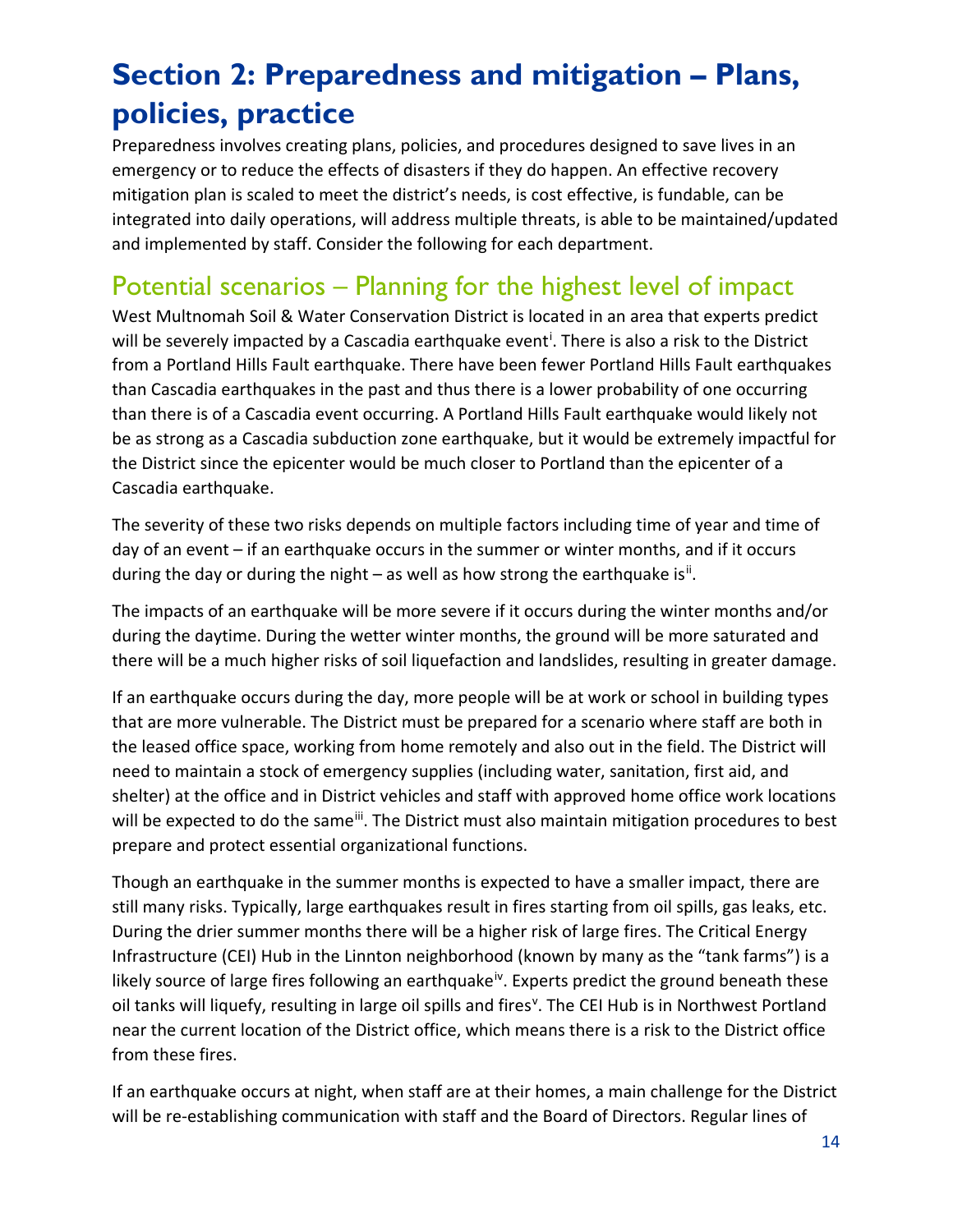communication are expected to be down for an estimated three weeks, and the Willamette River will most likely be difficult or impossible to cross. Initially, the only way to contact each other may be by foot travel.

### <span id="page-15-0"></span>Essential functions

Resuming essential functions will be necessary for the District to continue fulfilling its mission after a disaster. In the event that staff members who are currently responsible for these functions become unable to perform their duties after a disaster, the District Manager will assign available staff members to complete each of these functions based on function priority and staff availability. The procedures for some of the essential functions listed in Section 1 are written below. Each procedure document details the steps that are needed in order to perform an essential function in the Finance, Administrative, and Conservation areas. These procedures are intended to help staff members who lack experience in one of these areas to step in and complete the function.

### <span id="page-15-1"></span>Procedures 1 – Human resources/Personnel management

Department: Controller and Office Manager

#### Payroll:

- Functioning ADP payroll and continuing to pay staff is a top priority after a disaster. Department staff or designee will work with external payroll processer using the following contact information: ADP Client Service Center, [ADP.com,](file://WM2/shared/Personnel%20(staff%20and%20directors)/Safety/Disaster-Emergency%20Planning/Business%20Continuity%20Plan/Plan%20Drafts/adp.com) 800-808-3959; 877-815-6427, Customer # 21614557. Payroll could potentially be delayed if no modes of communication (phone or internet) are available.
- Additionally, the District Manager or Board Chair will make use of all available sources (Federal and State Disaster Relief funding, business insurance, contingency funds, etc.) to enable Emergency Paid-Time-Off (modeled after COVID-19 leave) for up to one month for those unable to work in the aftermath of a disaster.

### Benefits:

Department staff or designee will work with external benefits (health, workers compensation, short-term, long-term, and life insurance, and Employee Assistance Programs) processer using the following contact information:

Special Districts Association of Oregon [SDAO] and Special Districts Insurance Services [SDIS]

- General inquiries: 800-285-5461 / memberservices@sdao.com; SDAO.com
- Employee benefit insurance related inquiries: Kristi Allm: kallm@sdao.com Direct: 503-371- 8667 ext 150; Shelly Barker: sbarker@sdao.com

### Workers' compensation insurance:

Department staff or designee will work with external insurance processer using the following contact information: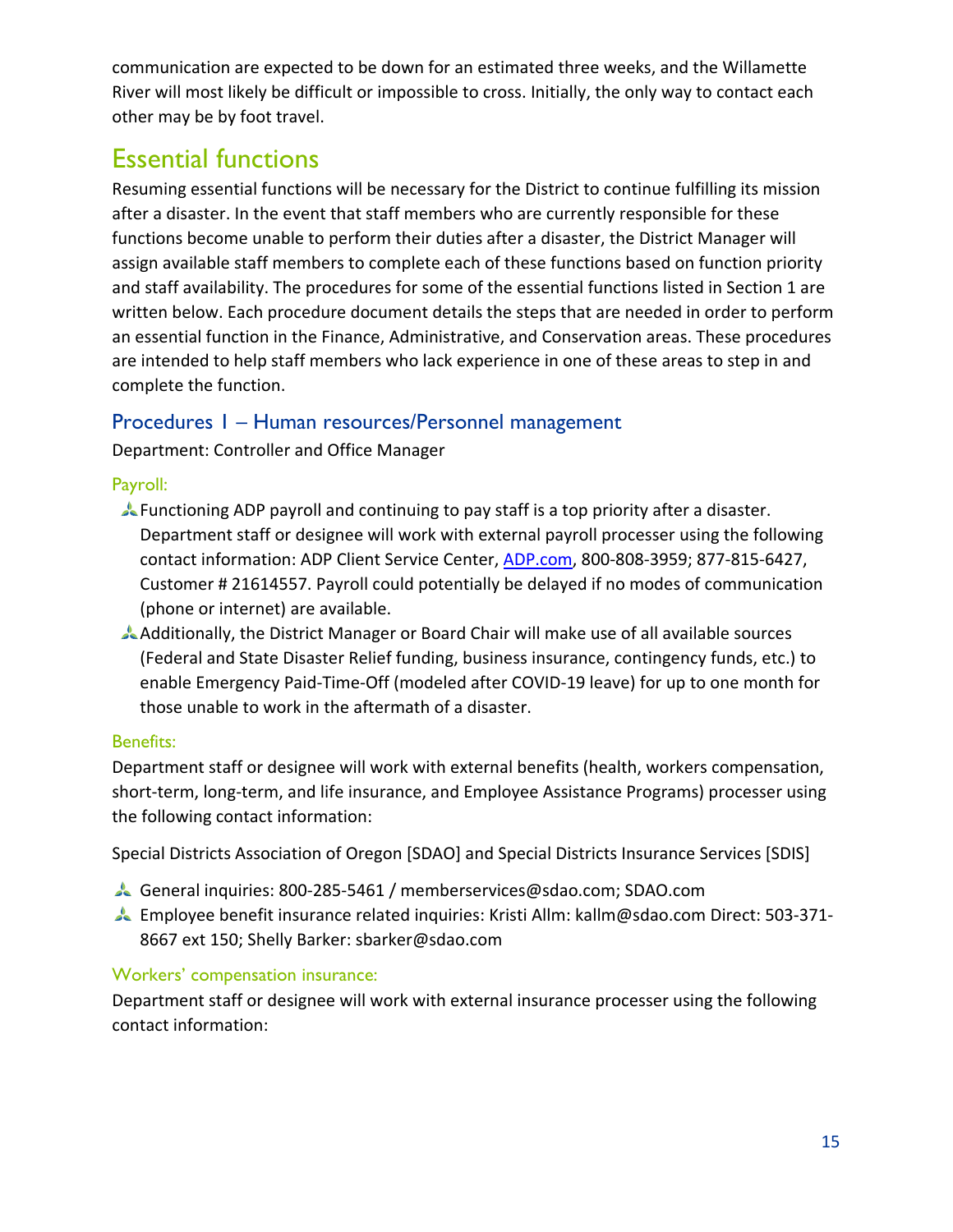#### WHA Insurance (WHAInsurance.com)

<span id="page-16-2"></span>Contacts: Rich Allm: RAllm@whainsurance.com; Direct: (541) 284-5853, Mobile: (503) 580- 3185; Rachel Hinckley: rhinckley@whainsurance.com; Direct: (541) 284-5834; Katie Klein: KKlein@whainsurance.com; Direct: (541) 284-5849

#### <span id="page-16-3"></span><span id="page-16-0"></span>Procedures 2 – Finance, administration, information technology (IT)

#### <span id="page-16-4"></span>Comprehensive and liability insurance:

Department staff or designee will work with external insurance processer using the following contact information:

<span id="page-16-5"></span>Contacts: General email: underwriting@sdao.com; Tasha Winn at twinn@whainsurance.com; Kelly McCorkle at kmccorkle@whainsurance.com or Jamie McGarry at jmcgarry@whainsurance.com; Steve Silva SSilva@whainsurance.com, (541) 284- 5116

#### Administrative records:

- Passwords: Account passwords are stored and managed by staff members responsible for those accounts. For non-sensitive accounts, passwords are either shared with back-up staff members, or are saved in a secure password storage service such as LastPass. Passwords for sensitive accounts are not to be shared. In the event of a loss or turnover of staff members who manage sensitive accounts, access to these accounts will need to be granted to a new staff person via the account's service provider.
- Contact information: A list of administrative contacts is currently stored [here.](file://WM2/shared/Administrative/Administrative%20Binder/Tab%2012-%20Contact%20Info%20for%20Admin%20and%20Communications/Administrative%20and%20Communications%20Contact%20and%20Account%20Information.xlsx) This information will be housed in the Fulcrum database.

#### Base of operations:

We are expecting that after an earthquake office buildings will sustain significant damage and we will not be able to use leased office space for some time.

We will maintain a list of staff members who are willing to use their home as an emergency base of operations in the event that the office is damaged or inaccessible. It is likely that travel across the Willamette River will not be possible for a while, so we are considering having an emergency base of operations on the east side of the river and on the west side of the river. This question will need to be posed to all incoming staff members as part of maintaining this plan. The internal (confidential) staff contact list will contain home addresses and indicate if the staff person is willing to host an emergency base of operations.

#### Emergency Funding

<span id="page-16-1"></span>Ideally, after a large disaster, the District will apply and qualify for emergency funding and grants to continue doing work that serves the community in its recovery and changing conservation needs.

What follows is the research and information gathered in August 2021 on potential sources of emergency funding for WMSWCD from the NRCS, FEMA, and SDAO.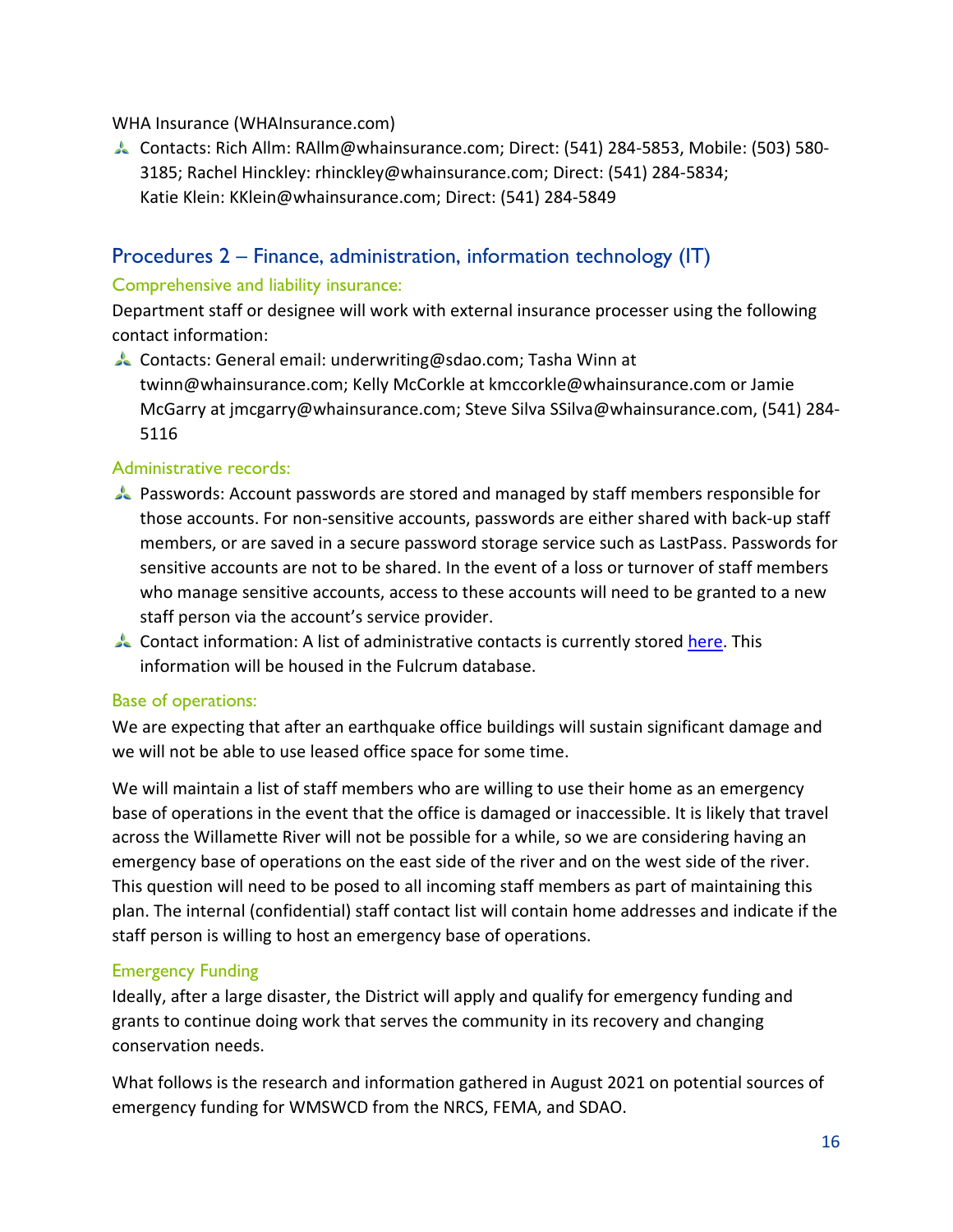#### U.S. Department of Agriculture Natural Resources Conservation Service (NRCS):

As of July 2021, we inquired with Kim Galland (District Conservationist at NRCS) about NRCS's plans for special post-disaster relief funding for conservation districts and whether or not the NRCS has plans to create emergency temporary work positions for non-federal employees to help with post-Cascadia disaster efforts. Currently, the NRCS has not created any preplanned disaster relief funding for district participants, specifically. If there was a disaster, all of the NRCS relief funds would go to USDA Program Participants (recipients of USDA/NRCS funds). For WMSWCD, Program Participants are the project managers/landowners that we serve. If, after a disaster, a District participant qualifies for the disaster program, they may become USDA participants and receive funding directly. Funds may also be redirected to the District from Program Participants. For example, after the 2015 Canyon Creek Complex Fire, near John Day, Oregon, USDA Program Participants that received Environmental Quality Incentives Program (EQIP) funds signed over all their payments to the local district so that the district could complete the work in a single contract. Kim is not aware of any other way for a district to get relief funding besides the client signing over payment for planned practices.

In the event of a Cascadia Subduction Zone earthquake, if the District develops a program for disaster relief efforts in our district, then we can either apply directly to NRCS or request that landowners direct their funds to a pooled effort.

Future research should include determining what steps are needed to apply for EQIP funds, and if this application process would be the same following a disaster.

[United States Department of Homeland Security,](https://en.wikipedia.org/wiki/United_States_Department_of_Homeland_Security) Federal Emergency Management Agency (FEMA):

After a disaster, the District may qualify for a Public Assistance (PA) grant from FEMA.

"FEMA's Public Assistance Program provides supplemental grants to state, tribal, territorial, and local governments, and certain types of private non-profits so that communities can quickly respond to and recover from major disasters or emergencies. FEMA also encourages protection of these damaged facilities from future events by providing assistance for hazard mitigation measures during the recovery process. More detailed information can also be located in the FEMA Public Assistance Program and Policy Guide."<sup>[vi](#page-32-1)</sup>

WMSWCD is eligible to apply for this type of grant as a special district that is established under state law<sup>vii</sup> (See Section 3: FEMA for PDFs of PA Grant applications).

There are two types of work that are eligible for PA grants:

Emergency work – must be completed within six months:

- **Category A: Debris removal**
- **Category B: Emergency protective measures**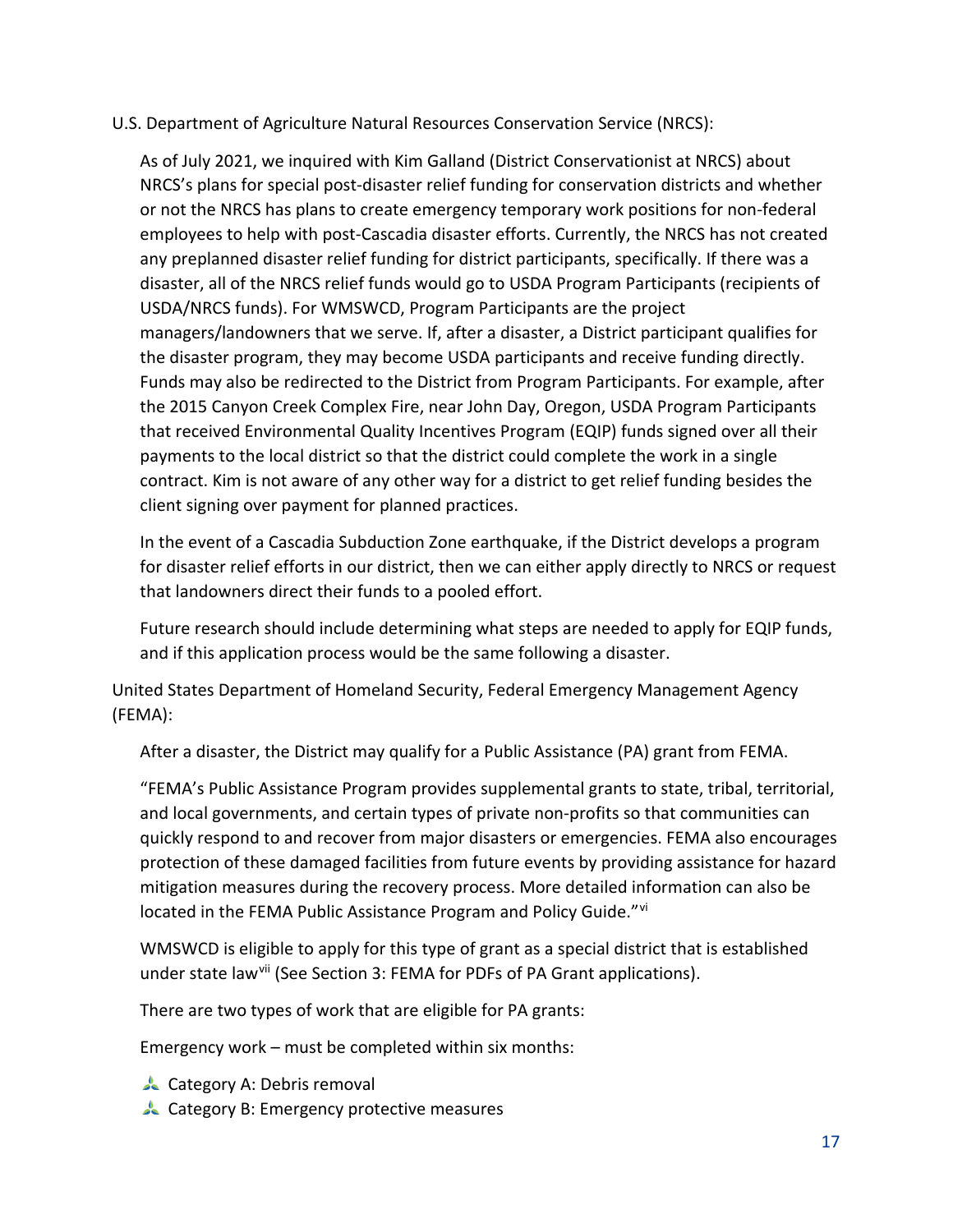Permanent Work – must be completed within 18 months:

- **Category C: Roads and bridges**
- **Category D: Water control facilities**
- Category E: Public buildings and contents
- **Category F: Public utilities**
- Category G: Parks, recreational, and other facilities

In order for the District to begin the application process for a Public Assistance grant, there must first be a Presidential declaration of an emergency or natural disaster in the Portland area. Once there has been a declaration, WMSWCD should reach out to our local or state emergency manager to submit a Request for Public Assistance Form. The emergency manager is not someone who works directly for FEMA but instead works for the state of Oregon and will assist the District with its application. The Oregon Office of Emergency Management [\(OEM\)](https://www.oregon.gov/oem/emresources/disasterassist/Pages/Public-Assistance.aspx) has a State Public Assistance Officer who the District should reach out to. According to their *directory* the State Public Assistance Officer is Dan Gwin (phone: 503-378-3254 or email: dan.gwin@state.or.us). Once we have submitted a Request for Public Assistance Form, then the PA application can be submitted through the FEMA [grant Portal.](https://grantee.fema.gov/)

The Special Districts Association of Oregon (SDAO):

As of July 2021, SDAO does not have a lot of information for special districts regarding FEMA grants or emergency funding. Dan Davenport, Risk Manager at SDAO, provided one [example](https://www.sdao.com/fema-public-assistance-for-wildfire-crisis-debris-removal-guidance-and-debris-removal-private-property) in Oregon, of FEMA Public Assistance being directed to special districts who were dealing with a wildfire crisis. Reimbursable funds were available to remove incident-related debris (including, but not limited to, vegetative debris, components of structures, sand, mud, silt, gravel, rocks, boulders, vehicles, and vessels) from improved public property and public rights-of-way (ROWs), including federal-aid roads. This occurred after the Governor requested that the Oregon Office of Emergency Management (OEM) work with FEMA to offer Federal Public Assistance grant funds as an option for special districts dealing with the crisis and providing debris removal services. This may occur in the event of a large disaster in the Portland area, and in that case, SDAO would likely provide resources and information for special districts on their website regarding how to apply for this funding.

#### Information technology:

The District has a "Complete Care" client service level with Cogent IT which means we would be prioritized for getting critical systems (our network and server) back online and then we would be assisted with triaging other issues.

Server backups: The server is backed up nightly to a separate onsite drive, and the backup drives are rotated offsite weekly. 6 weeks of backups and an annual backup are stored at Cogent's office location. If the District's onsite backup drive was destroyed, we could potentially lose up to a week's worth of data; however physical weekly backup tapes are supplemented by nightly incremental backups.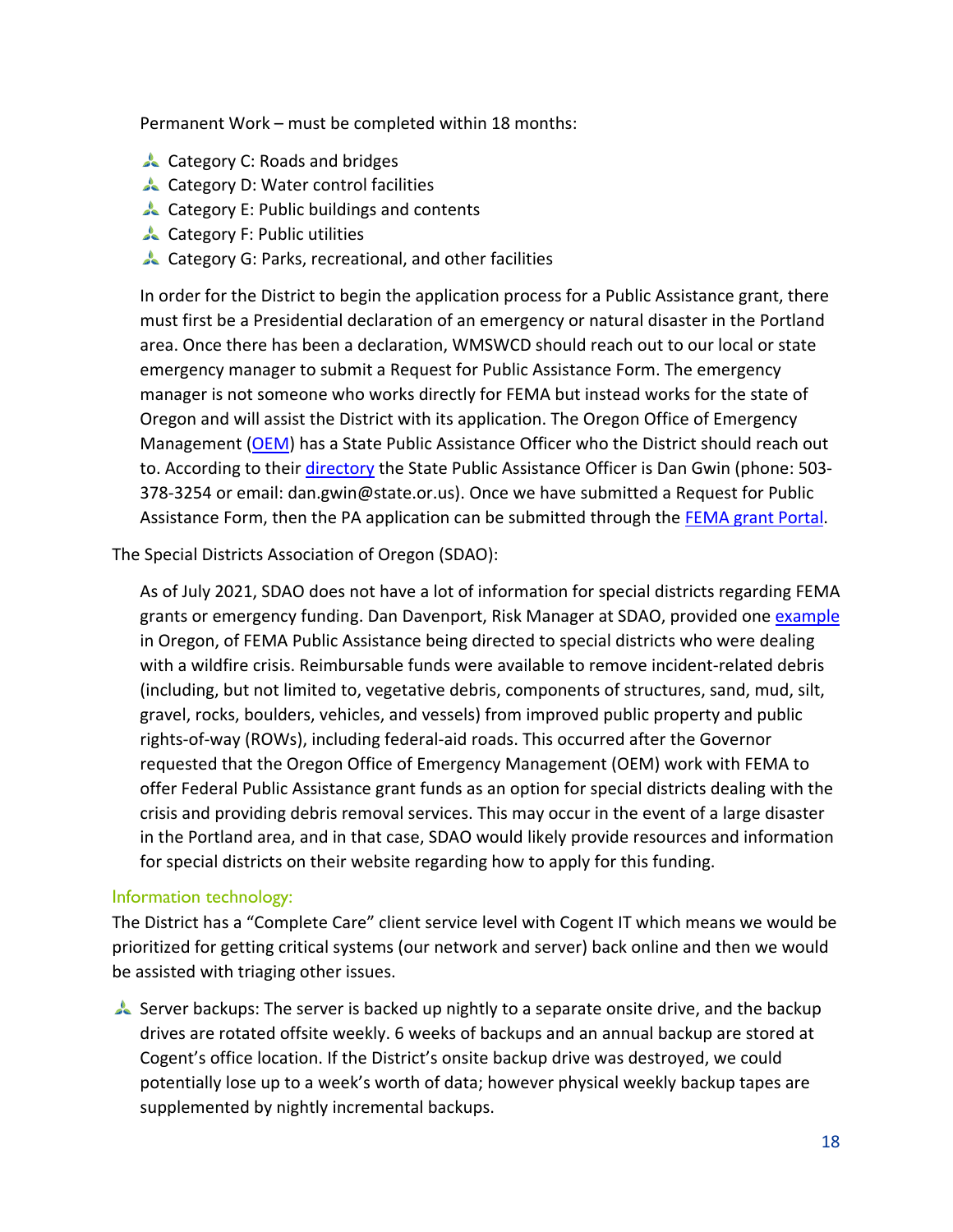- Protocol for server crashes: Remote troubleshooting begins immediately. If Cogent is unable to access or fix the server remotely, they dispatch a technician onsite. If there is a hardware failure that they cannot fix, they contact Dell for warranty support. The District contract provides for next business day onsite service. It can be a little longer than this if there are parts availability issues. If the server were destroyed, Cogent would restore our virtual server from the most recent backup onto one of our servers, or create a virtual server in Microsoft Azure. This process would take up to 2 days to complete. In the meantime, we would need to order a replacement server as the warranties do not cover disasters.
- The process for restoring server access depends on which solution is used to replace the server (replacing with a new District server; moving our data to a Cogent server; using a cloud service such as Azure, etc). If hosted on Cogent's server, we would need additional SonicWall licenses (see below). Users would need to work with Cogent support to get connected. If using Azure or other cloud platform, we would need a different VPN solution.
- If computers in the District office are damaged, employees who log in to the server via a remote desktop may be set up with a new virtual private network (VPN). Staff would need to use a personal computer and contact Cogent support to be set up with VPN. Currently, the District does not maintain enough licenses to provide VPN access for all employees. Once purchased, a new license is activated immediately; SonicWall VPN service provider is not based in the Portland area so service is unlikely to be delayed on their side. If Cogent is affected by a disaster, or if many of their clients are affected simultaneously, there could be a delay in setting up new VPN access.

#### <span id="page-19-0"></span>Procedures 3 – Conservation/Community

#### Emergency temporary work positions:

As of August 2021, we inquired with Denise Barrett, Regional Disaster Preparedness Organization Manager (RDPO) at Portland's Bureau of Emergency Management (PBEM), about the City of Portland's plans to create emergency temporary work positions in the aftermath of a disaster. Denise passed our question along to Interim Director Jonna Papaefthimiou and Operations and Emergency Coordinator Center (OECC) Manager Katy Wolf. Katy informed us that the city currently does not have plans to create temporary work positions in the aftermath of an emergency. The District should continue to develop relationships with our local emergency management bureaus. If, in the future, the city does make plans for temporary emergency positions, this could be a work option for tech staff, and should be added to this section.

Since the city does not have temporary emergency work roles for after a disaster, District staff should prioritize helping their family, friends, and neighbors recover immediately after an earthquake.

Once staff are able to return to work, the District should focus on damage assessments for natural resources in the district, and assessing our ongoing projects. The District should be able to pivot our work to what is most needed after the disaster, (e.g. helping staff an inspection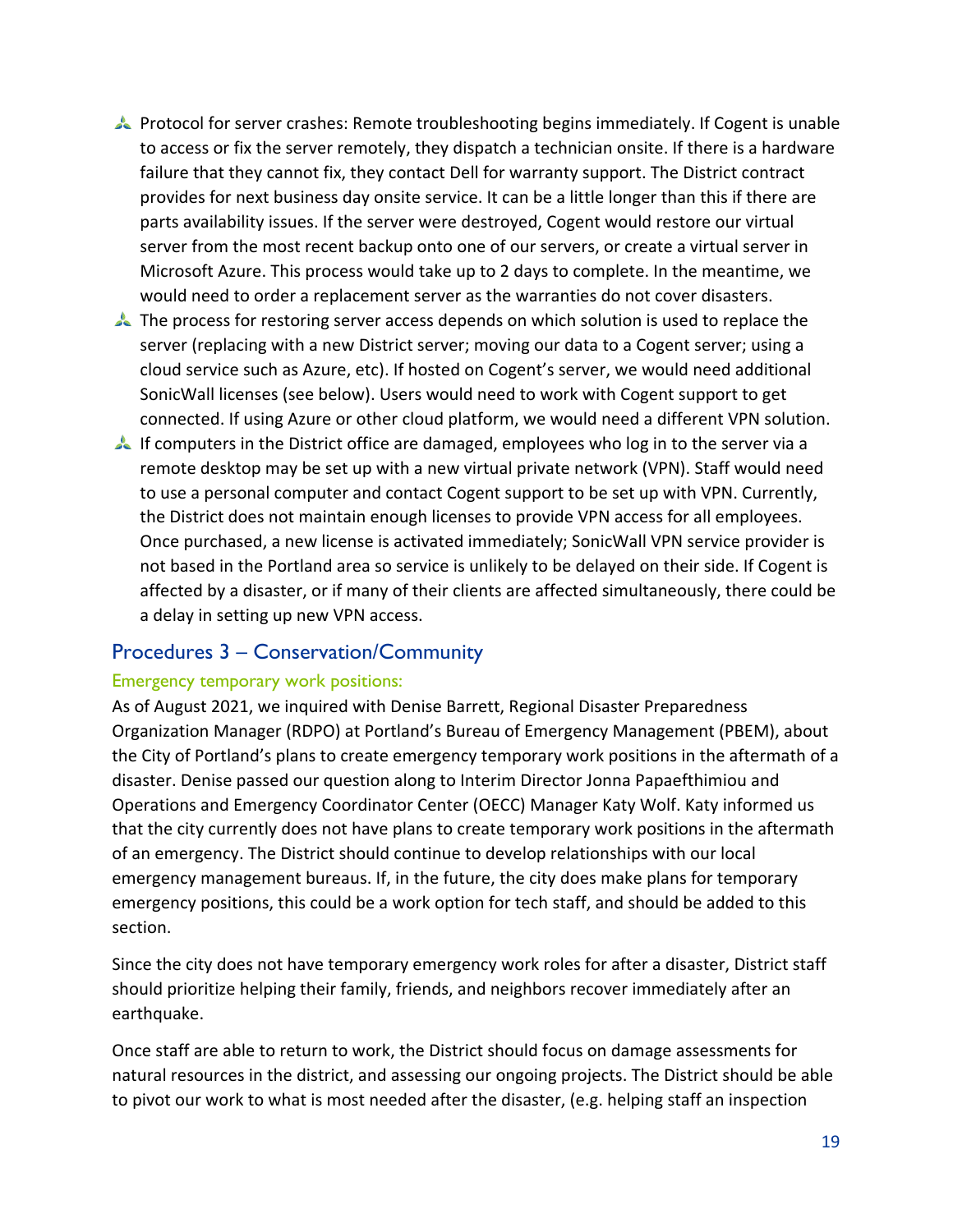station to catch invasive species that may be arriving on the many out-of-state vehicles that may be coming to help rebuild.)

#### Tech staff database:

After an earthquake, District staff will access the Fulcrum database of project data, customer information, and contractor information in order to determine the status of our conservation projects and where they are located.

### Resources for residents:

As part of our District's preparation and mitigation efforts, WMSWCD, as part of our development of conservation plans, can provide district residents and land managers with information on preparing for a Cascadia Subduction Zone event.

Additionally, tech staff can do mitigation work by preparing earthquake impact assessments for properties in our district and providing that information to the residents. This effort would need to be rolled out in stages, beginning with current project sites/existing relationships.

Staff can use this [interactive map](https://ohelp.oregonstate.edu/) from O-Help and Oregon State University to determine the predicted hazards for properties in our district.



Search the site by typing an address into the search bar in the bottom left-hand corner of the map. The website generates a hazard report for that location.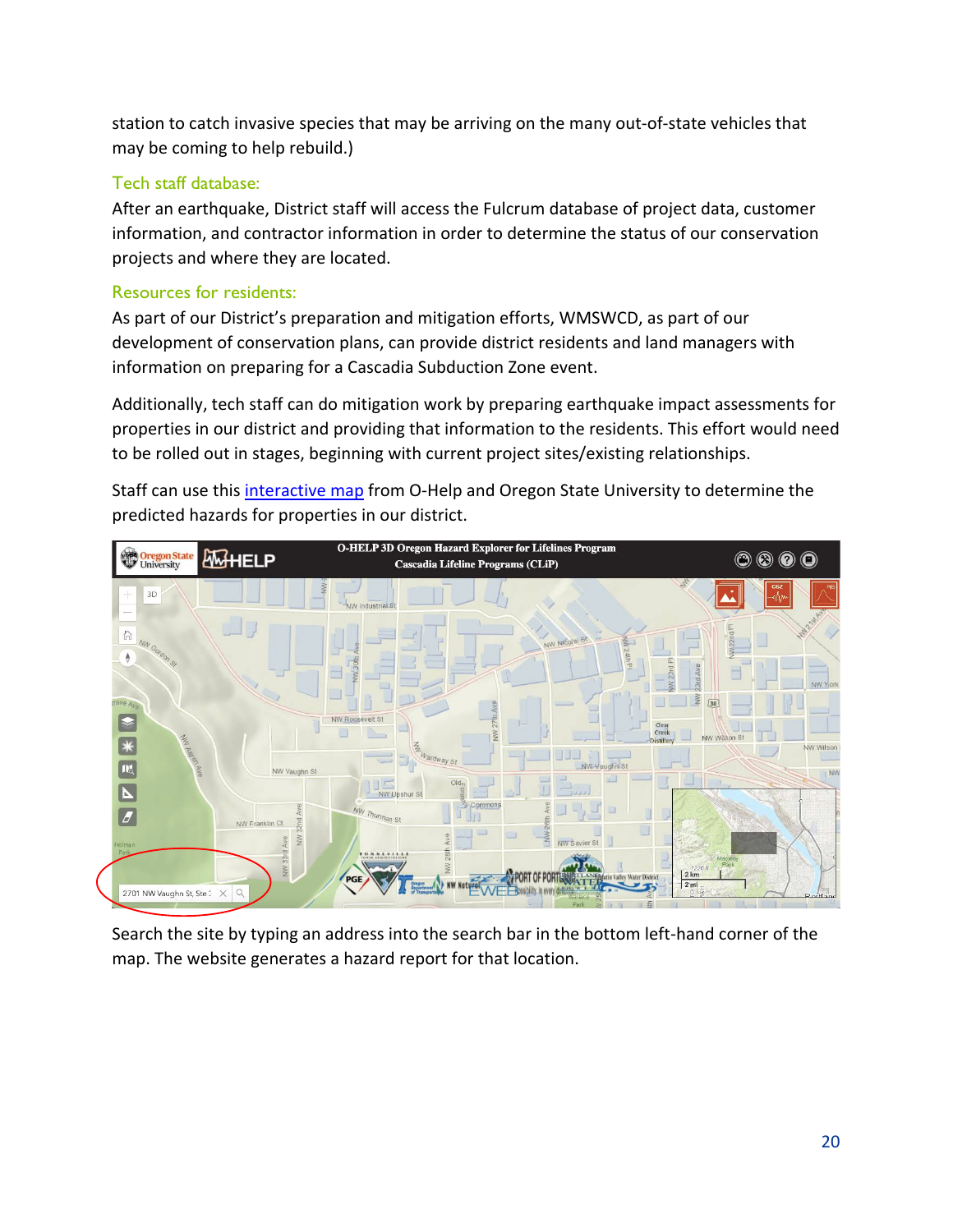|                                                     | <b>O-HELP HAZARD REPORT</b> |                                                  |      |        |      |           |
|-----------------------------------------------------|-----------------------------|--------------------------------------------------|------|--------|------|-----------|
| <b>Section I: Location Information</b>              |                             |                                                  |      |        |      |           |
| Site Name: Montgomery Park                          |                             |                                                  |      |        |      |           |
| Latitude:<br>45.5375                                |                             |                                                  |      |        |      |           |
| Longitude: -122.7079                                |                             |                                                  |      |        |      |           |
| Date:<br>9/1/2021                                   |                             |                                                  |      |        |      |           |
| Comments                                            |                             |                                                  |      |        |      |           |
|                                                     |                             |                                                  |      |        |      |           |
|                                                     |                             |                                                  |      |        |      |           |
|                                                     |                             |                                                  |      |        |      |           |
| <b>Section II: General Site Information</b>         |                             |                                                  |      |        |      |           |
| Elevation (Meter):                                  | 27.1                        |                                                  |      |        |      |           |
| Slope (Degree):                                     | 1.3                         |                                                  |      |        |      |           |
| <b>NEHRP Site Class:</b>                            | Е                           |                                                  |      |        |      |           |
| Site Geologic Unit:                                 | sediments                   |                                                  |      |        |      |           |
| <b>Site Geology Description:</b>                    |                             | Catastrophic flood deposits, fine grained facies |      |        |      |           |
| Site Geology Symbol:                                | Os                          |                                                  |      |        |      |           |
| Age of Site Geologic unit:                          | Quaternary                  |                                                  |      |        |      |           |
| Distance to nearest mapped active faults (Km): 1    |                             |                                                  |      |        |      |           |
| <b>Section III: Seismic Hazards</b> Jest            |                             |                                                  |      |        |      |           |
| <b>Ground Motion Parameters</b>                     | Unit                        | Very Low                                         | Low  | Medium | High | Very High |
| Modified Mercalli Scale:                            |                             |                                                  |      |        | VII  |           |
| Peak Ground Acceleration:                           | g                           |                                                  |      | 0.16   |      |           |
| Peak Ground Velocity:                               | cm/sec                      |                                                  | 17.4 |        |      |           |
| Short Period Spectral Response:                     | g                           |                                                  |      |        |      | 0.33      |
| One Second Spectral Response:                       | g                           |                                                  |      | 0.18   |      |           |
| Section IV: Ground Deformation Hazard Ratings Ansat |                             |                                                  |      |        |      |           |
| Deterministic Hazard                                | Unit                        | Very Low                                         | Low  | Medium | High | Very High |
| Landslide Probability:                              | $\frac{0}{2}$               | $\overline{0}$                                   |      |        |      |           |
| Landslide Displacement:                             | cm                          | 0                                                |      |        |      |           |
| Liquefaction Probability:                           | $\frac{0}{2}$               | $\overline{0}$                                   |      |        |      |           |
| Lateral Spreading:                                  | cm                          | 0                                                |      |        |      |           |

O-HELP Oregon Hazard Explorer for Lifelines Program

This report can be used to identify what resources and preparedness information will be useful for residents and land managers. Tech staff can provide the hazard assessment to show what risks are present and inform them that the District will do our best to assist them after a disaster.

It is likely that a Cascadia Subduction Zone earthquake would result in landslides, liquefaction, and fires in different areas of our district.

<span id="page-21-0"></span>Conservation staff should know what areas of our district are predicted to be the most severely impacted. As mitigation efforts are incorporated into our conservation work, staff should prioritize these efforts based on who is at the most risk.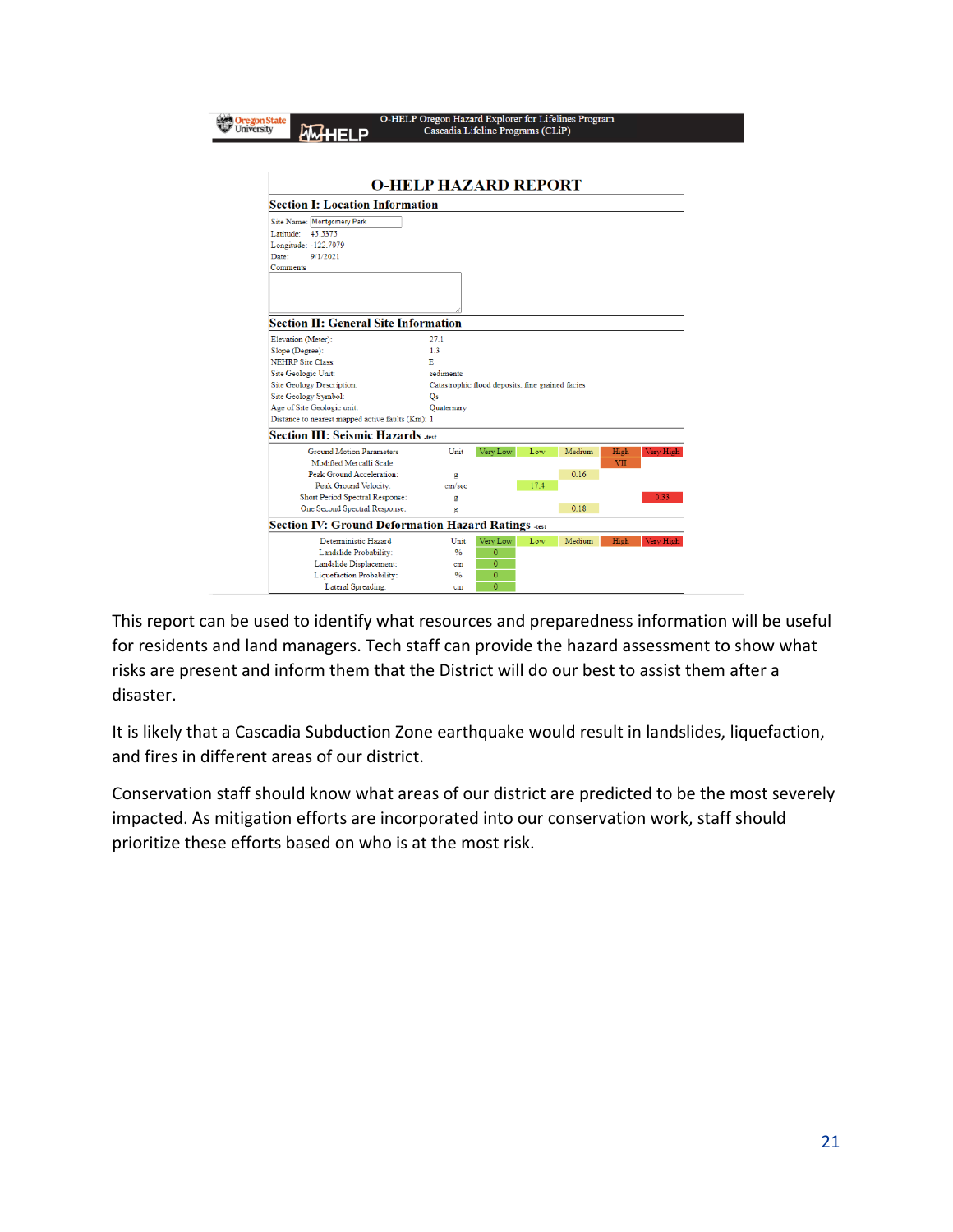### Procedures 4 – Crisis communications: Internal and external

#### Internal communications:

#### <span id="page-22-0"></span>Phone tree:

The District is planning on using a phone tree method of communication immediately following an earthquake or large disaster. After an earthquake, there will likely not be any power or cellphone service for an estimated two to three weeks. Initial communication between staff members will therefore likely need to be in-person, so positions on the phone tree are determined by staff members' home addresses. The purpose of communication at this time will be to reestablish connection with staff members, determine if everyone is okay and what their status is, see what support they need, and find out if/when they are able to return to work.

#### Satellite communication devices and/or long-range handheld radios:

We're anticipating there will be total loss of cellphone and internet use for at least two to three weeks following a Cascadia Subduction zone earthquake. Satellite communication devices and/or long-range handheld radios (walkie talkies) may be our only method of communication besides in-person. We anticipate that for in-person communication, walking may be the only way to reach people initially.

To assist communications during cell-phone outage periods, the District will purchase four noncellular communication devices. One of these devices will be stored at the District's leased office space, a second at the Controller's home, a third at the Board Chair's home, and the fourth at the District Manager's home. This will allow for the District to have a non-cellular device on both sides of the Willamette River. Additional staff may have compatible personal devices available as well. See Chart 1 Key for who will have access to a satellite communication device and/or radio.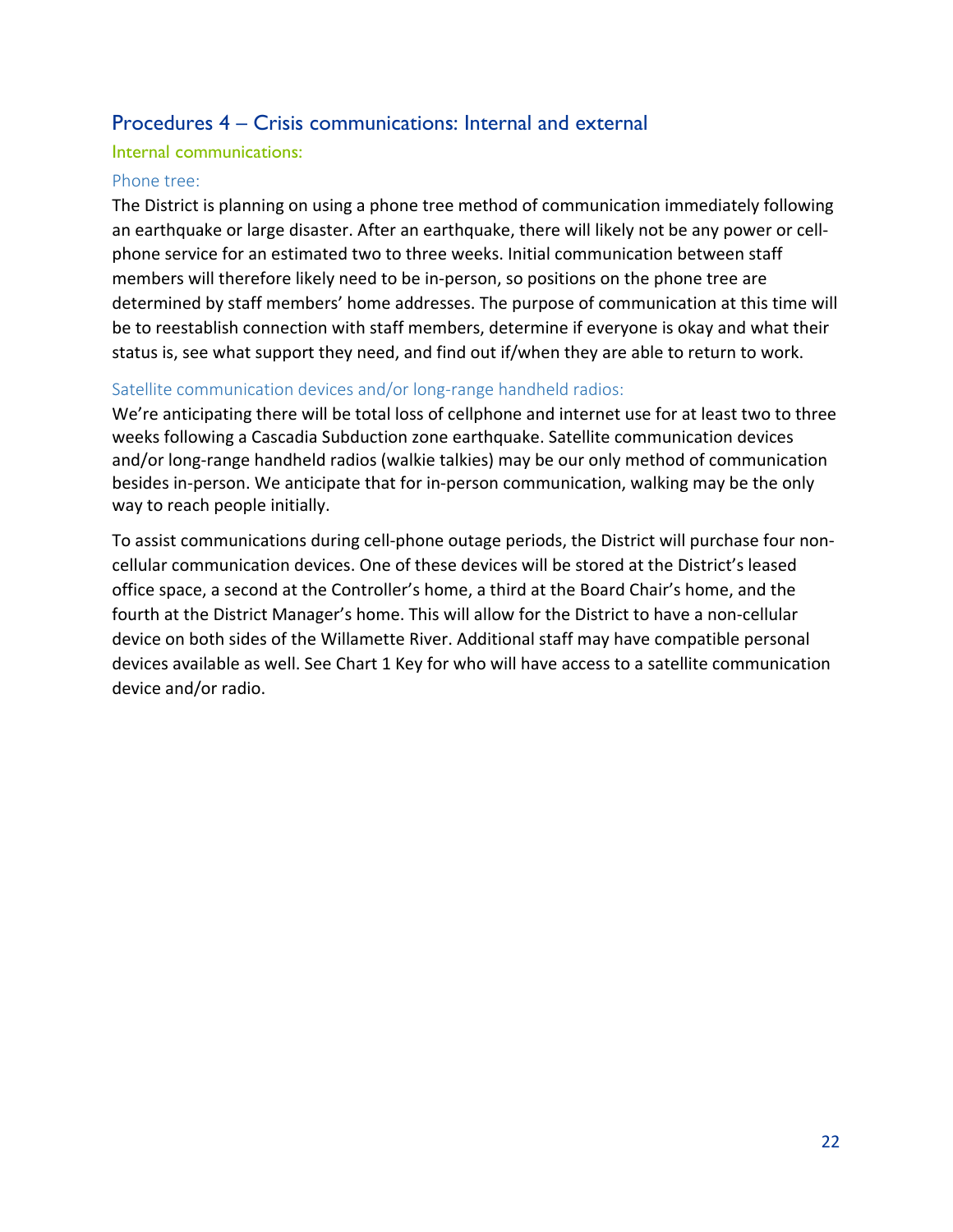#### *Chart 1: Emergency communication tree for the District.*



| Person has access to a satellite device or hand-held radio.<br>$\vert$ A device will be available in the office as well. |  |
|--------------------------------------------------------------------------------------------------------------------------|--|
| Person does not have access to a satellite device or radio.                                                              |  |

\*As of 2022, a staff member of Columbia River Estuary Study Taskforce (CREST) is renting office space from the District.

Chart 1 shows the communication process for District staff after a Cascadia earthquake event. It is modeled after a phone tree, with one outreach lead contacting four outreach coordinators who will then in turn contact a set number of staff members. We are assuming that staff will have to walk to each other to make contact, thus outreach coordinators are paired with staff based on the location of their home addresses.

As part of maintaining the BCP, this chart will need to be updated with any staff turnover and new hires. During onboarding, interns will need to say if they would like to be included in this communications tree. The Outreach Coordinator for interns will be assigned on an individual basis depending on location.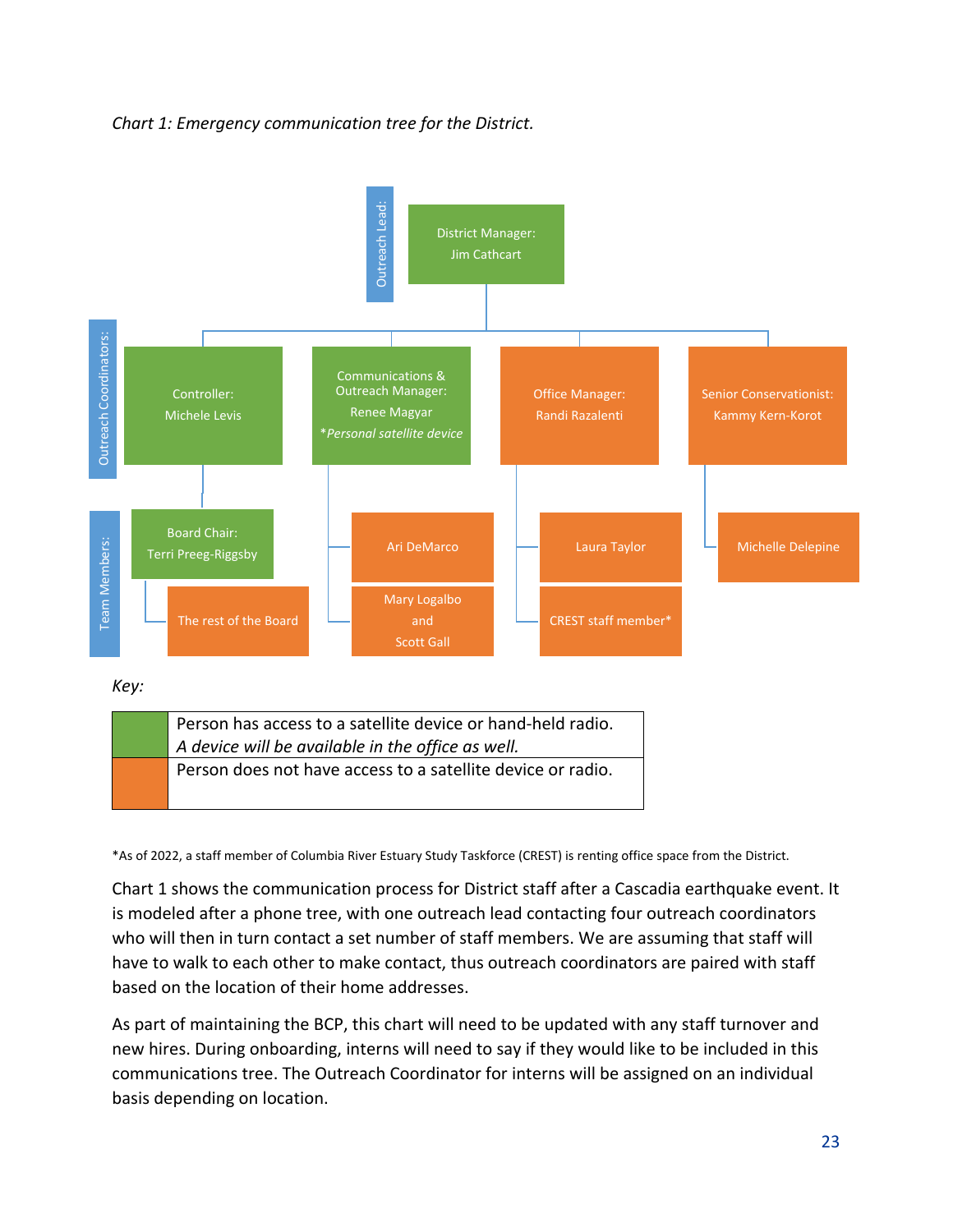This communication method also enables two-way communication between District Manager, Outreach Coordinators, and Team Members (staff). Phone tree assignments (staff person connected to Leadership team member to District Manager) will remain in place to enable ongoing two-way communications until phone service is re-established. If an outreach coordinator is unable to contact their assigned staff members, another leadership team member will take over trying to contact those two staff members.

The Board of Directors have a separate phone tree and the Board Chair will be responsible for initiating communication between board members.



*Chart 2: Emergency communication tree for the Board.*

#### Portland bridges:

In the immediate aftermath of a Cascadia earthquake, local transportation will likely be restricted to foot or bike travel. Additionally, it is likely that District staff will not have access to bridges, and will therefore be unable to cross the Willamette River.

Most Portland bridges have not been seismically retrofitted, and will likely sustain serious damages in the event of an earthquake.

*Table 5: Predicted effects of Cascadia Earthquake on Portland's bridges*[viii](#page-32-3)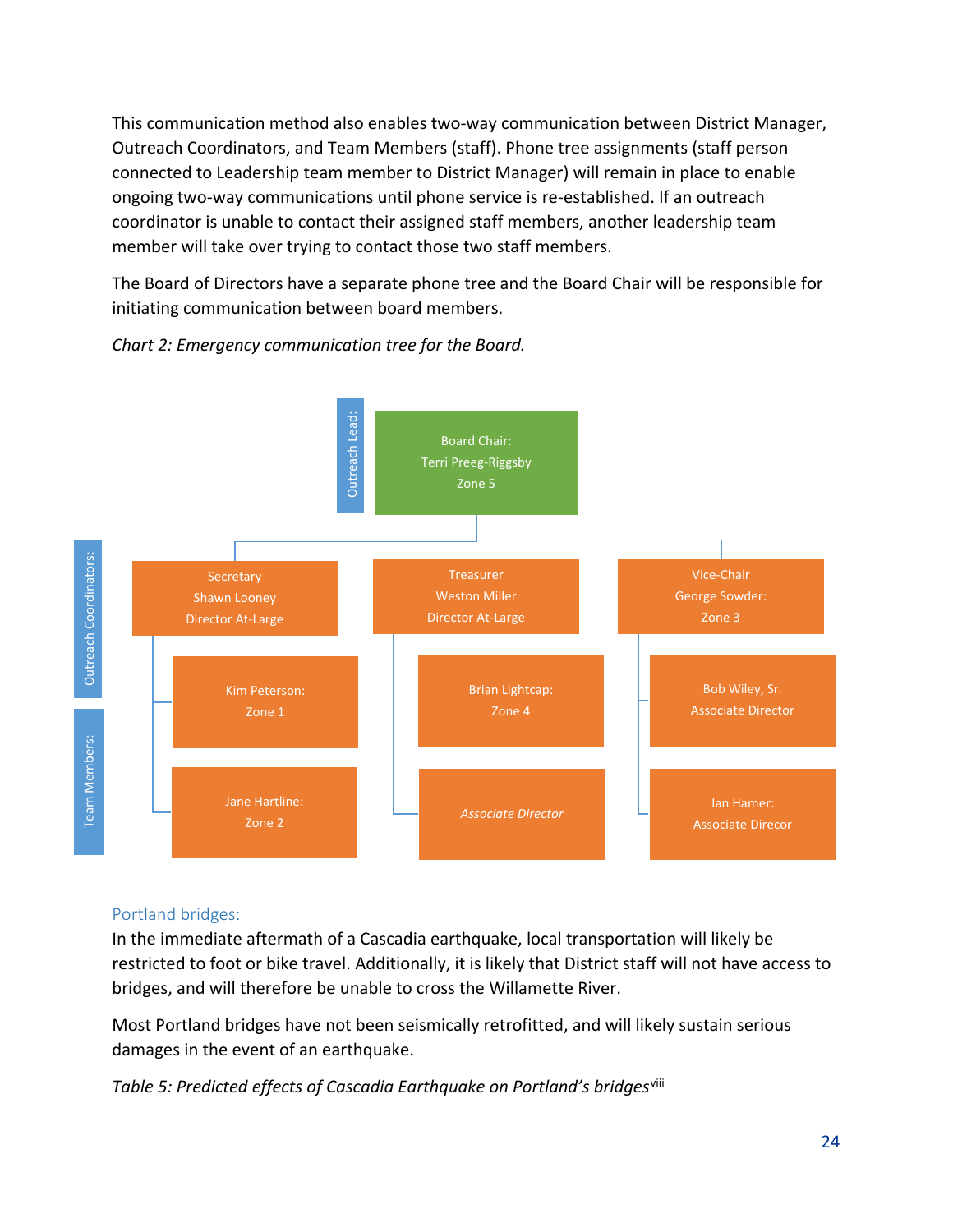| Collapse               | <b>Extensive damage</b> | Moderate damage       | Minor damage            |
|------------------------|-------------------------|-----------------------|-------------------------|
| <b>Broadway Bridge</b> | Marquam Bridge          | <b>Fremont Bridge</b> | <b>Tilikum Crossing</b> |
| Steel Bridge           | <b>Morrison Bridge</b>  |                       | Sellwood Bridge         |
| Hawthorne Bridge       | <b>Burnside Bridge</b>  |                       |                         |
| Ross Island Bridge     |                         |                       |                         |

All bridges will be closed until an initial damage assessment has been done. The U.S. Coast Guard will determine if the river and bridges are closed following an emergency. The City's Emergency Operations Center (EOC)\* will work with the Coast Guard, Multnomah County Sheriff's Office, and private sector companies to coordinate movement of emergency responders, supplies, and eventually the public across the river<sup>ix</sup>.

\*When there is a large scale disaster, the city's Emergency Coordination Center (ECC) (run by PBEM) will activate an Emergency Operations Center and be used as a location to coordinate emergency response from city bureaus and the county<sup>[x](#page-33-1)</sup>.

#### External communications:

The District will have essential administrative functions up and running before initiating external communications. We will first reach out to partners and supporting agencies (NRCS, ODA) to report our status and what services we are able to offer at the time. We will share our plan for supporting our service users and coordinate efforts with partners as best as possible. Once we have identified what services and resources we are able to provide with adequate staffing, we will initiate a coordinated outreach effort to current service users (residents and land managers) and then to the greater district.

#### Responsible staff:

The District Manager and Communications and Outreach Manager will work together on external communications. The DM is responsible for contacting NRCS, ODA, SDAO, SDIS, WHA (our insurance), and other necessary partners of our status. Each conservation staff member will be responsible for reaching out to the partners that they work with the most closely.

#### Messaging:

Our first message should convey support and concern to our District residents, and it should highlight the District's willingness and ability to help.

We will maintain contact with partners, service users, and residents as we continue to recover. Our regular District external communications will start to return to normal schedules including social media posts, newsletter, emails etc. as our operations begin to return to normal.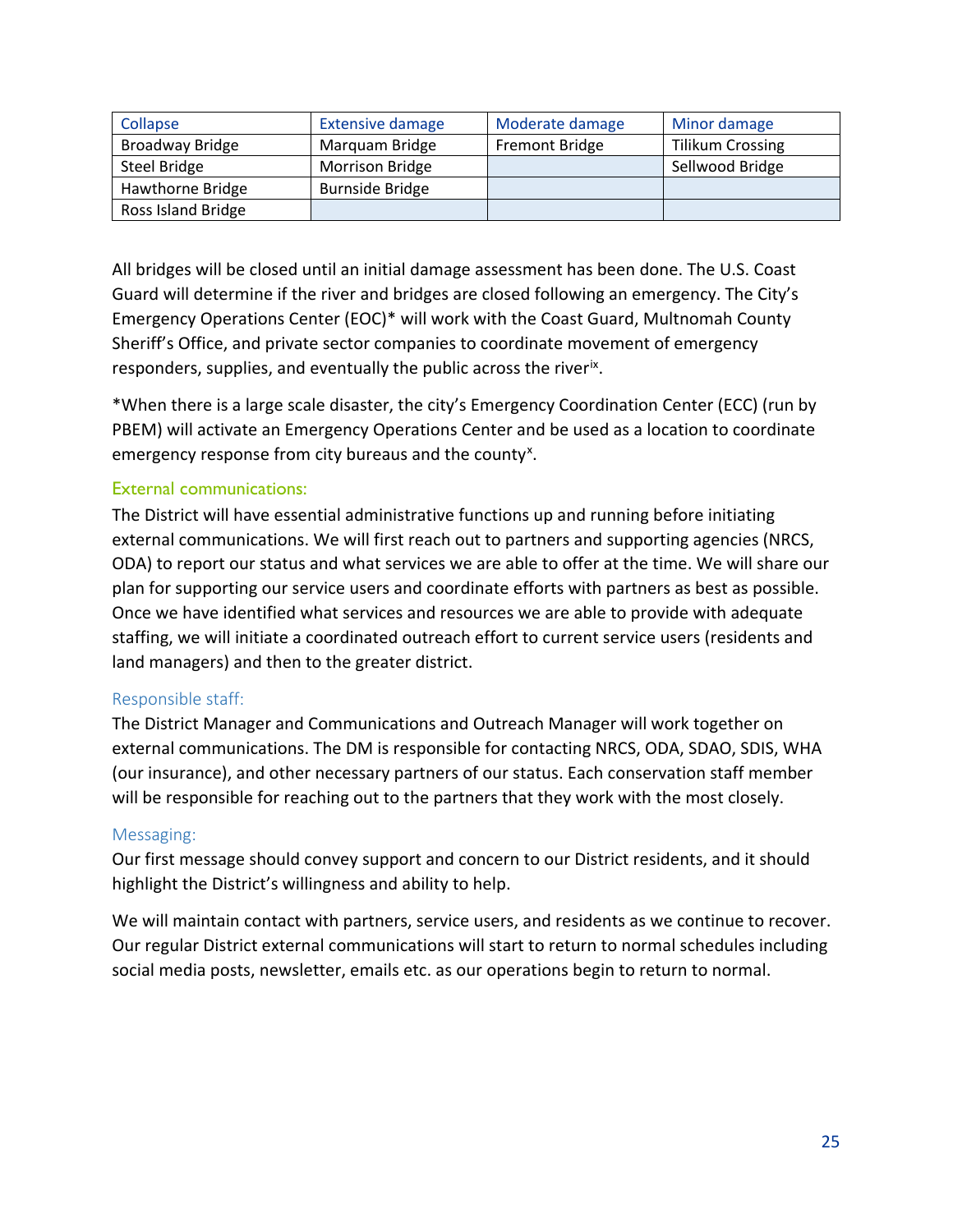# <span id="page-26-0"></span>Planning

# <span id="page-26-1"></span>For the District:

### Emergency Supplies:

The District will keep updated emergency supplies stored in the office and vehicles in preparation for an earthquake and where we have telecommute agreements with employees, at home office locations. During a large earthquake, the most urgent needs will be water and access to sanitation.

A [list](file://WM2/shared/Personnel%20(staff%20and%20directors)/Safety/Disaster-Emergency%20Planning/Supplies%20for%20office%20and%20vehicles/Emergency%20Supplies%20List%20for%20Office%20and%20Vehicles_V1.xlsx) of supplies to be maintained in the emergency kits in the District's office will include a minimum two-week supply of water, sanitation supplies (5-gallon buckets or bags, tough trash bags), food, fuel, first aid supplies, and shelter.

#### Action items:

Table 6 includes a list of potential mitigation actions that the District can consider taking. The left hand column lists the actions and the right hand column shows status, updates, and/or decisions about the action.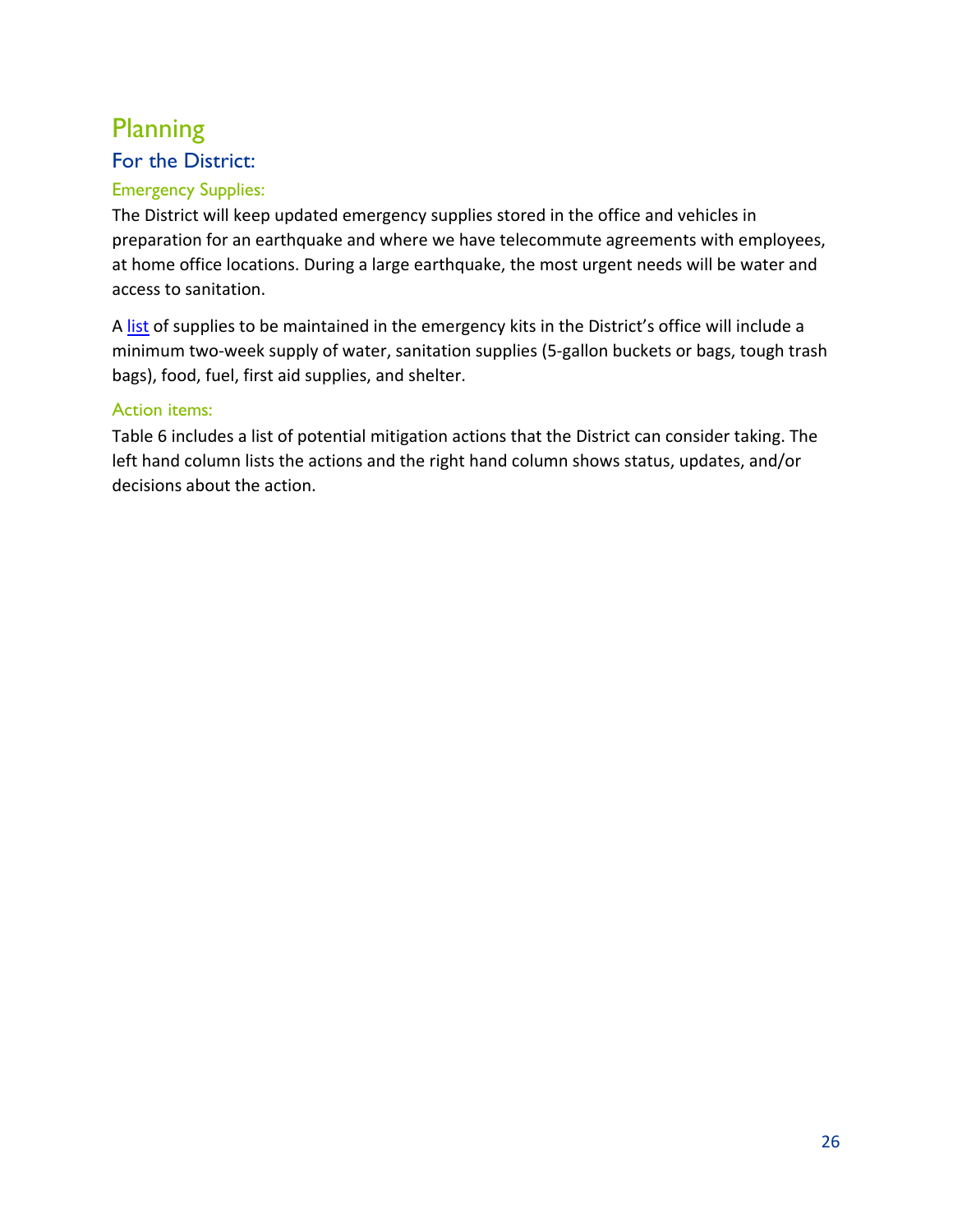#### *Table 6: Mitigation Ideas*

| Mitigation items and resources:                       | Updates:                                              |
|-------------------------------------------------------|-------------------------------------------------------|
| Off-site (ground level/easily accessible) storage     | The District will pursue this and it is needed now to |
| locations                                             | address safety issues with herbicide storage. As of   |
|                                                       | August 2021, we are currently researching it.         |
| Pre-negotiate agreements for repair and recovery      | No needs identified as of August 2021. Office space   |
|                                                       | will be the landlord's responsibility; computers and  |
|                                                       | other equipment and supplies will be handled through  |
|                                                       | insurance claims.                                     |
| Alternative relocation options outside of Portland    | As of August 2021, this is not something the District |
|                                                       | sees as necessary to pursue                           |
| Nightly off-site/online back-ups of server files and  | This is in place. We will verify with Cogent that the |
| software, routinely tested                            | system is routinely tested                            |
|                                                       |                                                       |
| Uninterruptible power supply (generator, fuel supply, | As of August 2021, this is not something the District |
| proper grounding)                                     | sees as necessary to pursue. Power is the landlord's  |
|                                                       | responsibility. We would wait until infrastructure    |
|                                                       | comes back to return to the office.                   |
| Earthquake insurance with provider not based in       | All District insurance coverage is through WHA        |
| Portland (anticipating provider will have their own   | Insurance Company based in Eugene, OR. Since we're    |
| business disruption)                                  | renting office space, we only need to account for     |
|                                                       | items in the office that are covered by insurance.    |
| Remote call centers - pre-recorded message and        | Not something we have control over after a disaster.  |
| other info distribution                               | The outgoing phone message can only be changed in-    |
|                                                       | person (by using a phone in the office).              |

#### <span id="page-27-0"></span>For staff:

This section will point staff to resources and suggested steps they should take to be personally prepared for a Cascadia earthquake.

To be fully prepared, staff should have a 3-week supply of food and water in their homes in an easy-to retrieve location, like a garage or outdoor shed, and a supply of water in their cars.

Staff should learn how to shut off the gas in their own homes. After an earthquake there is a high risk of gas leaks.

Resources and guidance:

- How to make a plan:<https://www.ready.gov/plan>
- Preparations:<https://www.oregon.gov/OEM/hazardsprep/Pages/2-Weeks-Ready.aspx>
- Build a Kit[: https://www.portlandoregon.gov/pbem/53983](https://www.portlandoregon.gov/pbem/53983)
- Neighborhood Emergency Teams (NET) trainings: <https://www.portlandoregon.gov/pbem/58587>
- Basic Earthquake Emergency Communication Node (BEECN): <https://www.portlandoregon.gov/pbem/59630> is a place to go in Portland after a major earthquake to ask for emergency assistance if phone service is down, or report severe damage or injury.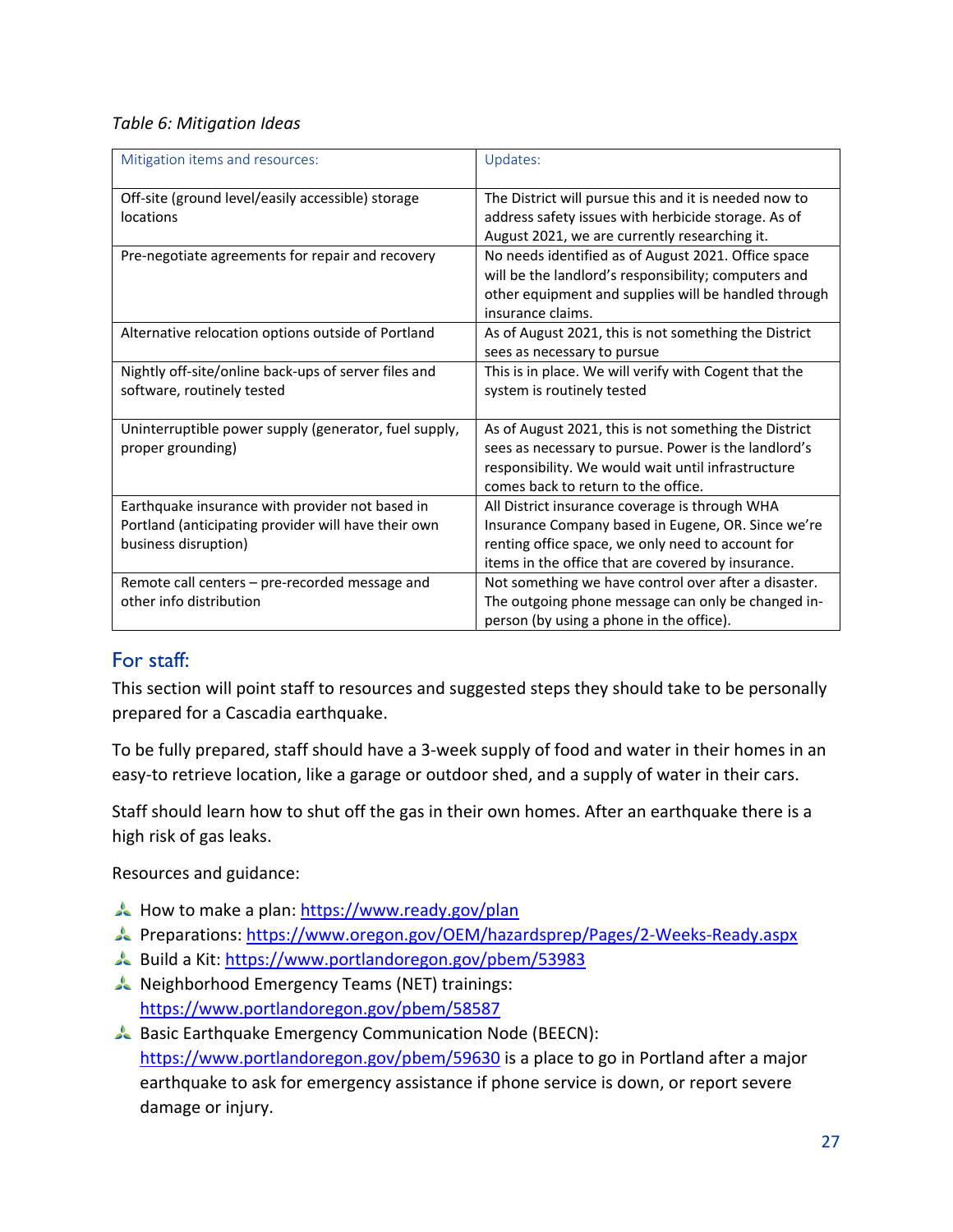# <span id="page-28-0"></span>Succession and delegations of authority

In the event key positions (District Manager, Controller, and Senior Conservationist) are rendered incapable or unavailable to fulfill their duties, the Board of Directors would convene an emergency meeting to appoint designee(s) to maintain financial and legal responsibilities in order to ensure there is no lapse in decision-making authority.

See Appendix B for additional guidance on delegation of authority regarding Oregon's public contracting laws during an emergency.

## <span id="page-28-1"></span>Plan maintenance and practice – Safety Planning Committee

This section outlines what the District needs to do to maintain the BCP and staff/board preparedness.

The Safety Planning Committee is in charge of reviewing the Business Continuity Plan annually and making recommendations and edits. All recommendations will be run by the Leadership Team for final approval.

The Safety Planning Committee will have access to the plan document and make suggested edits in the most recent version, and use the document file naming structure used for the Employee Handbook. This way anyone can clearly see the version number and/or date the current version of the BCP was approved/adopted. The committee will review and update the plan at least annually – more frequently if there is warning that a particular disaster has a high probability of occurring and community disaster preparation has been initiated. Suggested revisions will be submitted to the Leadership Team for discussion and approval by the District Manager. Substantive policy changes will be brought to the Board for approval.

Components of the Business Continuity Plan will also require regular updates following staffing changes and staff address changes.

The Appendix of the BCP will also need to be maintained to ensure up-to-date resources and contacts are listed.

### <span id="page-28-2"></span>**Trainings**

The District will provide resources and trainings for staff and board to help them prepare for a Cascadia Subduction Zone earthquake. This will include annual training on home preparedness kits and earthquake readiness practices.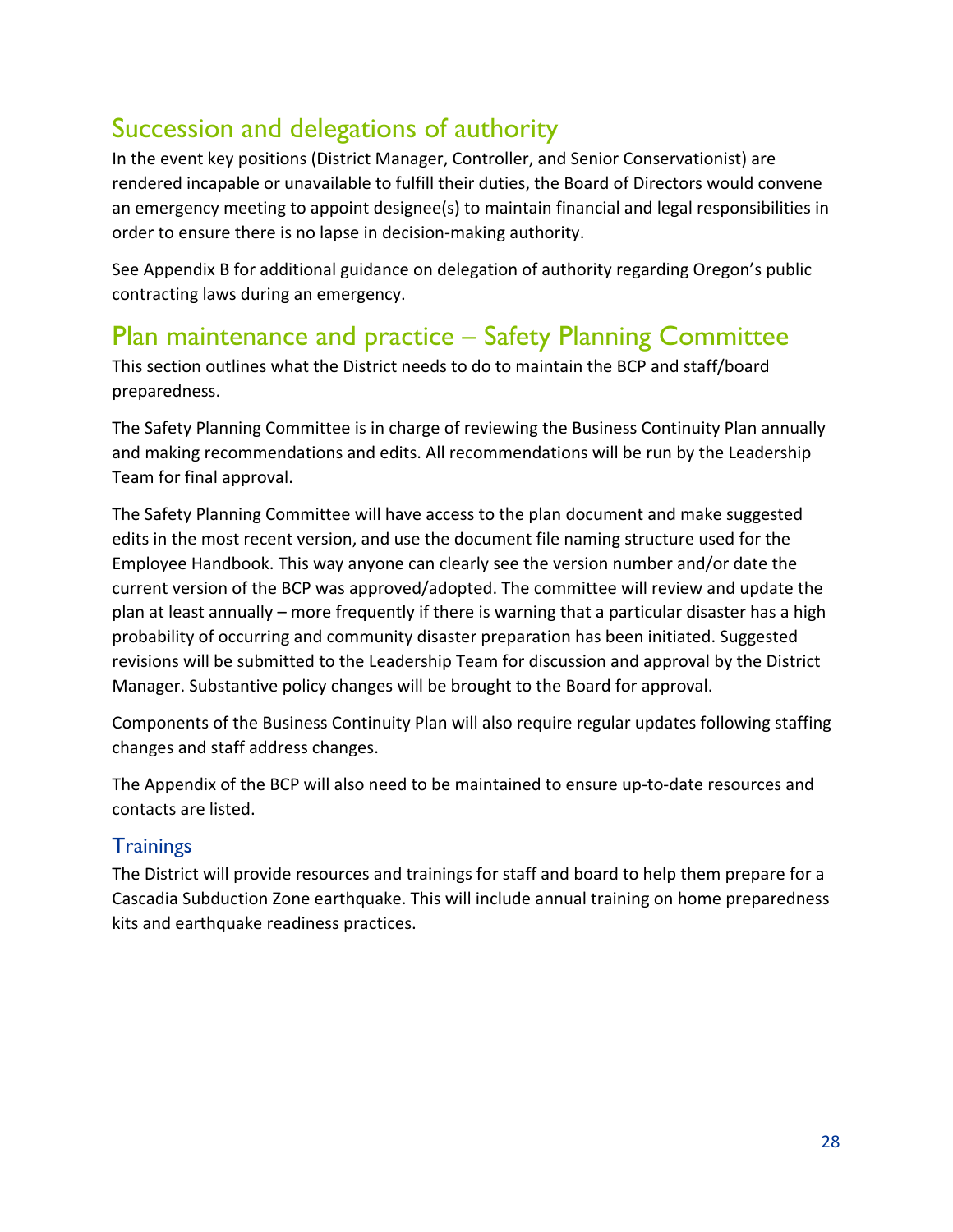# <span id="page-29-0"></span>**Section 3: Resources and references**

### <span id="page-29-1"></span>Links

Anywhere in the BCP document where there is a word that is hyperlinked, the full URL is listed here. In the case that this document is being used off-line or in a printed version, this section will provide the full URLs for sources and websites used in the BCP.

Administrative Contact List:

[S:\Administrative\Administrative Binder\Tab 12-](file://WM2/shared/Administrative/Administrative%20Binder/Tab%2012-%20Contact%20Info%20for%20Admin%20and%20Communications/Administrative%20and%20Communications%20Contact%20and%20Account%20Information.xlsx) Contact Info for Admin and [Communications\Administrative and Communications Contact and Account Information.xlsx](file://WM2/shared/Administrative/Administrative%20Binder/Tab%2012-%20Contact%20Info%20for%20Admin%20and%20Communications/Administrative%20and%20Communications%20Contact%20and%20Account%20Information.xlsx)

Example of FEMA Public Assistance:

FEMA Public Assistance for Wildfire Crisis - [Debris Removal Guidance and Debris Removal](https://www.sdao.com/fema-public-assistance-for-wildfire-crisis-debris-removal-guidance-and-debris-removal-private-property)  Private Property - [Special Districts Association of Oregon \(sdao.com\)](https://www.sdao.com/fema-public-assistance-for-wildfire-crisis-debris-removal-guidance-and-debris-removal-private-property)

**A** FEMA Grant Portal:

<https://grantee.fema.gov/>

**A** Interactive Map from O-Help:

<https://ohelp.oregonstate.edu/>

List of Emergency Supplies Document:

[\\WM2\shared\Personnel \(staff and directors\)\Safety\Disaster-Emergency Planning\Supplies](file://WM2/shared/Personnel%20(staff%20and%20directors)/Safety/Disaster-Emergency%20Planning/Supplies%20for%20office%20and%20vehicles/Emergency%20Supplies%20List%20for%20Office%20and%20Vehicles_V1.xlsx)  [for office and vehicles\Emergency Supplies List for Office and Vehicles\\_V1.xlsx](file://WM2/shared/Personnel%20(staff%20and%20directors)/Safety/Disaster-Emergency%20Planning/Supplies%20for%20office%20and%20vehicles/Emergency%20Supplies%20List%20for%20Office%20and%20Vehicles_V1.xlsx)

**NOAA Tsunami Instructions:** 

<https://www.weather.gov/safety/tsunami-during>

**NOAA Weather Radio:** 

<http://www.nws.noaa.gov/nwr/>

Oregon Office of Emergency Management Public Assistance Page:

<https://www.oregon.gov/oem/emresources/disasterassist/Pages/Public-Assistance.aspx>

Oregon Office of Emergency Management Directory:

<https://www.oregon.gov/oem/Pages/Employee-Directory.aspx>

Risk Assessment Template:

<https://www.getstreamline.com/blog/disaster-planning-mitigation>

Robert Half website: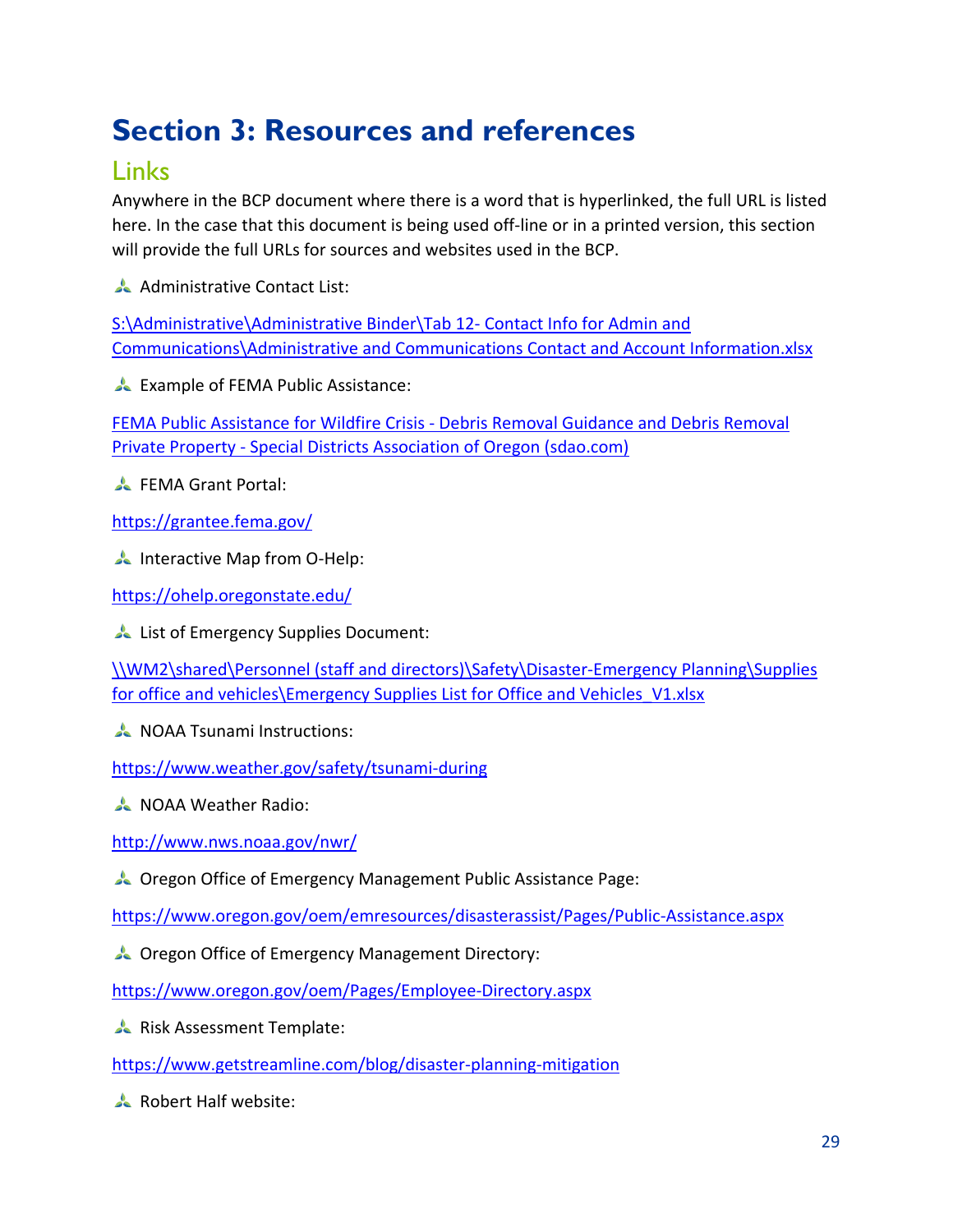<https://www.roberthalf.com/employers/finance>

Staff and Board Contact Information:

[\\WM2\shared\Personnel \(staff and directors\)\Employee Forms\New Employee Checklist and](file://WM2/shared/Personnel%20(staff%20and%20directors)/Employee%20Forms/New%20Employee%20Checklist%20and%20Forms/Board_Staff%20_Committee%20Contact%20List.xls)  [Forms\Board\\_Staff \\_Committee Contact List.xls](file://WM2/shared/Personnel%20(staff%20and%20directors)/Employee%20Forms/New%20Employee%20Checklist%20and%20Forms/Board_Staff%20_Committee%20Contact%20List.xls)

Up-to-Date FEMA Forms:

[SF-424 Family | GRANTS.GOV](https://www.grants.gov/web/grants/forms/sf-424-family.html)

U.S. Geological Survey Earthquake Instructions:

[https://www.usgs.gov/faqs/what-should-i-do-during-earthquake?qt](https://www.usgs.gov/faqs/what-should-i-do-during-earthquake?qt-news_science_products=0#qt-news_science_products)news science products=0#qt-news science products

### <span id="page-30-0"></span>**Resources**

- Basic Earthquake Emergency Communication Node (BEECN): <https://www.portlandoregon.gov/pbem/59630> is a place to go in Portland after a major earthquake to ask for emergency assistance if phone service is down, or report severe damage or injury.
- BEECN map locations:<https://www.portlandoregon.gov/pbem/article/424349>
- Metro's Emergency Manager: Courtney Patterson: Office Phone: (503) 797-1789. Email: [Courtney.Patterson@oregonmetro.gov](mailto:Courtney.Patterson@oregonmetro.gov)
- FEMA Contact: region 10 (which Oregon is in) contact info: 425-487-4600 or [FEMA-R10-](mailto:FEMA-R10-Info@fema.dhs.gov) [Info@fema.dhs.gov](mailto:FEMA-R10-Info@fema.dhs.gov)
- FEMA Forms: As of September, 2021 these are the FEMA forms SF-424 and SF-424D



Up-to-date forms can be found at https://www.grants.gov/web/grants/forms/sf-424 family.html. The District should not rely on this however, and should be in contact with our State emergency manager and/or FEMA for the most up-to-date PA application requirements. The above forms should be used for reference for District staff to gain an understanding of what the application process would require.

### <span id="page-30-1"></span>**References**

 $\overline{a}$ 

<sup>&</sup>lt;sup>i</sup> Regional Disaster Preparedness Organization. "DOGAMI Earthquake Impact Analysis." Accessed September 27, 2021. [https://rdpo.net/dogami-earthquake-impact-analysis.](https://rdpo.net/dogami-earthquake-impact-analysis)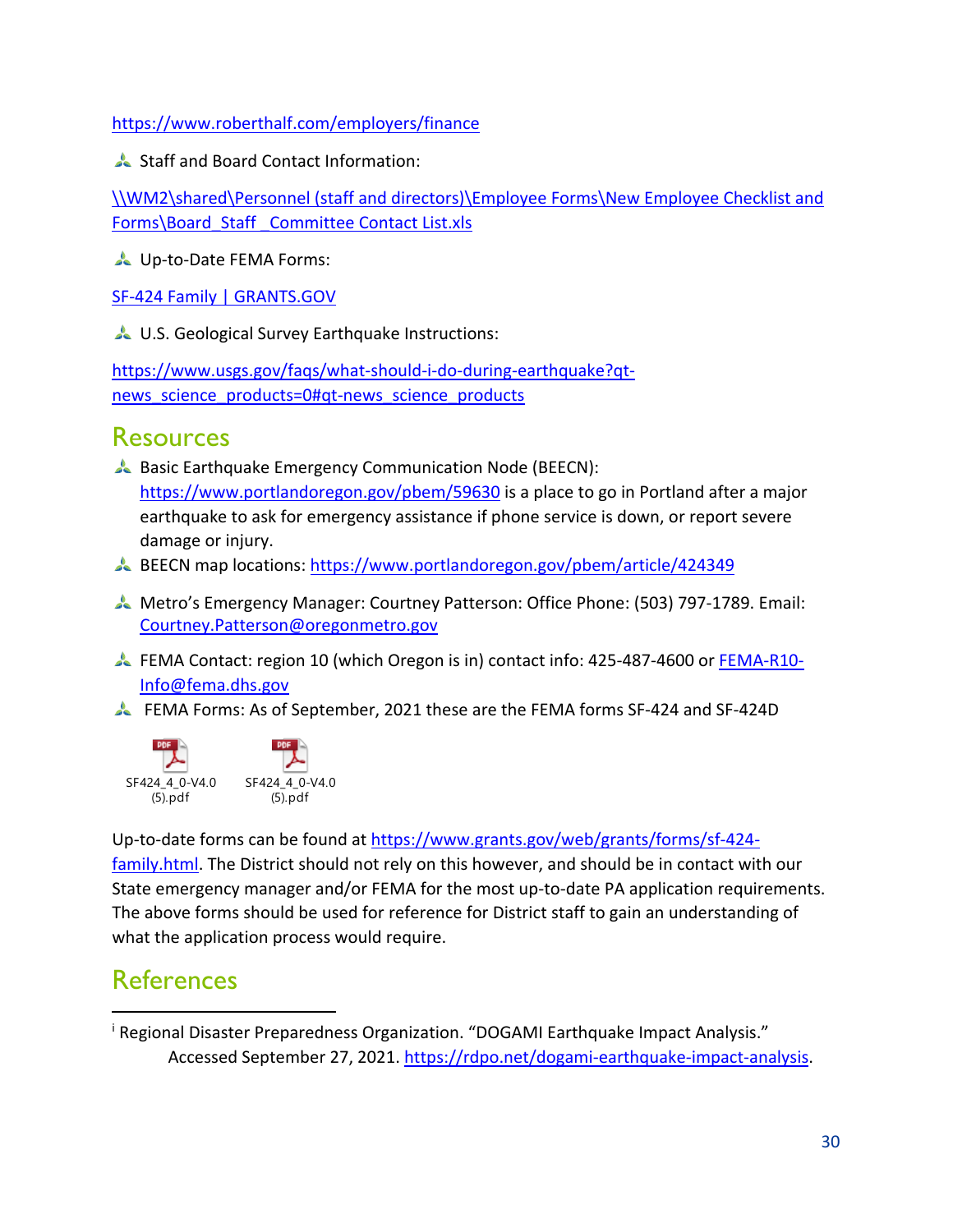- ii Google Docs. "Earthquake Regional Impact Analysis. Summary of the Study. Pdf." Accessed September 27, 2021. [https://drive.google.com/file/d/18EtP60EHQW43EhmhSpP7Z9ALa0JyEYEf/view?usp=](https://drive.google.com/file/d/18EtP60EHQW43EhmhSpP7Z9ALa0JyEYEf/view?usp=embed_facebook) [embed\\_facebook.](https://drive.google.com/file/d/18EtP60EHQW43EhmhSpP7Z9ALa0JyEYEf/view?usp=embed_facebook)
- **iii Safran, Elizabeth, interview by Katie Crocker. 2021, July.**
- iv White, Yosh. "Tank Farms-Linnton's Two-Year Update Linnton Neighborhood Association." Accessed September 27, 2021. [https://linntonna.org/2020/08/30/tank-farms-linntons](https://linntonna.org/2020/08/30/tank-farms-linntons%09-two-year-update/) [-two-year-update/.](https://linntonna.org/2020/08/30/tank-farms-linntons%09-two-year-update/)
- <sup>v</sup> OPB. "Quake Could Threaten 90 Percent Of Oregon Fuel Supply." Accessed September 27, 2021. [https://www.opb.org/news/series/unprepared/oregon-earthquake-fuel](https://www.opb.org/news/series/unprepared/oregon-earthquake-fuel-%09breakdown-90-percent/)[breakdown-90-percent/.](https://www.opb.org/news/series/unprepared/oregon-earthquake-fuel-%09breakdown-90-percent/)
- vi 2021. *FEMA PA Program Overview.* May 6. Accessed July 2021. [https://www.fema.gov/assistance/public/program-overview.](https://www.fema.gov/assistance/public/program-overview)
- vii FEMA. 2020. "Public Assistance Program and Policy Guide." *Fema.gov.* June 1. Page 43 Accessed July 2021. [https://www.fema.gov/sites/default/files/documents/fema\\_pappg](https://www.fema.gov/sites/default/files/documents/fema_pappg-v4-updated-links_policy_6-1-2020.pdf)[v4-updated-links\\_policy\\_6-1-2020.pdf.](https://www.fema.gov/sites/default/files/documents/fema_pappg-v4-updated-links_policy_6-1-2020.pdf)
- viii Iboshi, Kyle. n.d. *KGW.* Accessed September 2021. [https://www.kgw.com/article/news/investigations/the-portland-bridges-that-will](https://www.kgw.com/article/news/investigations/the-portland-bridges-that-will-collapse-in-an-earthquake/283-291062061)[collapse-in-an-earthquake/283-291062061.](https://www.kgw.com/article/news/investigations/the-portland-bridges-that-will-collapse-in-an-earthquake/283-291062061)
- ix Management, Portland Bureau of Emergency. 2012. "City of Portland Earthquake Response Appendix." Disaster Plan, p4. [https://www.portlandoregon.gov/pbem/article/382005.](https://www.portlandoregon.gov/pbem/article/382005)
- <sup>x</sup> Management, Portland Bureau of Emergency. 2012. "City of Portland Earthquake Response Appendix." Disaster Plan, p16. [https://www.portlandoregon.gov/pbem/article/382005.](https://www.portlandoregon.gov/pbem/article/382005)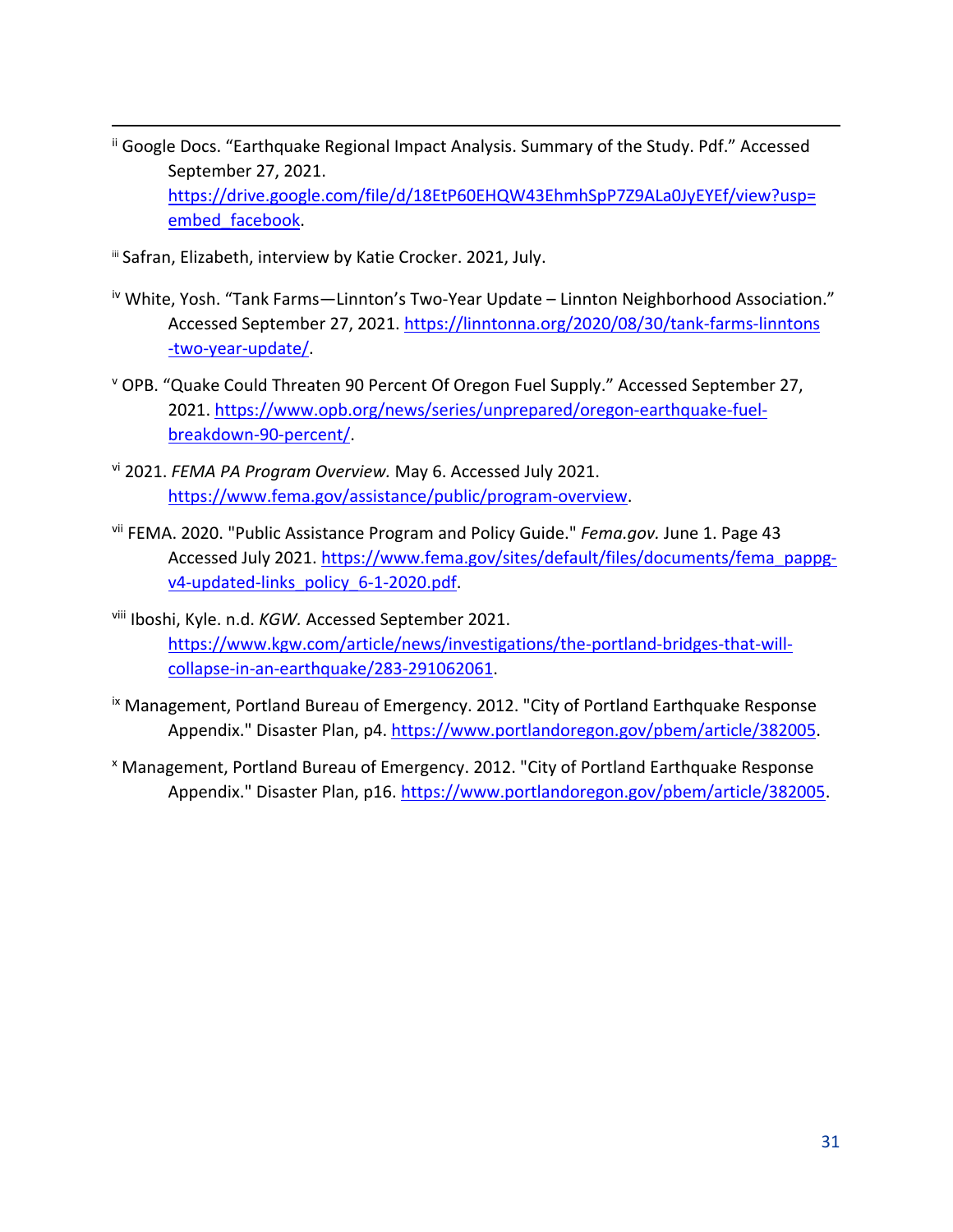# <span id="page-32-0"></span>**Appendix A: Essential functions**

<span id="page-32-3"></span><span id="page-32-2"></span><span id="page-32-1"></span>Table 7 shows which functions the District needs to prioritize after a disaster. The table is prioritized by type of function. These essential functions are critical for basic District operation. Individual sections of this table have also been integrated into the appropriate stage of recovery in Section 1 of the Plan. The complete table has been kept below for reference.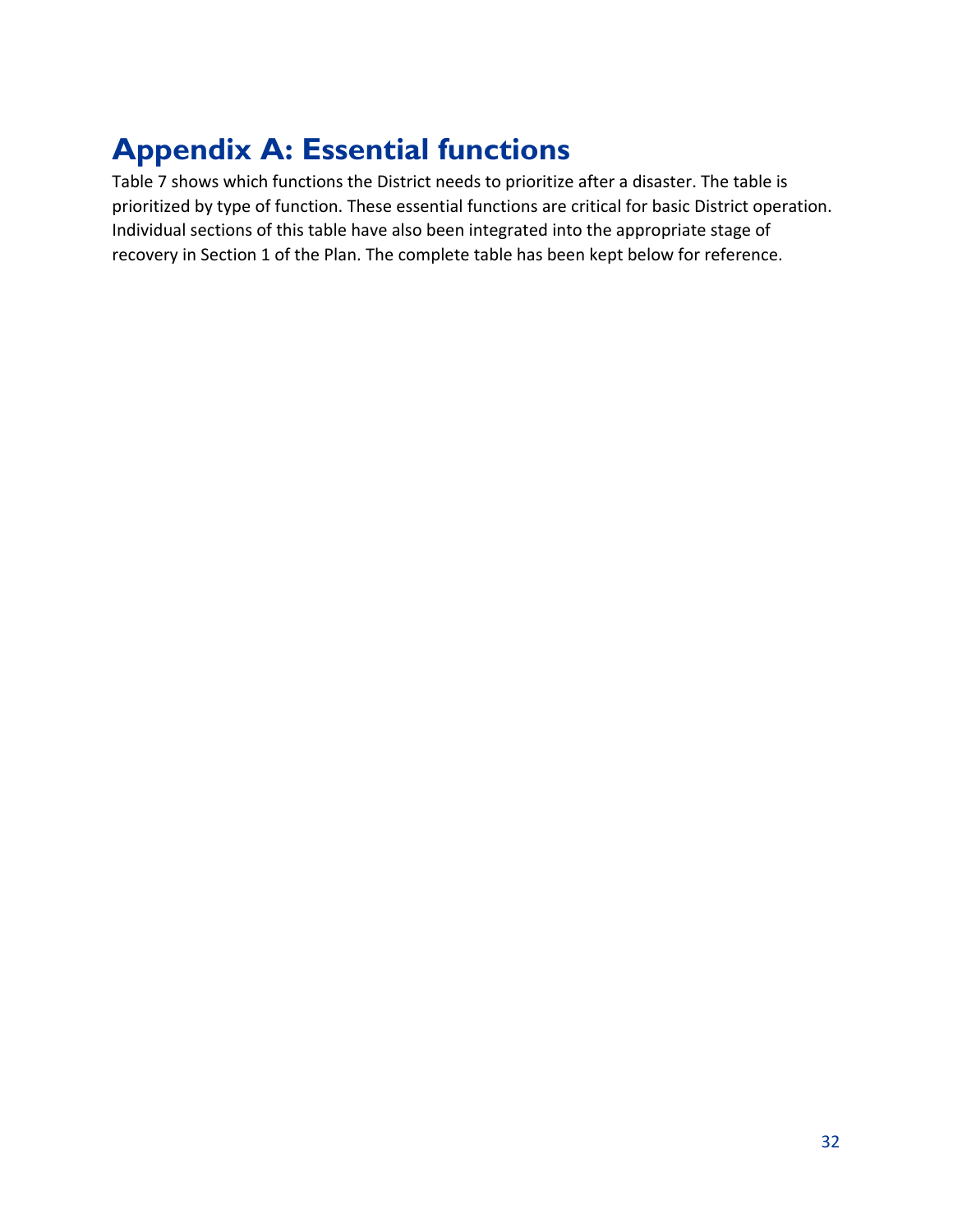### *Table 7: Complete essential functions table.*

<span id="page-33-1"></span><span id="page-33-0"></span>

| Priority for | Job functions                          | Department                      | Relevant duties for                                                                                                                                                                                                                | Responsible                                                                                                                                                  | Risk to                                                          | Required                                                                     |
|--------------|----------------------------------------|---------------------------------|------------------------------------------------------------------------------------------------------------------------------------------------------------------------------------------------------------------------------------|--------------------------------------------------------------------------------------------------------------------------------------------------------------|------------------------------------------------------------------|------------------------------------------------------------------------------|
| resuming     |                                        |                                 | <b>Business Continuity Plan</b>                                                                                                                                                                                                    | personnel                                                                                                                                                    | District if                                                      | resources                                                                    |
| operations   |                                        |                                 |                                                                                                                                                                                                                                    |                                                                                                                                                              | job is left                                                      |                                                                              |
|              |                                        |                                 |                                                                                                                                                                                                                                    |                                                                                                                                                              | undone                                                           |                                                                              |
| High         | Personnel                              | Operations;                     | Functioning ADP payroll                                                                                                                                                                                                            | Primary: Controller                                                                                                                                          | Staff well-being                                                 | Internet, means                                                              |
|              | management                             | Finance                         | Emergency paid time off                                                                                                                                                                                                            | 1st back-up: Office                                                                                                                                          | and ability to                                                   | of<br>communication                                                          |
|              | (human resources<br>and benefits)      |                                 | Life insurance processing                                                                                                                                                                                                          | Manager<br>2nd back-up: District                                                                                                                             | resume<br>working                                                | with staff,                                                                  |
|              |                                        |                                 | Disability claims (short and<br>long-term)                                                                                                                                                                                         | Manager<br>3rd back-up: Board                                                                                                                                |                                                                  | access to any<br>needed                                                      |
|              |                                        |                                 | Helping staff with worker's<br>comp                                                                                                                                                                                                | Member<br>(Chair/Treasurer)                                                                                                                                  |                                                                  | documentation<br>and accounts                                                |
|              |                                        |                                 | <b>Access to Employee Assistance</b><br>Programs (EAP)                                                                                                                                                                             |                                                                                                                                                              |                                                                  |                                                                              |
|              |                                        |                                 | Insurance claims                                                                                                                                                                                                                   |                                                                                                                                                              |                                                                  |                                                                              |
| High         | Crisis<br>communications -<br>internal | District Manager;<br>Operations | Communicate to board and<br>staff during a disaster. May<br>include providing support to<br>staff or guidance on pay, work<br>expectations, etc.                                                                                   | Primary: District<br>Manager<br>1st back-up: Board<br>Chair<br>2nd back-up:<br><b>Communications &amp;</b><br>Outreach Manager<br>3rd back-up:<br>Controller | Staff, board<br>well-being                                       | Phone, internet,<br>other<br>communications<br>devices, in-<br>person visits |
| High         | Personnel<br>management                | District Manager;<br>Operations | Coordinate with staff and<br>board members<br>Maintain a safe, positive and<br>collaborative work<br>environment<br>Supervise staff members<br>directly and indirectly. This<br>includes the authority to make<br>hiring decisions | Primary: District<br>Manager<br>1st back-up: Controller<br>2nd back-up: Office<br>Manager<br>3rd back-up:                                                    | Staff well-being<br>and ability to<br>perform their<br>best work | Internet, means<br>of<br>communication<br>with staff                         |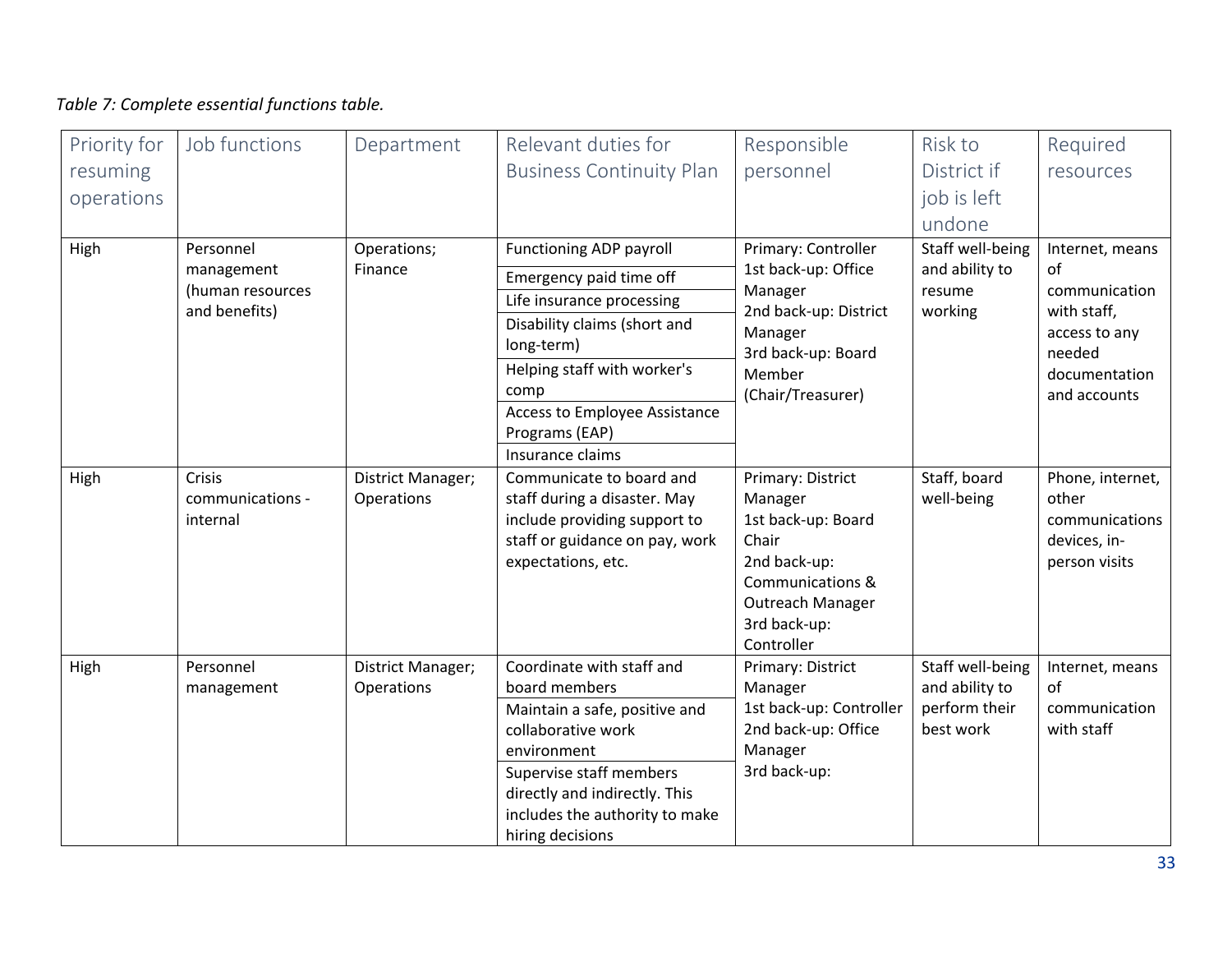|        |                   |                                         | Ensure that the District meets<br>all local, state, and federal<br>personnel and safety laws                                                                                                        |                                                                                                                                                                     |                                                                                                                           |                                                                                                   |
|--------|-------------------|-----------------------------------------|-----------------------------------------------------------------------------------------------------------------------------------------------------------------------------------------------------|---------------------------------------------------------------------------------------------------------------------------------------------------------------------|---------------------------------------------------------------------------------------------------------------------------|---------------------------------------------------------------------------------------------------|
|        |                   |                                         | Ensure that the District is<br>inclusive of and values diversity                                                                                                                                    |                                                                                                                                                                     |                                                                                                                           |                                                                                                   |
| High   | Fiscal management | Operations;<br>Finance                  | Processing of business<br>insurance claims (vehicles,<br>office property, laptops,<br>phones, etc.)                                                                                                 | Primary: Controller<br>1st back-up: Office<br>Manager<br>2nd back-up: District<br>Manager<br>3rd back-up: Board<br>Chair                                            | Loss of money<br>and extreme<br>damage to<br>operations of<br><b>District</b>                                             | Internet,<br>documentation<br>for claims,<br>insurance<br>contact info                            |
| High   | Contract          | Operations                              | Payroll - ADP                                                                                                                                                                                       | Primary: Controller                                                                                                                                                 | Harm to the                                                                                                               | Phone, internet,                                                                                  |
|        | management        |                                         | IT - Cogent IT                                                                                                                                                                                      | 1st back-up: Office<br>Manager                                                                                                                                      | District's ability<br>to resume                                                                                           | means of<br>communication                                                                         |
|        |                   |                                         | Facilities - Montgomery<br>Park/Unico / Building manager<br>HR - HR Answers /SDAO                                                                                                                   | 2nd back-up: District<br>Manager<br>3rd back-up: Board<br>Member                                                                                                    | operations                                                                                                                | with staff and<br>outside entities                                                                |
| Medium | Fiscal management | Operations;<br>Finance;<br>Conservation | Continue overseeing contracts<br>and grants administration,<br>keeping abreast of pertinent<br>laws, regulations, and best<br>practices that relate to the<br>District's public contracting<br>work | (Chair/Treasurer)<br>Primary: Controller<br>1st back-up: Office<br>Manager<br>2nd back-up: District<br>Manager<br>3rd back-up: Board<br>Member<br>(Chair/Treasurer) | Risk of the<br>District not<br>complying with<br>laws and<br>regulations,<br>and loss of<br>public's faith in<br>district | Internet, means<br>of<br>communication<br>with staff,<br>information on<br>all relevant<br>grants |
| Medium | Fiscal management | Finance                                 | Serve as the Budget Officer<br>during the development of the<br>District's annual fiscal year<br>budget; ensures compliance<br>with local budget law.                                               | Primary: Controller<br>1st back-up: District<br>Manager 2nd back-up:<br><b>Board Member</b><br>(Chair/Treasurer) 3rd                                                | District not in<br>compliance<br>with financial<br>laws and local<br>budget laws                                          | Internet, means<br>of<br>communication,<br>access to all<br>relevant                              |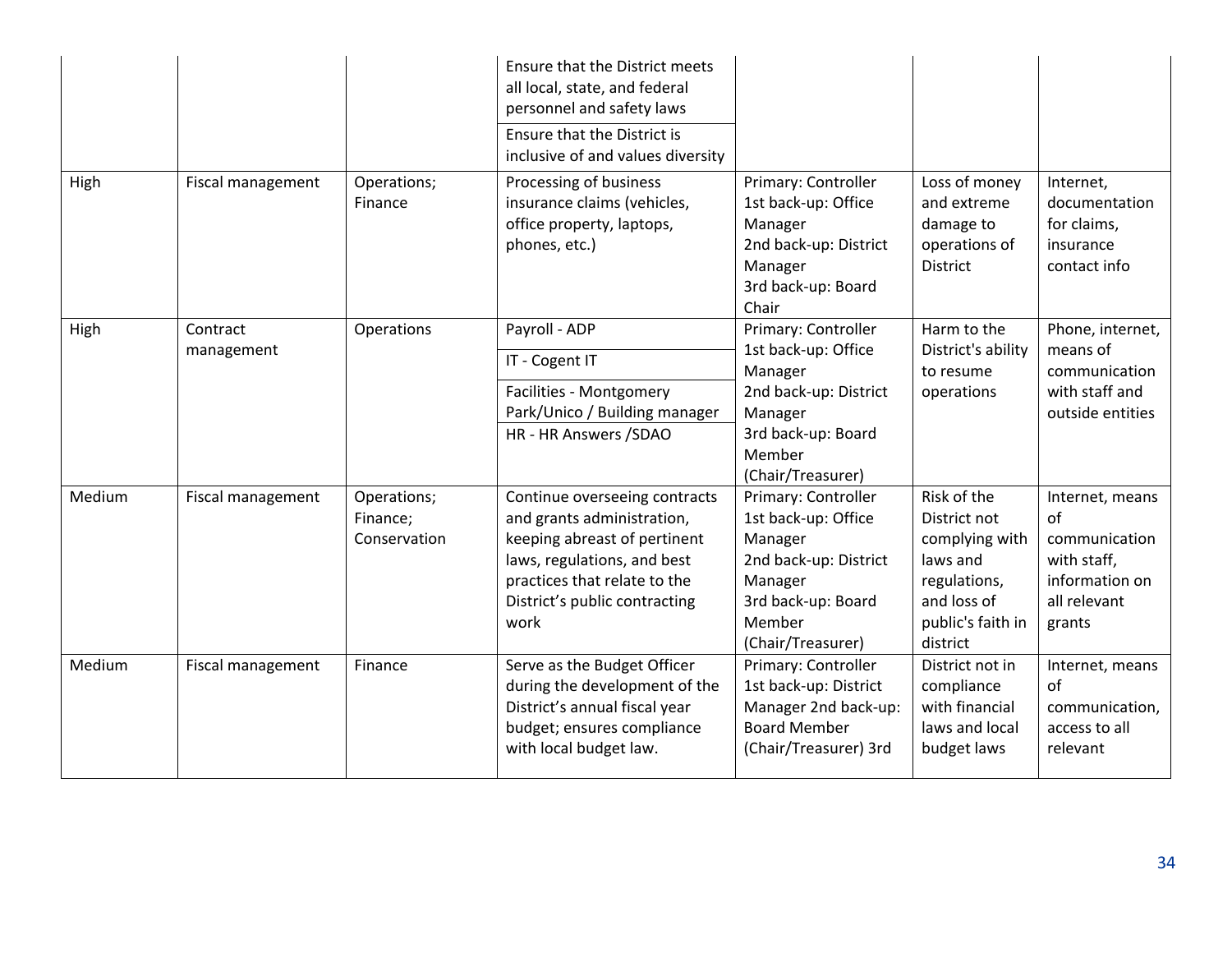|        |                   |                         | Facilitate and assist external<br>financial auditors if extension<br>to report not granted.<br>Coordinate with outside firm<br>conducting District audit and<br>provide documents required by<br>auditor and respond to<br>questions from auditor. | back-up: Contractor<br>accountant                                                                            |                                                                                                                                                | financial<br>documents<br>needed by the<br>auditor                                                            |
|--------|-------------------|-------------------------|----------------------------------------------------------------------------------------------------------------------------------------------------------------------------------------------------------------------------------------------------|--------------------------------------------------------------------------------------------------------------|------------------------------------------------------------------------------------------------------------------------------------------------|---------------------------------------------------------------------------------------------------------------|
| Medium | Cash management   | <b>District Manager</b> | Act as a signer on checks and<br>contracts up to dollar amount<br>set by the Board                                                                                                                                                                 | Primary: Board<br>Member<br>(Chair/Treasurer)<br>1st back-up: District<br>Manager                            | Disruption to<br>the District's<br>budget,<br>expenses, and<br>payments                                                                        | Internet, means<br>of<br>communication,<br>access to<br>relevant<br>financial<br>documents and<br>information |
| Medium | Fiscal management | District Manager        | Approve all expenses, ensure<br>fiscal controls are operating<br>properly and that state<br>contracting laws are being<br>followed                                                                                                                 | Primary: District<br>Manager<br>1st back-up: Controller<br>2nd back-up: Board<br>Member<br>(Chair/Treasurer) | Disruption to<br>the District's<br>budget,<br>expenses, and<br>payments                                                                        | Internet, means<br>of<br>communication,<br>access to<br>relevant<br>financial<br>documents and<br>information |
| Medium | Board support     | <b>District Manager</b> | Provide support, information,<br>and recommendations to the<br><b>Board</b><br>Identify ways to focus board<br>energy - assist the board in<br>determining which tasks need<br>to be done by board members<br>and which ones should be done        | Primary: District<br>Manager<br>1st back-up: Controller<br>2nd back-up:<br>3rd back-up:                      | Lack of<br>communication<br>between the<br>board and the<br>District. District<br>not taking<br>advantage of a<br>source of<br>support that is | Phone, internet,<br>means of<br>communication<br>with the board                                               |
|        |                   |                         | by staff                                                                                                                                                                                                                                           |                                                                                                              | available                                                                                                                                      |                                                                                                               |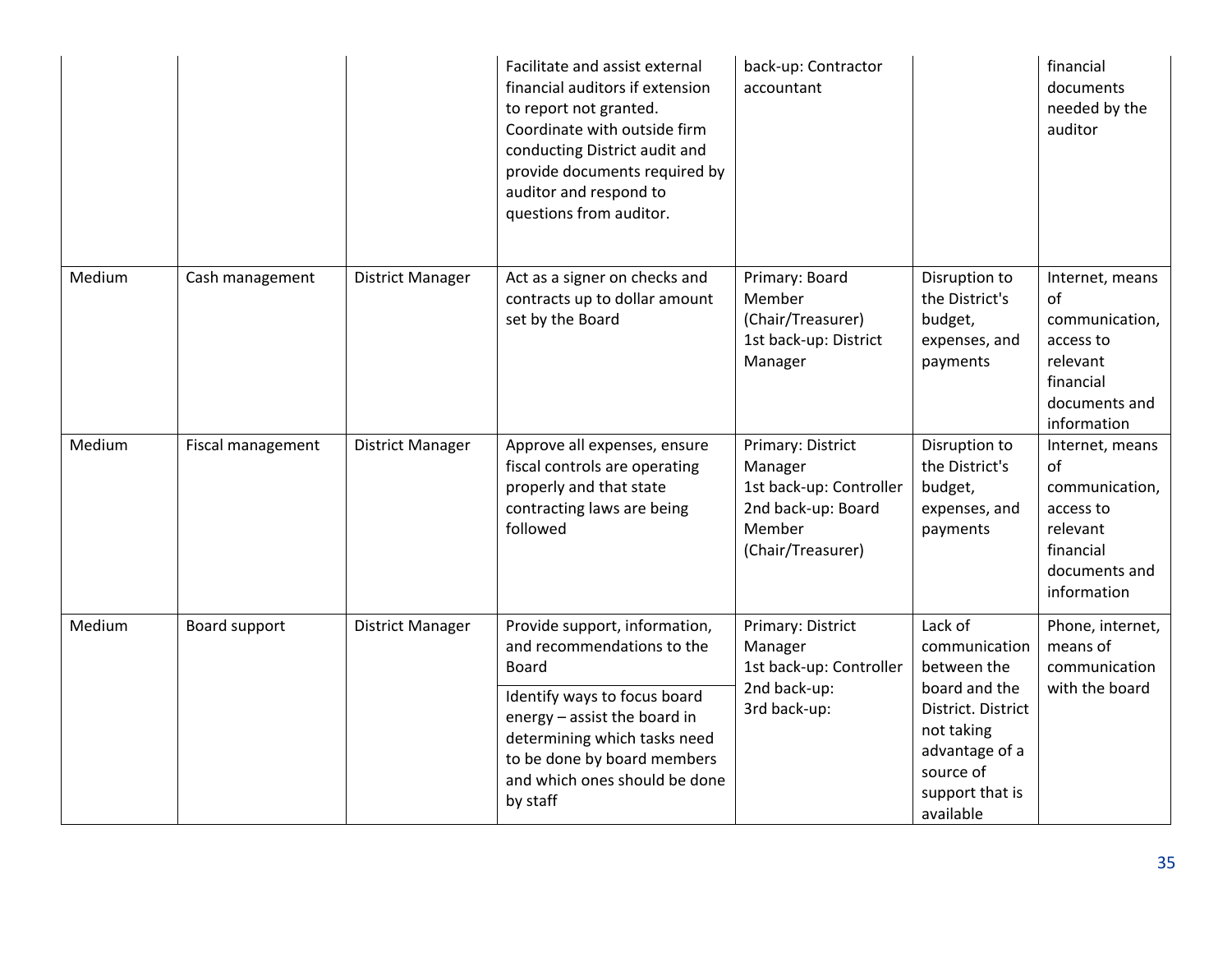| Medium | Crisis<br>communications-<br>external | Communications;<br><b>District Manager</b> | <b>Communicate the District's</b><br>messaging to partners (group<br>communication; not individual<br>partners) during a disaster.<br>May include updates on District<br>status; providing supportive<br>message to the conservation<br>community; responding to<br>coordinated relief /<br>conservation efforts | Primary:<br><b>Communications &amp;</b><br>Outreach Manager<br>1st back-up: Senior<br>Conservationist<br>2nd back-up: Urban<br>Conservationist<br>3rd back-up: District<br>Manager | Threat to<br>partner<br>relationships /<br>trust within in<br>the<br>conservation<br>community /<br>positive<br>reputation<br>with the public | Phone, Internet,<br>other<br>communications<br>devices   |
|--------|---------------------------------------|--------------------------------------------|------------------------------------------------------------------------------------------------------------------------------------------------------------------------------------------------------------------------------------------------------------------------------------------------------------------|------------------------------------------------------------------------------------------------------------------------------------------------------------------------------------|-----------------------------------------------------------------------------------------------------------------------------------------------|----------------------------------------------------------|
|        |                                       |                                            | <b>Communicate the District's</b><br>messaging to the public during<br>a disaster. May include status<br>updates on District work;<br>providing supportive message<br>to the community; responding<br>to inquiries for help                                                                                      | Primary:<br>Communications &<br>Outreach Manager<br>1st back-up: District<br>Manager<br>2nd back-up: Board<br>Chair<br>3rd back-up:<br>Controller / Board<br>Member                | Threat to<br>brand /<br>positive<br>reputation /<br>trust within in<br>the public<br>community                                                | Phone, Internet                                          |
| Low    | Conservation project<br>management    | Conservation                               | Tracking of ongoing<br>conservation projects and how<br>they have been affected by<br>disaster                                                                                                                                                                                                                   | Primary: Senior<br>Conservationist<br>1st back-up: Tech staff<br>2nd back-up:                                                                                                      | Incomplete<br>conservation<br>projects and a<br>loss of                                                                                       | Internet, means<br>of<br>communication,<br>access to the |
|        |                                       |                                            | Ensure all District contracts are<br>being fulfilled                                                                                                                                                                                                                                                             | 3rd back-up:                                                                                                                                                                       | contracts                                                                                                                                     | database                                                 |
| Low    | Conservation project<br>management    | Conservation                               | Technology upkeep: database<br>(Microsoft Access), Fulcrum<br>app, and GIS                                                                                                                                                                                                                                       | Primary: Seasonal<br>Conservation<br>Technician<br>1st back-up: Cogent<br>IT?<br>2nd back-up:<br>3rd back-up:                                                                      | Tech staff<br>unable to<br>access data<br>and key<br>information                                                                              | Internet, login<br>information                           |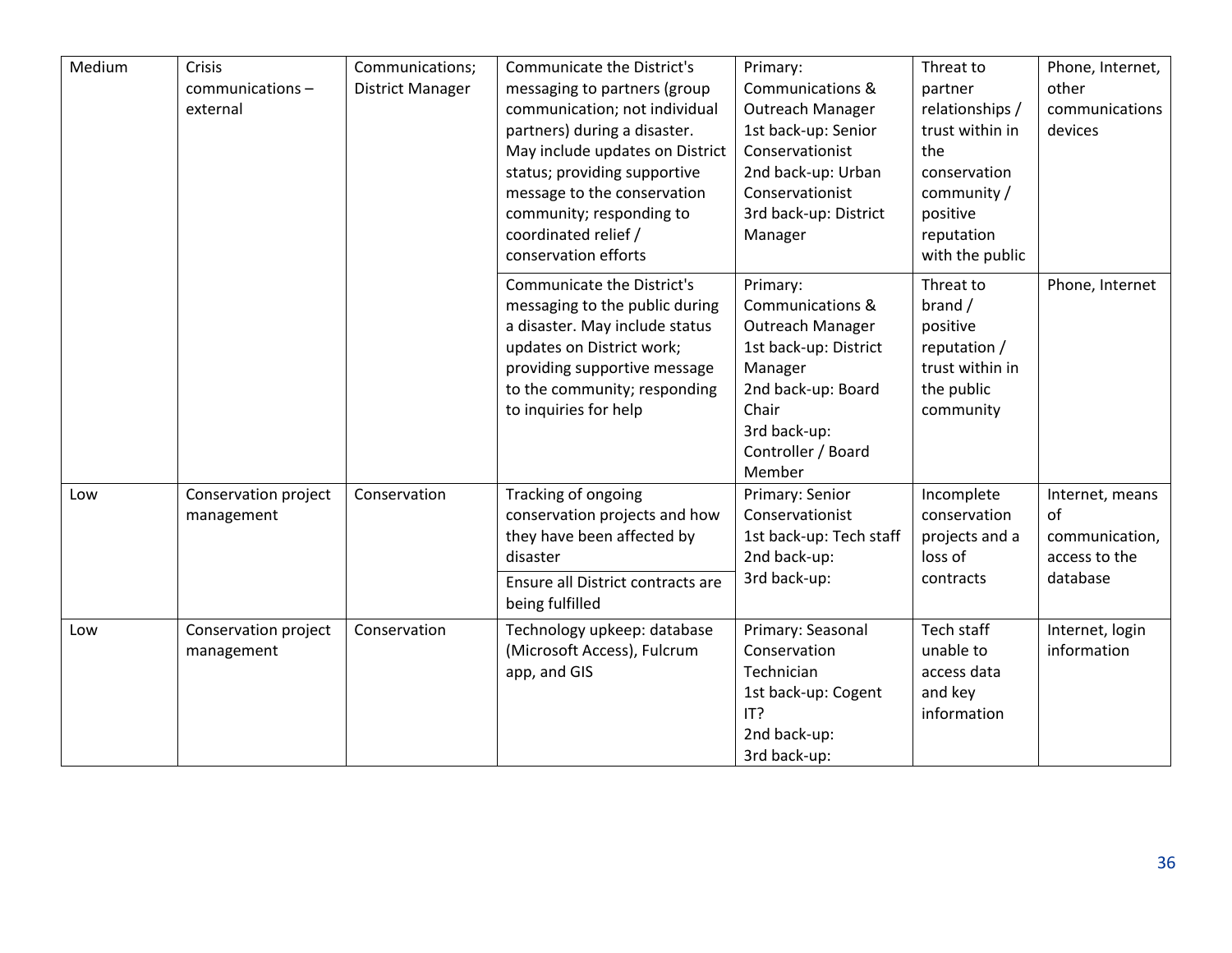| Low | Conservation project | Conservation | Herbicide Management:                                                              | Primary: Invasive          | District unable | Transportation   |
|-----|----------------------|--------------|------------------------------------------------------------------------------------|----------------------------|-----------------|------------------|
|     | management           |              | Dangerous if spilled or                                                            | <b>Species Coordinator</b> | to resume       | to where tools   |
|     |                      |              | damaged during a disaster.                                                         | 1st back-up:               | normal work     | are stored.      |
|     |                      |              | Status of herbicide storage will                                                   | 2nd back-up:               | due to loss of  | Ability to cross |
|     |                      |              | need to be assessed after a                                                        | 3rd back-up:               | essential tools | the river.       |
|     |                      |              | disaster                                                                           |                            |                 |                  |
|     |                      |              | Vehicles, tools and equipment<br>management: Needed for<br>district to resume work |                            |                 |                  |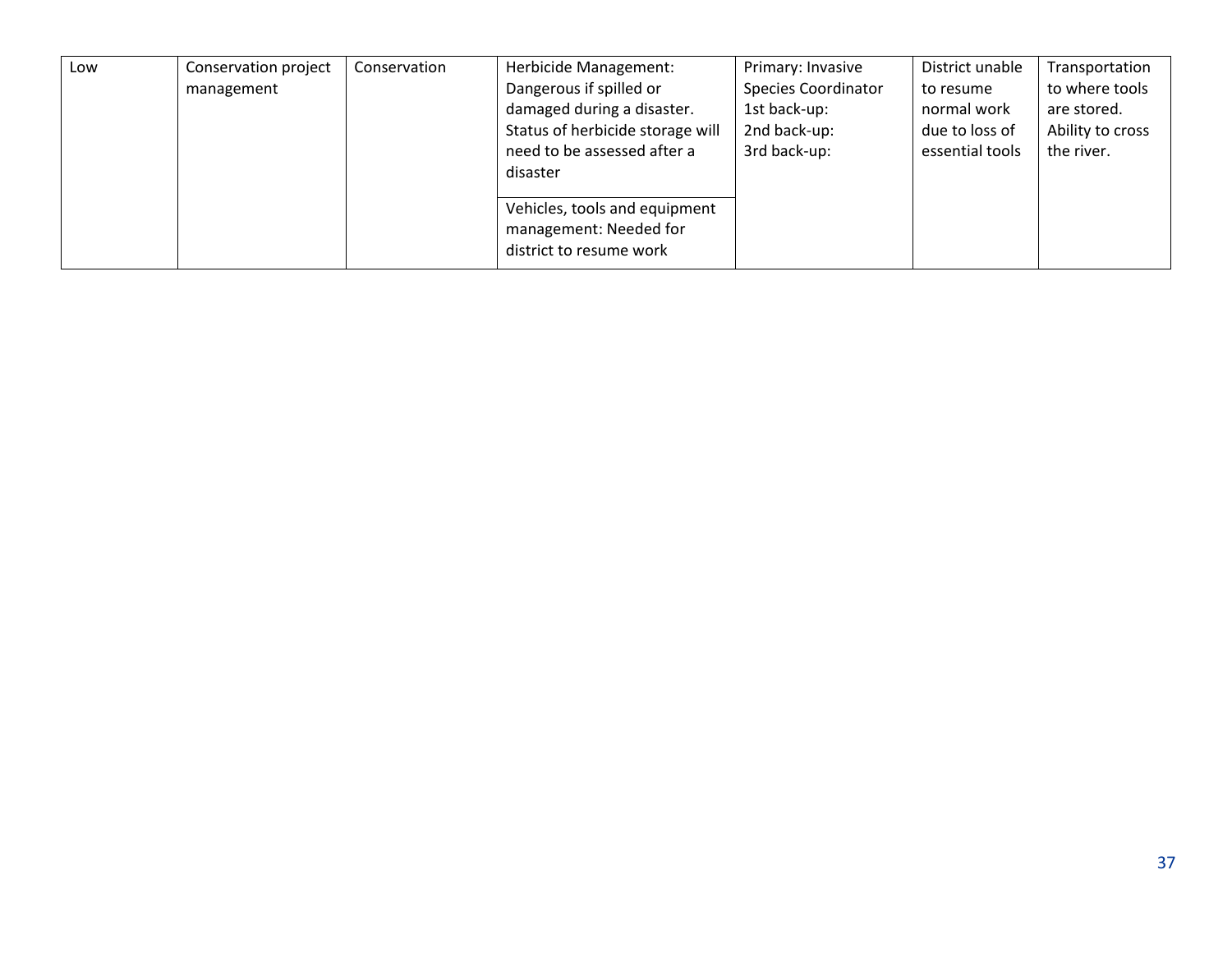# <span id="page-38-0"></span>**Appendix B: Delegation of authority documents**

(Source: [S:\Board\Resolutions\2020\\_09\\_15b\\_Resolution Public Contracting Rules\)](file://WM2/shared/Board/Resolutions/2020_09_15b_Resolution%20Public%20Contracting%20Rules)

B. Delegation.

- 1. The powers and duties assigned to the Local Contract Review Board under the Public Contracting Code must be exercised and performed by the Board of Directors and may not be delegated. The authorities granted to the Board of Directors may be delegated as provided in this section B.
- 2. The District Manager or their designee shall have the authority to approve any non-emergency public contract of \$100,000 or less. The District's Board of Directors shall approve any contract exceeding this amount.
- 3. Emergency contracts may be awarded as provided in section G of these Rules.

G. Emergency Contracts.

- 1. "Emergency" shall be defined as follows: "Circumstances that (a) could not have reasonably been foreseen; (b) create a substantial risk of loss, damage, or interruption of services or a substantial threat to property, public health, welfare or safety; and (c) require prompt execution of a contract to remedy the condition."
- 2. The Board Chair, the District Manager, or a designee of the Board of Directors shall have authority to determine when emergency conditions exist sufficient to warrant an emergency contract and shall so declare in writing. The nature of the emergency and the method used for the selection of the contractor shall be documented for the District's records.
- 3. The Board Chair, the District Manager, or a designee of the Board of Directors may approve an emergency contract of any amount, subject to the requirements of this section G. The individual approving the contract award shall promote competition in the award of public contracts to the extent feasible under the circumstances.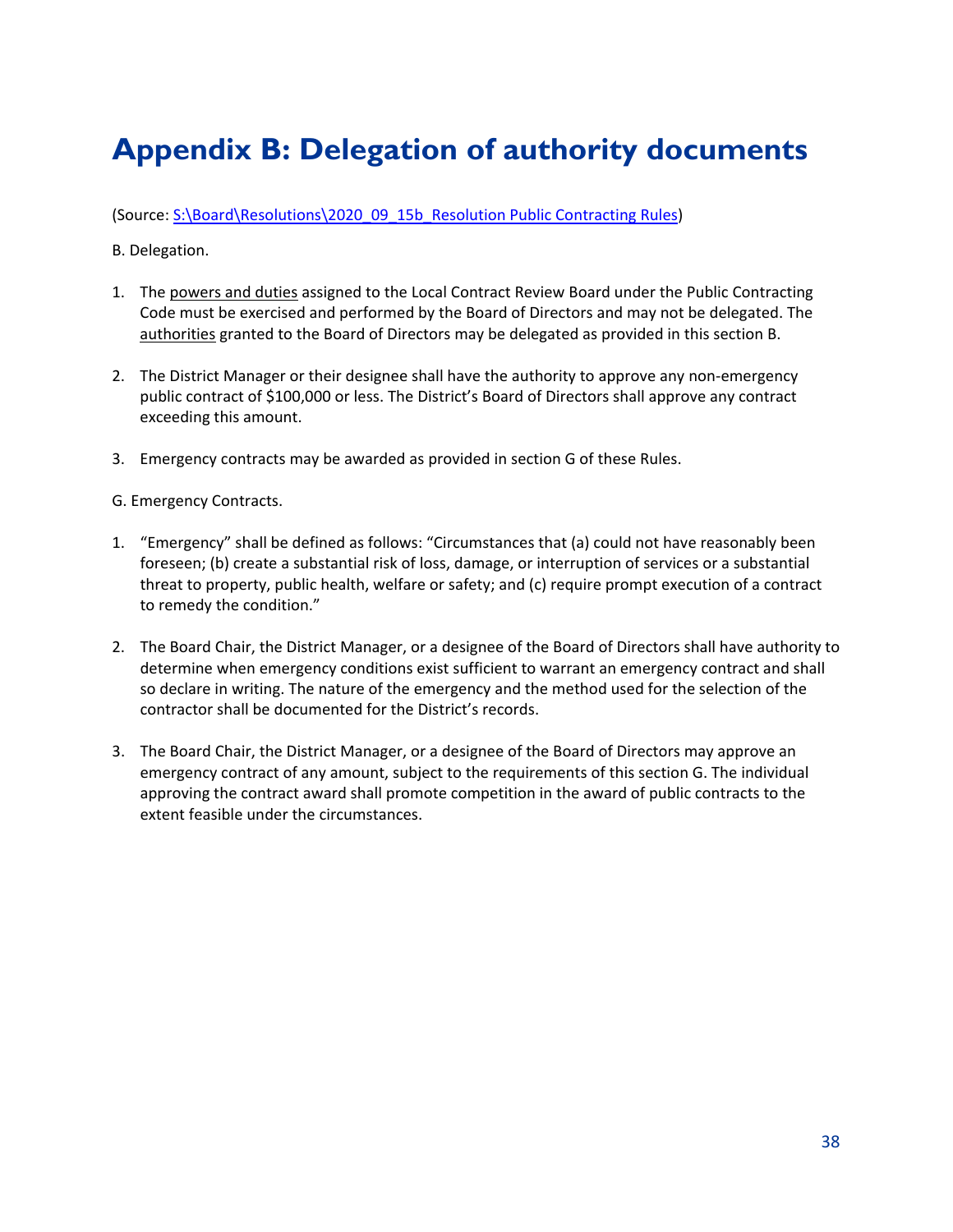# <span id="page-39-0"></span>**Appendix C: Staff and board contact information**

The staff and Board contact information is kept [here.](file://WM2/shared/Personnel%20(staff%20and%20directors)/Employee%20Forms/New%20Employee%20Checklist%20and%20Forms/Board_Staff%20_Committee%20Contact%20List.xls) Below is the contact information as of October 2021.

*Figure 1: Staff and board contact information.*

(Contact list contains private information, therefore removed from public version.)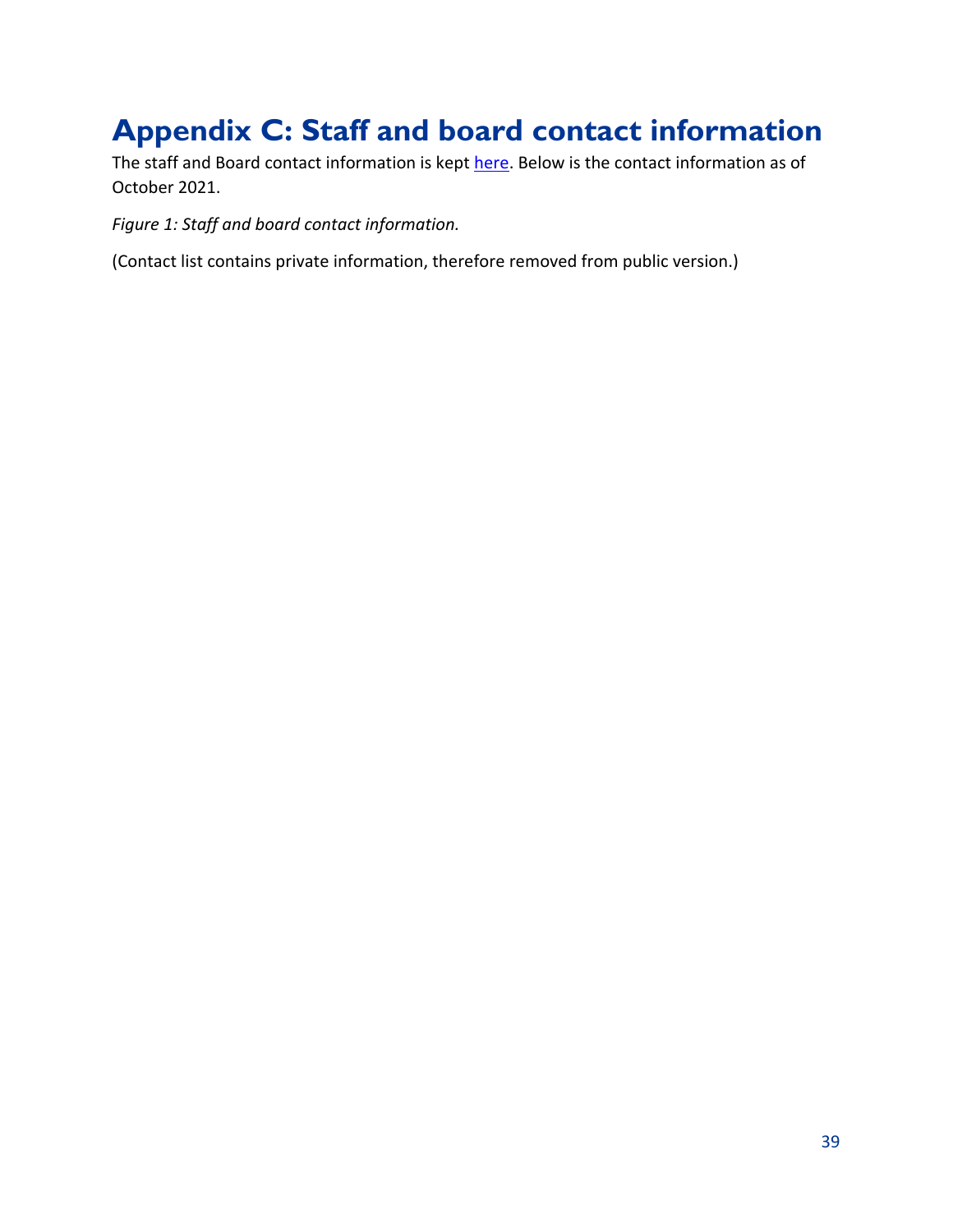# <span id="page-40-0"></span>**Appendix D: Risk assessment**

[\(Risk assessment template\)](https://www.getstreamline.com/blog/disaster-planning-mitigation)

- Assess the financial, operational, physical, other (?) risks to the District in case of disruption from disaster.
- Assess the business impacts of emergency on finances, employees, operations, etc.
- Assess the timing and duration of disruption

# **The Risk Analysis Process**

The impacts from hazards can be reduced by investing in mitigation. If there is a potential for significant impacts, then creating a mitigation strategy should be a high priority.

#### **HAZARDS**

- $\bullet$  Fire
- Explosion
- Natural hazards
- Hazardous materials spill / release
- Terrorism
- Workplace violence
- Pandemic disease
- Utility outage
- Connectivity outage
- Cyber / ransomware attack
- Mechanical breakdown
- Supplier failure
- $\cdot$  etc.

**Probability & Magnitude** 

#### **ASSETS AT RISK**

#### • People

- Property (buildings, critical infrastructure)
- Vehicles and machinery
- Systems / equipment
- Information technology
- Business operations
- Regulatory and contractual obligations
- Environment

Vulnerability

- Reputation of or confidence in your district
- $\bullet$  etc.

#### **IMPACTS**

- Casualties • Property damage (land, buildings, vehicles, machinery, etc) • Business interruption • Financial losses • Environmental contamination
	- Loss of confidence in
	- your district
	- Fines and penalties
	- Lawsuits

### **Impact Analysis**

- **Financial risks:**
- **Loss of equipment**
- **Loss of office space**
- **Loss of productivity and ability to provide services**
- **Loss or delay of tax funds**
- Loss of reputation or confidence in our district
- Legal liability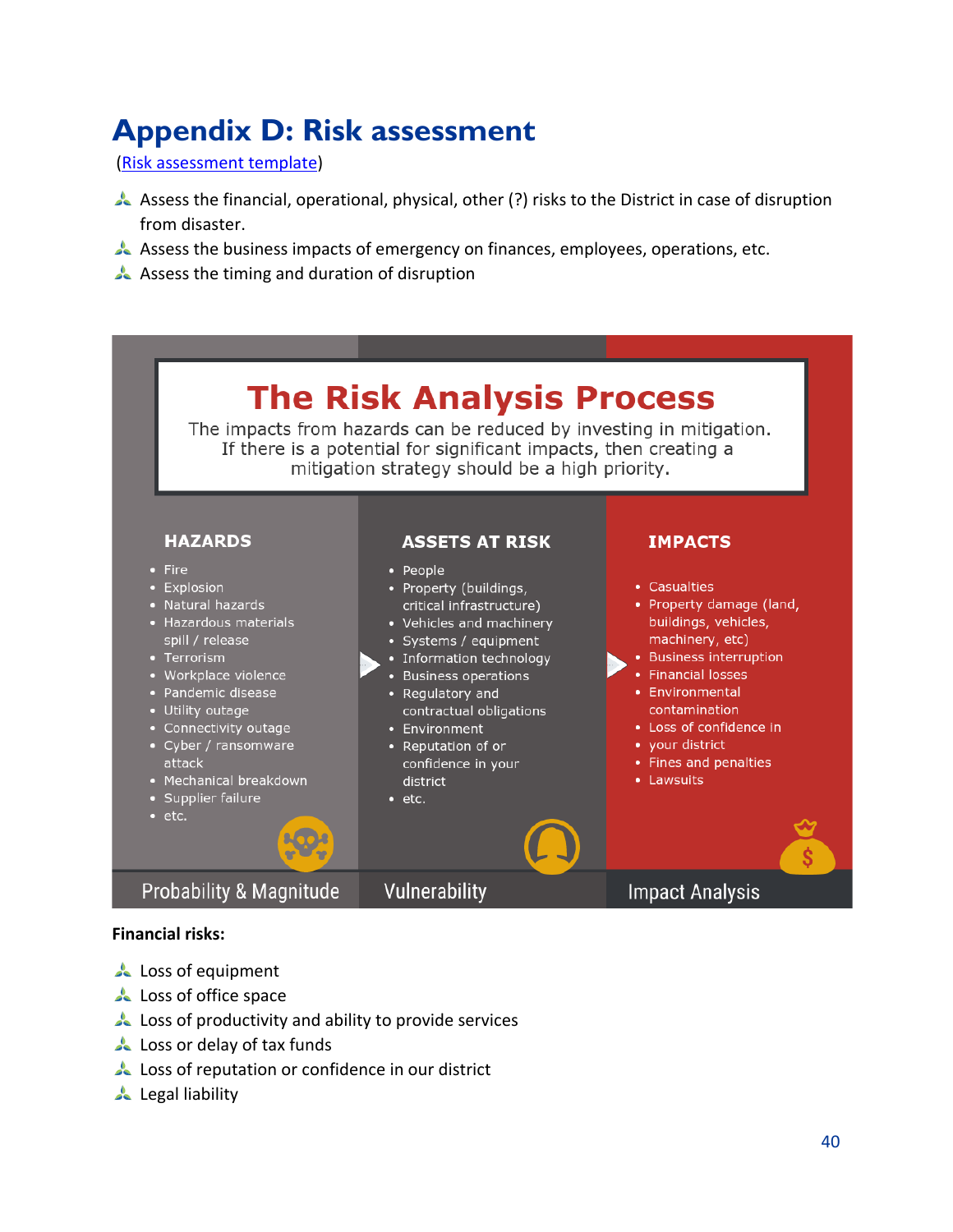#### **Operational risks:**

- **Loss of personnel**
- Loss of communication between staff board technical support (Cogent); no internet, cell phones, land lines
- Loss of equipment and technical support (computers, vehicles, furniture, supplies and tools)
- Loss of functional office space (building damage, loss of electricity/fuel)

#### **Physical risks:**

- Personal safety and well-being (loss of access to food, water, shelter; risk to mental and physical health)
- **A** Damage to office building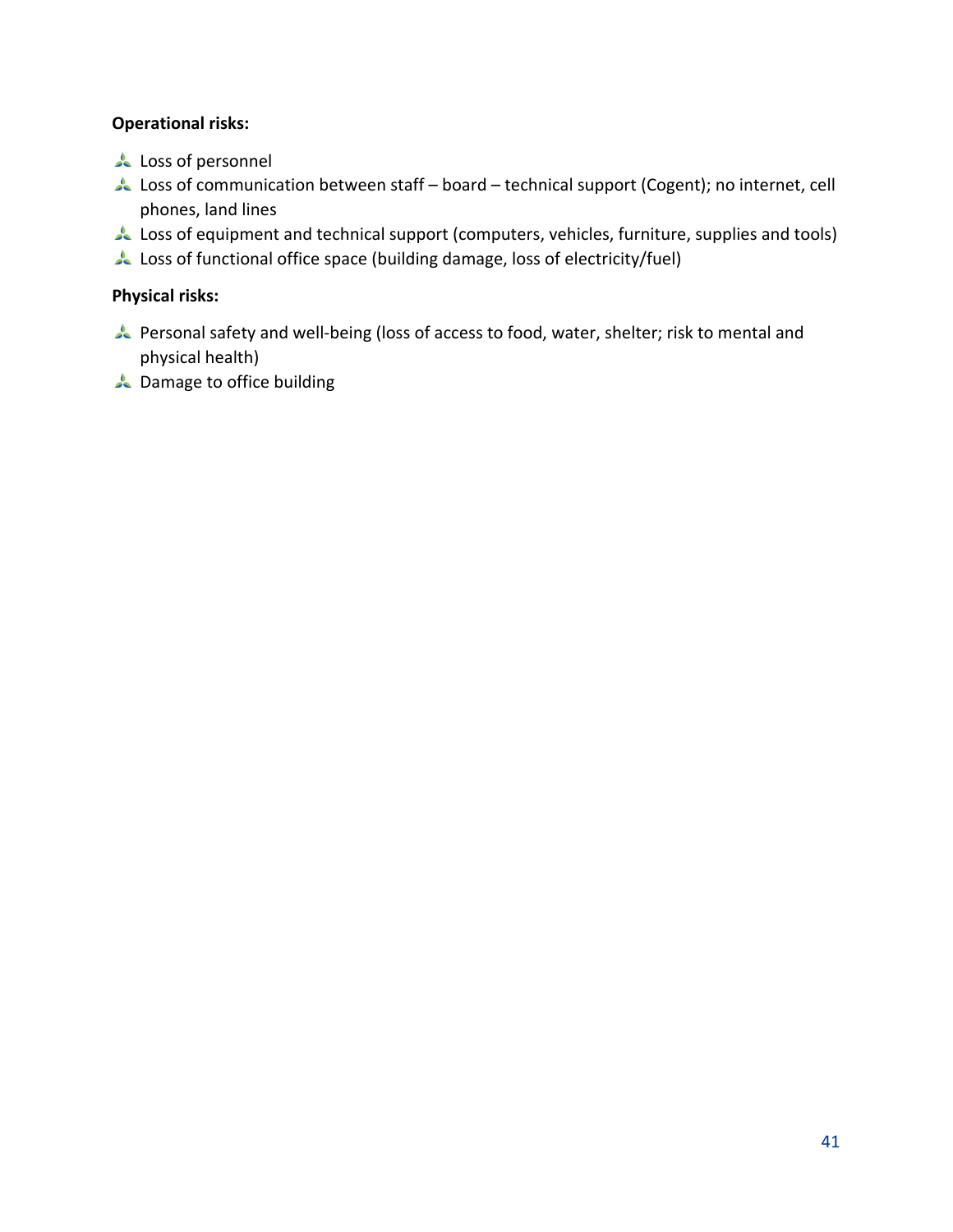# <span id="page-42-0"></span>**Appendix E: Response – What to do during a disaster**

This section is to be used for training purposes by the District. In the event of an earthquake, there will not be time for District personnel to consult the BCP on what to do. Therefore, staff should learn the following steps and best practices to protect themselves in the event of an earthquake.

The following information is sourced from the U.S. Geological Survey "What should I do during [an earthquake"](https://www.usgs.gov/faqs/what-should-i-do-during-earthquake) and from the National Oceanic and Atmospheric Administration (NOAA) [Tsunami Warning Center.](https://www.weather.gov/safety/tsunami-during)

### <span id="page-42-1"></span>Personal safety – Dos and Don'ts during an earthquake



If you are INDOORS:

- STAY THERE! Get under a desk or table and hang on to it (Drop, Cover, and Hold on!) or move into a hallway or against an inside wall.
- STAY CLEAR of windows, fireplaces, and heavy furniture or appliances.
- GET OUT of the kitchen, which is a dangerous place (things can fall on you).
- DON'T run down stairs or rush outside while the building is shaking or while there is danger of falling and hurting yourself or being hit by falling glass or debris.

If you are OUTSIDE:

 Get into the OPEN, away from buildings, power lines, chimneys, trees, and anything else that might fall on you.

If you are DRIVING:

- STOP, but carefully. Move your car as far out of traffic as possible.
- DO NOT stop on or under a bridge or overpass or under trees, light posts, power lines, or signs.
- **STAY INSIDE your car until the shaking stops.**